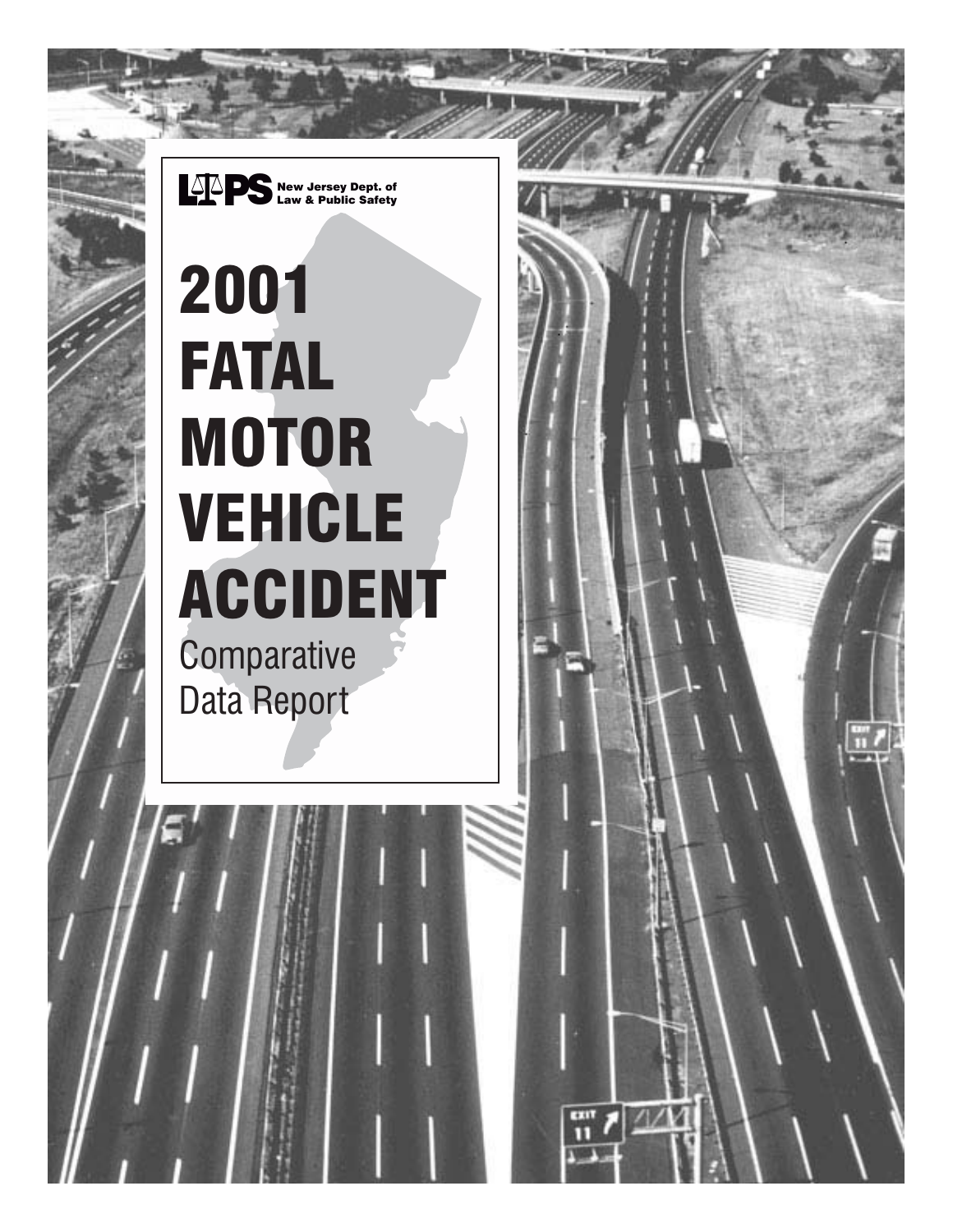

State of New Jersey DEPARTMENT OF LAW AND PUBLIC SAFETY DIVISION OF STATE POLICE POST OFFICE BOX 7068 WEST TRENTON NJ 08628-0068

JAMES E. MCGREEVEY DAVID SAMSON *Governor Attorney General*

FREDERICK H. MADDEN *Acting Superintendent*

Dear Reader:

New Jersey continues to rank as one of the safest states in the nation. There were 677 fatal crashes and 740 fatalities in 2001, the third lowest total since we started keeping records. The New Jersey State Police is committed in its effort, through enforcement and education of the motoring public, to reduce the number of people killed in motor vehicle accidents.

Our efforts in reducing motor vehicle deaths on our roadways must continue, as highway fatalities are still a leading cause of death in New Jersey and the nation. The nationwide death toll of 42,116 people represents an average of more than 115 deaths per day.

On the following pages you will find statistics of the fatal motor vehicle accident records compiled by the Fatal Accident Investigation Unit of the Division of State Police for 2001. This report constitutes a detailed look at the causes and results of fatal accidents throughout the state during 2001. Hopefully, the continued efforts and cooperation of the public, federal, state, and local agencies will help us maintain our traffic safety record in the years ahead.

Sincerely,

ichtl. Maddem

Frederick H. Madden Acting Superintendent



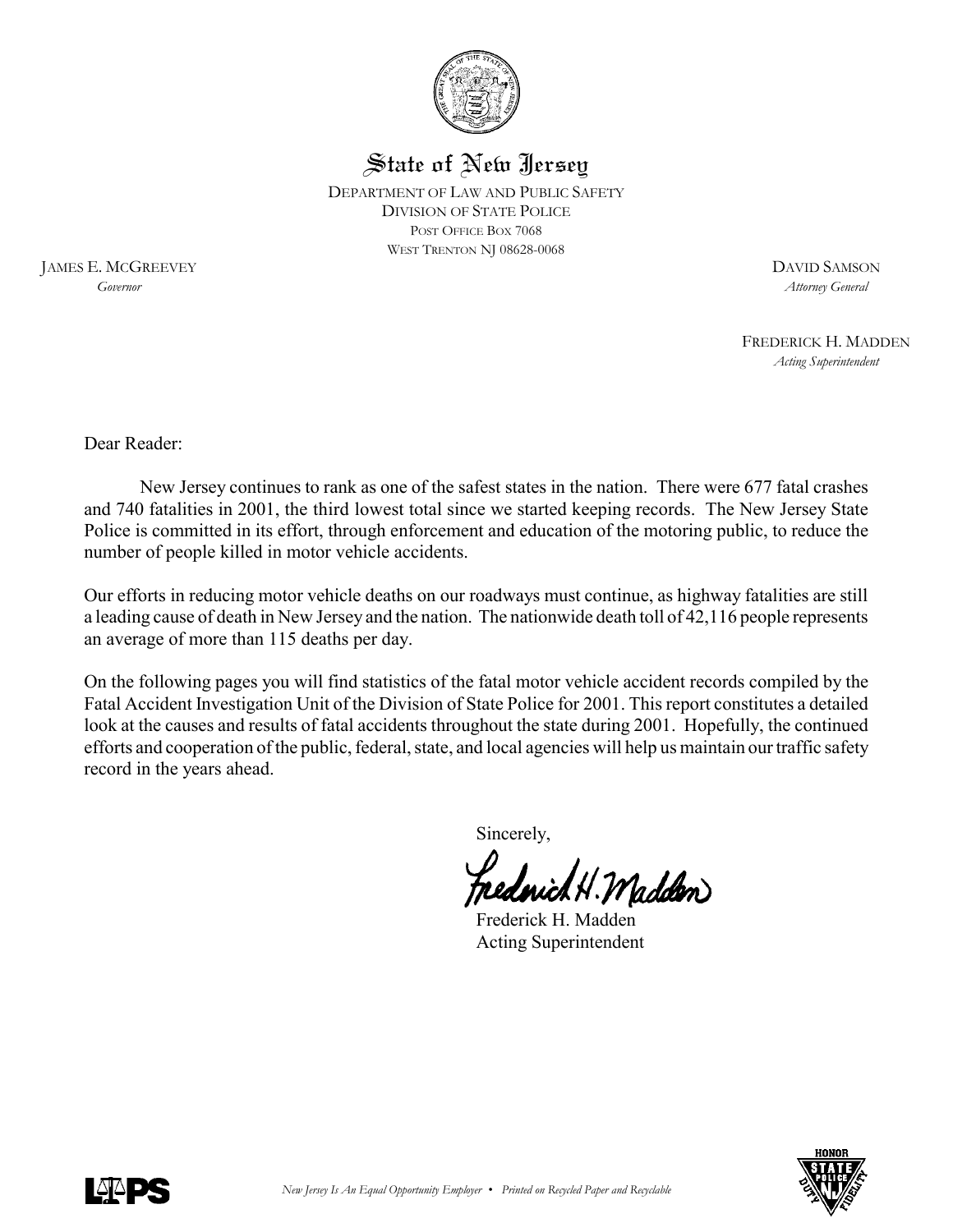## **TABLE OF CONTENTS**

#### **STATISTICAL SUMMARY**

|            | 2001 Motor Vehicle Fatal Accidents and Fatalities with a Comparison of the 1982-2001 Accidents and Fatalities  2                                                                                                              |
|------------|-------------------------------------------------------------------------------------------------------------------------------------------------------------------------------------------------------------------------------|
| А.         |                                                                                                                                                                                                                               |
| В.         |                                                                                                                                                                                                                               |
| C.         |                                                                                                                                                                                                                               |
| D.         |                                                                                                                                                                                                                               |
| Ε.         |                                                                                                                                                                                                                               |
| F.         |                                                                                                                                                                                                                               |
| G.         |                                                                                                                                                                                                                               |
| Η.         |                                                                                                                                                                                                                               |
| Ι.         |                                                                                                                                                                                                                               |
| I.         | Age of Pedestrian Victims (all contained all contained and all contained and all contained and all contained a                                                                                                                |
| Κ.         |                                                                                                                                                                                                                               |
| L.         |                                                                                                                                                                                                                               |
| М.         |                                                                                                                                                                                                                               |
|            | Victim Alcohol Factor, 1997-2001 Comparison (and all alteration and all alternation and all alternation and all the Microsoft Alcohol Tatalorus and Alcohol Tatalorus and Alcohol Tatalorus and Alcohol Tatalorus and Alcohol |
|            |                                                                                                                                                                                                                               |
| N.         |                                                                                                                                                                                                                               |
| $\Omega$ . |                                                                                                                                                                                                                               |
| Ρ.         |                                                                                                                                                                                                                               |
| Q.         |                                                                                                                                                                                                                               |
| R.         |                                                                                                                                                                                                                               |
| S.         |                                                                                                                                                                                                                               |
| T.         |                                                                                                                                                                                                                               |
| U.         |                                                                                                                                                                                                                               |
| V.         | What Pedestrians Were Doing (and according to the contract of the contract of the contract of the contract of t                                                                                                               |
| W.         |                                                                                                                                                                                                                               |

#### **SPECIFIC AREAS OF CONCERN**

| Fatal Accidents and Persons Killed for Selected Holiday Periods (and contain and accidents and Persons Killed for Selected Holiday Periods (and containing according to the 25                                                |  |
|-------------------------------------------------------------------------------------------------------------------------------------------------------------------------------------------------------------------------------|--|
| Ten Year Experience (and according to the control of the control of the control of the control of the control of the control of the control of the control of the control of the control of the control of the control of the |  |
|                                                                                                                                                                                                                               |  |
|                                                                                                                                                                                                                               |  |
|                                                                                                                                                                                                                               |  |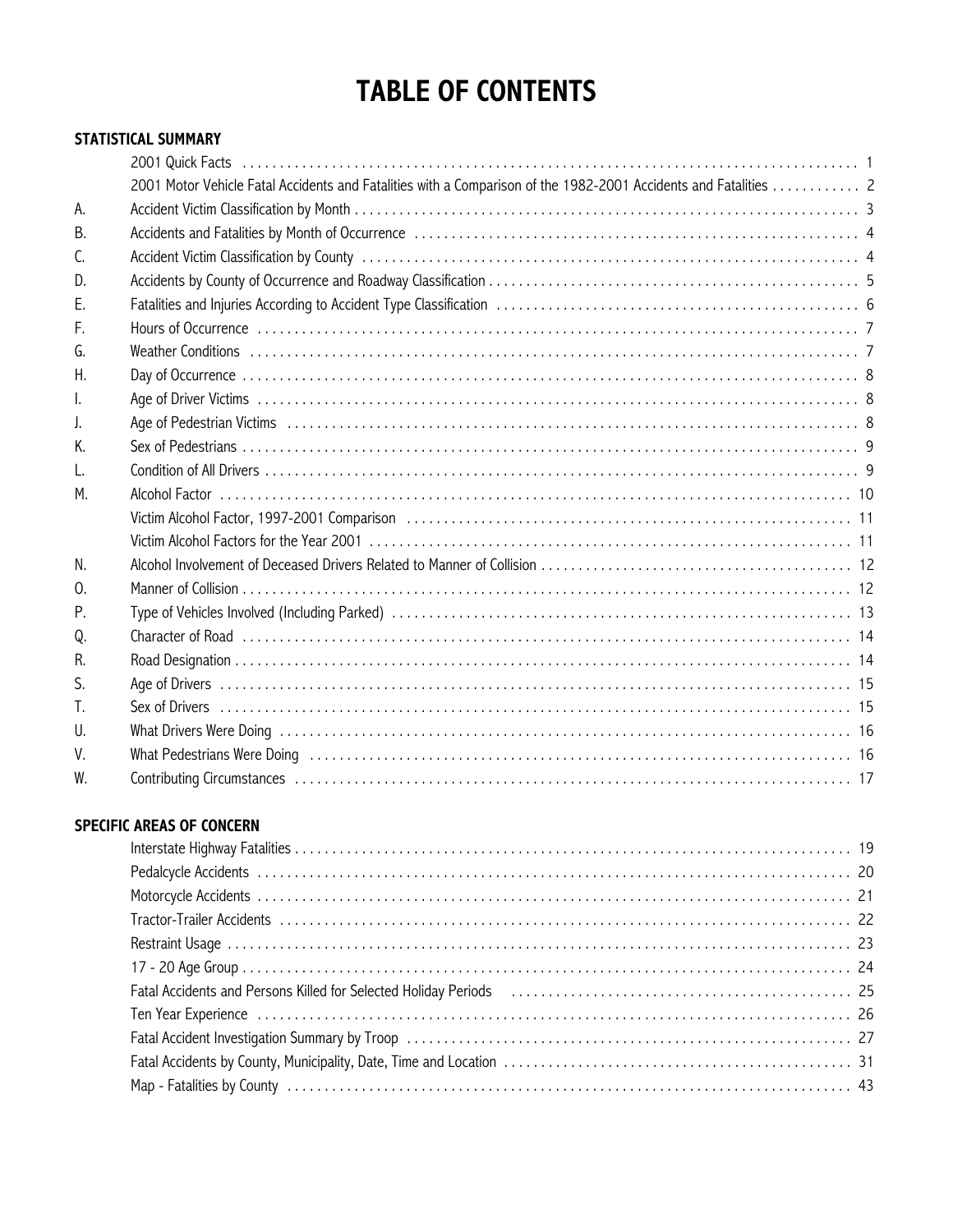## **QUICK FACTS**

- $\gamma$  Nationwide, the fatality rate remained at a historic low of 1.52 fatalities per hundred million vehicle miles traveled.
- 7 Nationwide preliminary statistics indicate there were 42,116 people killed.
- & In New Jersey, there were 677 fatal accidents with 740 people killed.
- $\frac{9}{7}$  There was an increase of 22 fatal accidents and an increase of 17 fatalities.
- $\gamma$  Of the fatalities, 31.0% had consumed alcohol to some extent.
- 7 Of all drivers, 10.4% were legally intoxicated.
- 7 An average of 2.02 persons were killed every day.
- 7 There were 71 fatal accidents involving 72 motorcycles.
- 7 Pedalcyclists accounted for 25 fatal accidents.
- 7 The pedestrian death toll was 130.
- & There was a total of 43 hit-and-run fatal accidents involving 80 vehicles. The victims were comprised of 10 drivers, 8 passengers, 23 pedestrians, and 4 pedalcyclists.
- & Of the 1,108 drivers listed, 51 New Jersey drivers and 1 out-of-state driver was suspended. There were 47 drivers without valid licenses.
- & There are 36,175 miles of open public roads in the state of New Jersey, indicating one death for every 48.9 miles.
- 7 Straight roads were involved in 55.1% of all fatal accidents.
- & Of all fatal accidents, 86.4% occurred during clear weather conditions.
- 7 Of the known drivers involved in fatal accidents, 75.8% were males.
- $7$  Of the vehicles involved in fatal accidents, 60.1% involved passenger cars.
- & There were 37 tractor-trailers involved in 34 fatal accidents which resulted in 36 fatalities.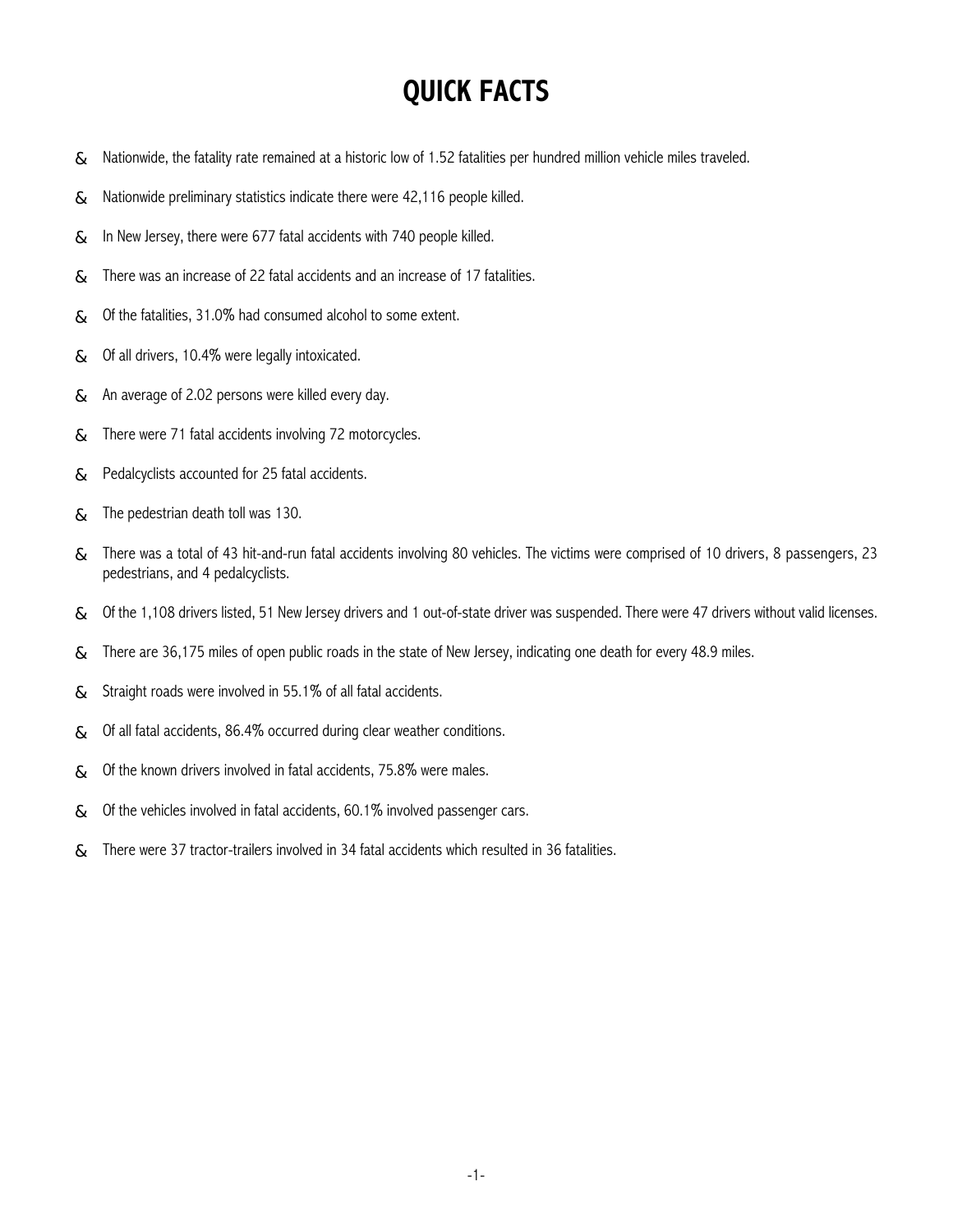## **SUBJECT**

Statistical Summary of 2001 Motor Vehicle Fatal Accidents and Fatalities with a Comparison of the 1997-2001 Accidents and Fatalities.

| <b>Statistics</b>      | 1997 | 1998 | 1999 | 2000 | 2001   |
|------------------------|------|------|------|------|--------|
| <b>Fatal Accidents</b> | 699  | 67   | 664  | 655  | $67^-$ |
| Fatalities             | 774  | 741  | 725  | 723  | 740    |

## **TREND IN FATALITIES**

20 Year Trend

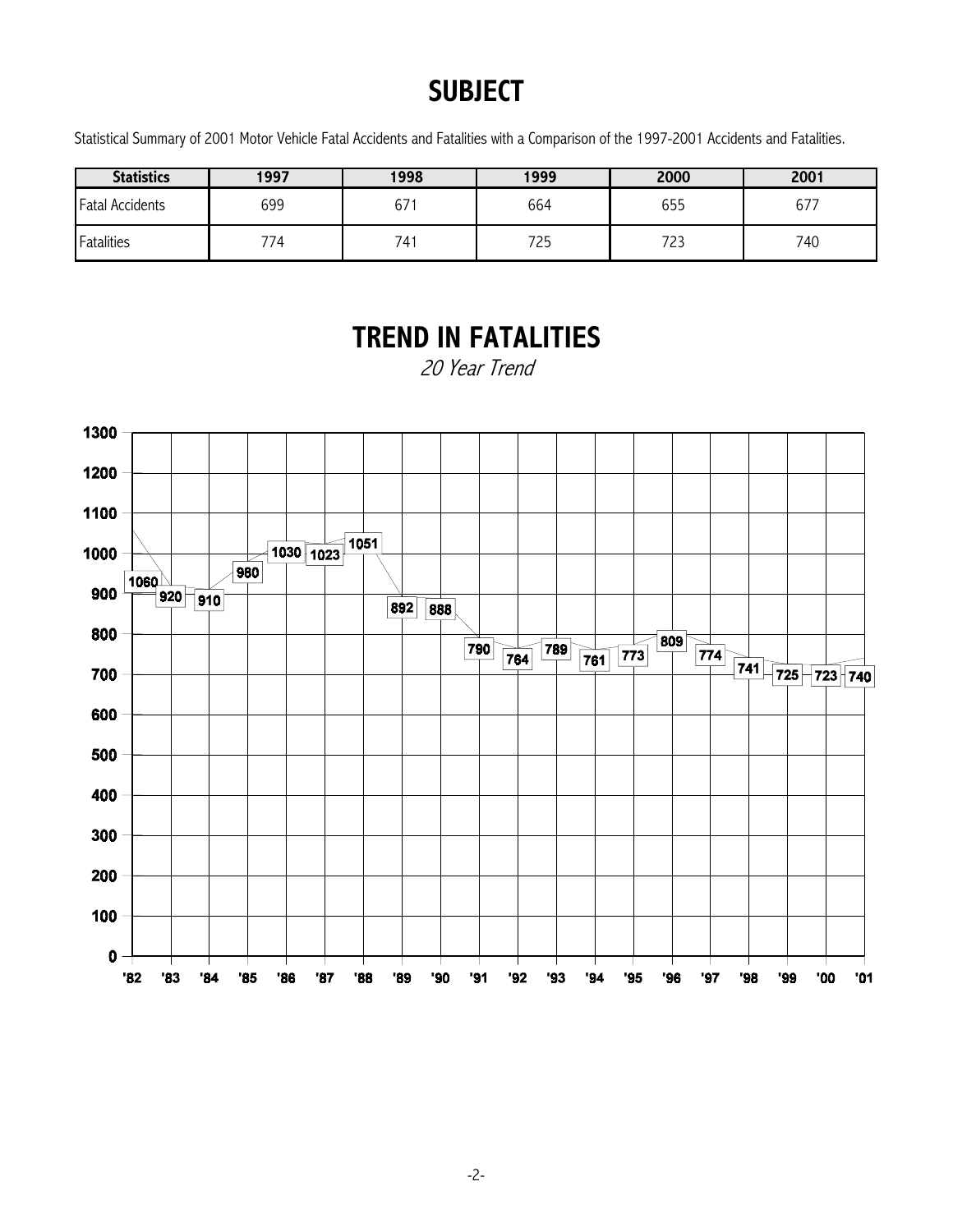|  |  | A. VICTIM CLASSIFICATION BY MONTH - 2001 |  |  |  |  |
|--|--|------------------------------------------|--|--|--|--|
|--|--|------------------------------------------|--|--|--|--|

| Month         | <b>Driver</b> | Passenger | Pedestrian | Pedalcyclist   | <b>Totals</b> |
|---------------|---------------|-----------|------------|----------------|---------------|
| January       | 27            | 9         | $10$       | $\mathbf{1}$   | 47            |
| February      | 34            | 13        | $\,8\,$    | $\mathbf{2}$   | 57            |
| March         | 37            | 11        | 14         | $\mathsf 0$    | 62            |
| April         | 25            | 6         | 6          | 3              | 40            |
| May           | 35            | 13        | $10$       | 5              | 63            |
| June          | 32            | 23        | $10$       | 6              | 71            |
| July          | 45            | 18        | 5          | $\mathbf{1}$   | 69            |
| August        | 33            | 15        | 11         | $\mathbf{1}$   | 60            |
| September     | 42            | 12        | $9\,$      | $\overline{c}$ | 65            |
| October       | 32            | 14        | 13         | 3              | 62            |
| November      | 35            | 15        | 13         | $\mathsf 0$    | 63            |
| December      | 40            | 19        | 21         | 1              | 81            |
| <b>Totals</b> | 417           | 168       | 130        | 25             | 740           |

## **B. ACCIDENTS AND FATALITIES BY MONTH OF OCCURRENCE**

|                | <b>Accidents</b><br><b>Fatalities</b> |      |      |      |      |      |      |      |      |      |
|----------------|---------------------------------------|------|------|------|------|------|------|------|------|------|
| <b>Month</b>   | 1997                                  | 1998 | 1999 | 2000 | 2001 | 1997 | 1998 | 1999 | 2000 | 2001 |
| January        | 67                                    | 48   | 40   | 60   | 46   | 70   | 49   | 42   | 64   | 47   |
| February       | 46                                    | 41   | 41   | 41   | 53   | 51   | 43   | 44   | 44   | 57   |
| March          | 58                                    | 47   | 49   | 37   | 54   | 65   | 57   | 52   | 40   | 62   |
| April          | 45                                    | 42   | 45   | 48   | 39   | 51   | 48   | 54   | 54   | 40   |
| May            | 72                                    | 68   | 71   | 64   | 58   | 76   | 75   | 72   | 69   | 63   |
| June           | 70                                    | 65   | 65   | 69   | 64   | 82   | 71   | 72   | 78   | 71   |
| July           | 61                                    | 54   | 55   | 58   | 62   | 72   | 61   | 59   | 64   | 69   |
| August         | 50                                    | 65   | 75   | 52   | 53   | 56   | 75   | 83   | 58   | 60   |
| September      | 56                                    | 55   | 35   | 58   | 60   | 61   | 57   | 35   | 64   | 65   |
| <b>October</b> | 70                                    | 67   | 64   | 63   | 60   | 80   | 71   | 73   | 71   | 62   |
| November       | 50                                    | 60   | 63   | 58   | 55   | 52   | 63   | 72   | 65   | 63   |
| December       | 54                                    | 59   | 61   | 47   | 73   | 58   | 71   | 67   | 52   | 81   |
| <b>TOTAL</b>   | 699                                   | 671  | 664  | 655  | 677  | 774  | 741  | 725  | 723  | 740  |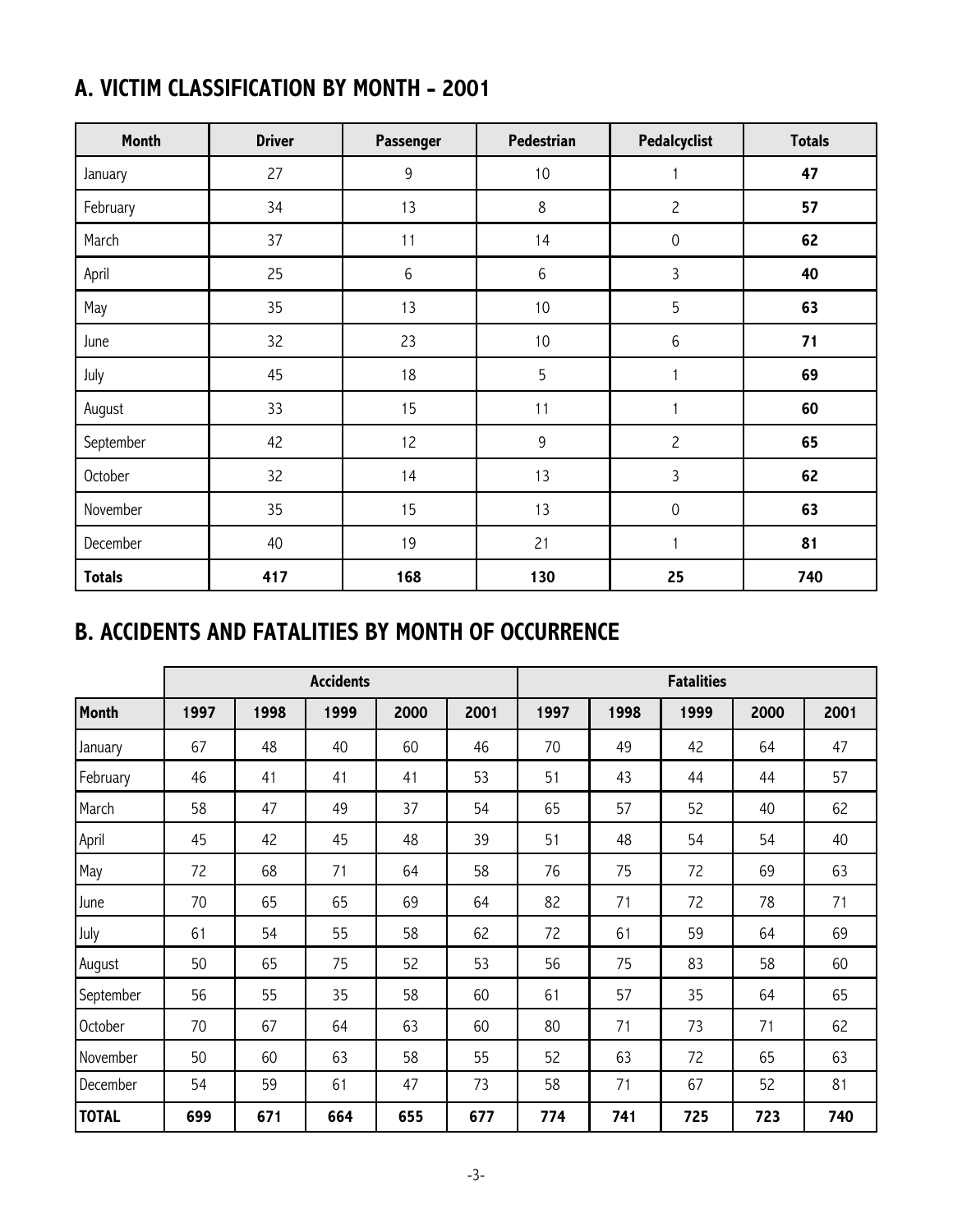## **C. ACCIDENT VICTIM CLASSIFICATION BY COUNTY**

|              | <b>Victim Classification</b> |               |                |                |                     |                     |  |  |  |  |
|--------------|------------------------------|---------------|----------------|----------------|---------------------|---------------------|--|--|--|--|
| County       | <b>Accidents</b>             | <b>Killed</b> | <b>Driver</b>  | Passenger      | Pedestrian          | Pedalcyclist        |  |  |  |  |
| Atlantic     | 64                           | 69            | 38             | 13             | 14                  | $\overline{4}$      |  |  |  |  |
| Bergen       | 30                           | 30            | 15             | $\overline{3}$ | 12                  | $\mathbf 0$         |  |  |  |  |
| Burlington   | 50                           | 57            | 34             | 14             | $\,6$               | $\overline{3}$      |  |  |  |  |
| Camden       | 39                           | 43            | 27             | 9              | 5                   | $\overline{c}$      |  |  |  |  |
| Cape May     | 13                           | 13            | 10             | $\mathbf{1}$   | $\mathbf{1}$        | $\mathbf{1}$        |  |  |  |  |
| Cumberland   | 30                           | 34            | 18             | 11             | $\overline{4}$      | $\mathbf{1}$        |  |  |  |  |
| Essex        | 54                           | 56            | 30             | 10             | 15                  | $\mathbf{1}$        |  |  |  |  |
| Gloucester   | 38                           | 40            | 24             | 12             | $\overline{c}$      | $\overline{c}$      |  |  |  |  |
| Hudson       | 25                           | 25            | 13             | $\overline{c}$ | 10                  | $\mathbf 0$         |  |  |  |  |
| Hunterdon    | $\mathsf 9$                  | 10            | $\overline{7}$ | $\overline{3}$ | $\mathsf{O}\xspace$ | $\mathbf 0$         |  |  |  |  |
| Mercer       | 30                           | 33            | 17             | 11             | $\overline{4}$      | $\mathbf{1}$        |  |  |  |  |
| Middlesex    | 51                           | 57            | 30             | 15             | $\mathsf 9$         | $\overline{3}$      |  |  |  |  |
| Monmouth     | 39                           | 45            | 29             | 9              | $\,6$               | $\mathbf{1}$        |  |  |  |  |
| Morris       | 31                           | 36            | 22             | 8              | 5                   | $\mathbf{1}$        |  |  |  |  |
| Ocean        | 57                           | 68            | 39             | 22             | $\overline{7}$      | $\mathbf 0$         |  |  |  |  |
| Passaic      | 27                           | 27            | 14             | $\mathsf{3}$   | $\,8\,$             | $\overline{c}$      |  |  |  |  |
| Salem        | $10$                         | 11            | 6              | $\mathsf{3}$   | $\overline{c}$      | $\mbox{O}$          |  |  |  |  |
| Somerset     | 15                           | $16$          | $10\,$         | $\mathsf{3}$   | $\overline{c}$      | $\mathbf{1}$        |  |  |  |  |
| Sussex       | 14                           | 16            | $\mathsf 9$    | $\overline{7}$ | $\mathsf{O}\xspace$ | $\mathsf{O}\xspace$ |  |  |  |  |
| Union        | 47                           | 49            | 22             | $\overline{7}$ | $18$                | $\overline{c}$      |  |  |  |  |
| Warren       | $\overline{4}$               | 5             | $\mathsf{3}$   | $\mathbf{2}$   | $\mathsf{O}\xspace$ | $\mathsf{O}\xspace$ |  |  |  |  |
| <b>TOTAL</b> | 677                          | 740           | 417            | 168            | 130                 | 25                  |  |  |  |  |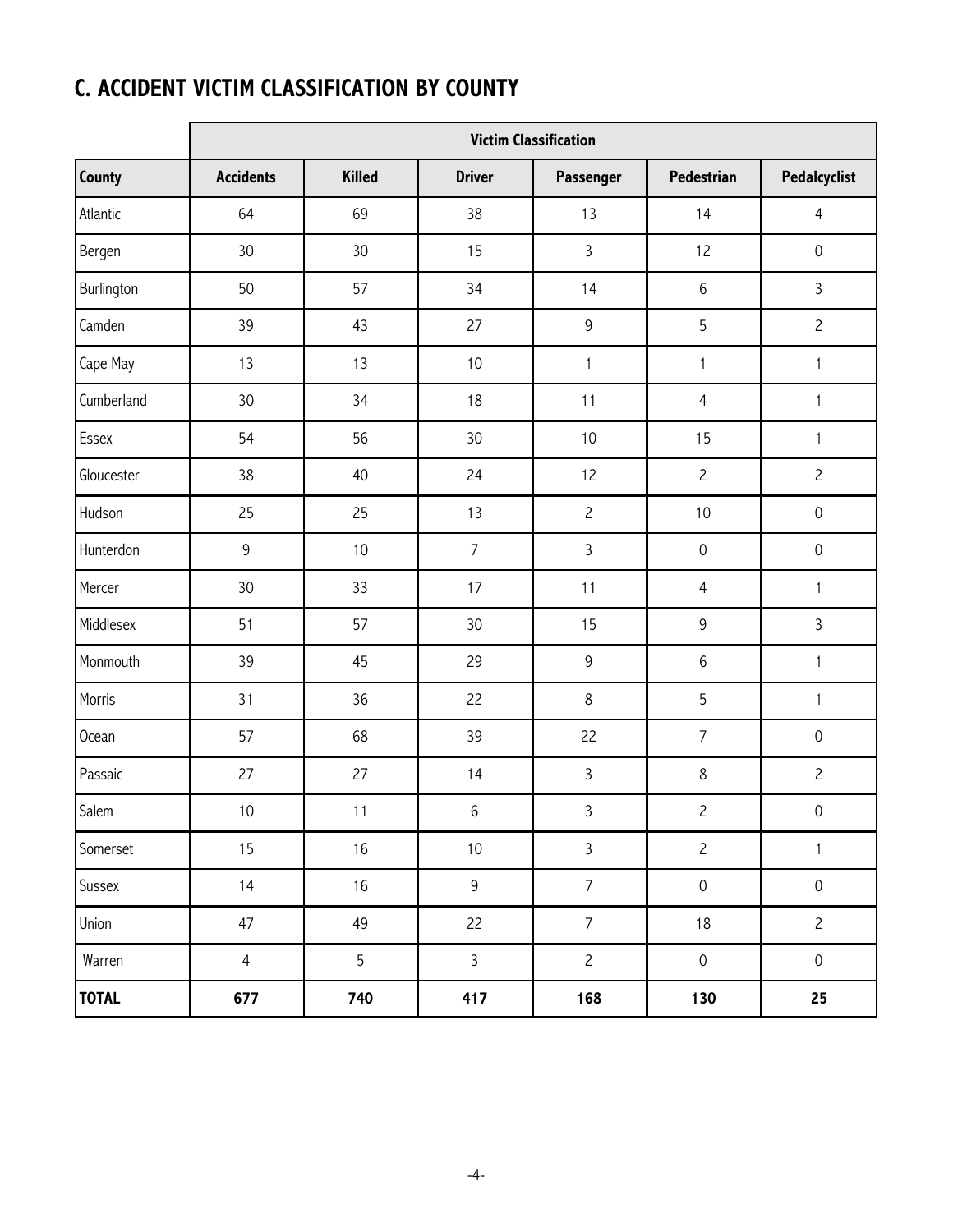## **D. ACCIDENTS BY COUNTY OF OCCURRENCE AND ROADWAY CLASSIFICATION**

| <b>County</b>     | Interstate     | <b>State</b>    | County          | <b>Municipal</b>    | <b>Toll Roads</b>   | <b>TOTALS</b>           |
|-------------------|----------------|-----------------|-----------------|---------------------|---------------------|-------------------------|
| Atlantic          | 0              | 26              | 15              | 16                  | 7                   | 64                      |
| Bergen            | 4              | 10              | 10              | $\overline{c}$      | $\overline{4}$      | 30                      |
| Burlington        | 5              | $\overline{18}$ | $\overline{15}$ | $8\,$               | $\overline{4}$      | 50                      |
| Camden            | 6              | $\overline{12}$ | 10              | 7                   | $\overline{4}$      | 39                      |
| Cape May          | 0              | 4               | 8               | $\mathsf{O}\xspace$ | $\mathbf{1}$        | 13                      |
| Cumberland        | 0              | 6               | $\overline{18}$ | 6                   | $\mathsf{O}\xspace$ | 30                      |
| Essex             | 4              | 5               | 11              | $\overline{32}$     | $\overline{c}$      | 54                      |
| Gloucester        | 0              | 13              | 21              | 3                   |                     | 38                      |
| Hudson            | 0              | 9               | $\overline{4}$  | 11                  | $\mathbf{1}$        | 25                      |
| Hunterdon         | $\overline{2}$ | $\overline{4}$  | $\overline{c}$  | $\mathbf{1}$        | $\mathbf 0$         | 9                       |
| Mercer            | $\overline{c}$ | 11              | $\overline{9}$  | 6                   | $\overline{c}$      | $\overline{30}$         |
| Middlesex         | $\overline{c}$ | 15              | 16              | 7                   | 11                  | 51                      |
| Monmouth          | 0              | 14              | $\overline{12}$ | 4                   | 9                   | 39                      |
| Morris            | 8              | 9               | 6               | $\overline{8}$      | $\mathsf{O}\xspace$ | 31                      |
| O <sub>cean</sub> | $\overline{c}$ | $\overline{15}$ | 18              | 10                  | 12                  | $\overline{57}$         |
| Passaic           | 5              | 8               | 4               | 10                  | $\boldsymbol{0}$    | 27                      |
| Salem             | 0              | $\overline{c}$  | 4               | $\overline{c}$      | $\overline{c}$      | 10                      |
| Somerset          |                | $\mathbf{1}$    | 5               | 8                   | $\mathbf 0$         | 15                      |
| Sussex            | 0              | 9               | $\overline{3}$  | $\overline{c}$      | $\mathbf 0$         | $\overline{14}$         |
| Union             | 4              | $\overline{19}$ | 4               | 14                  | 6                   | 47                      |
| Warren            |                | $\overline{2}$  | 1               | $\mathsf{O}\xspace$ | $\mathbf 0$         | $\overline{\mathbf{4}}$ |
| <b>TOTAL</b>      | 46             | 212             | 196             | 157                 | 66                  | 677                     |

# **Breakdown in Percentages of 677 Accidents**

during 2001

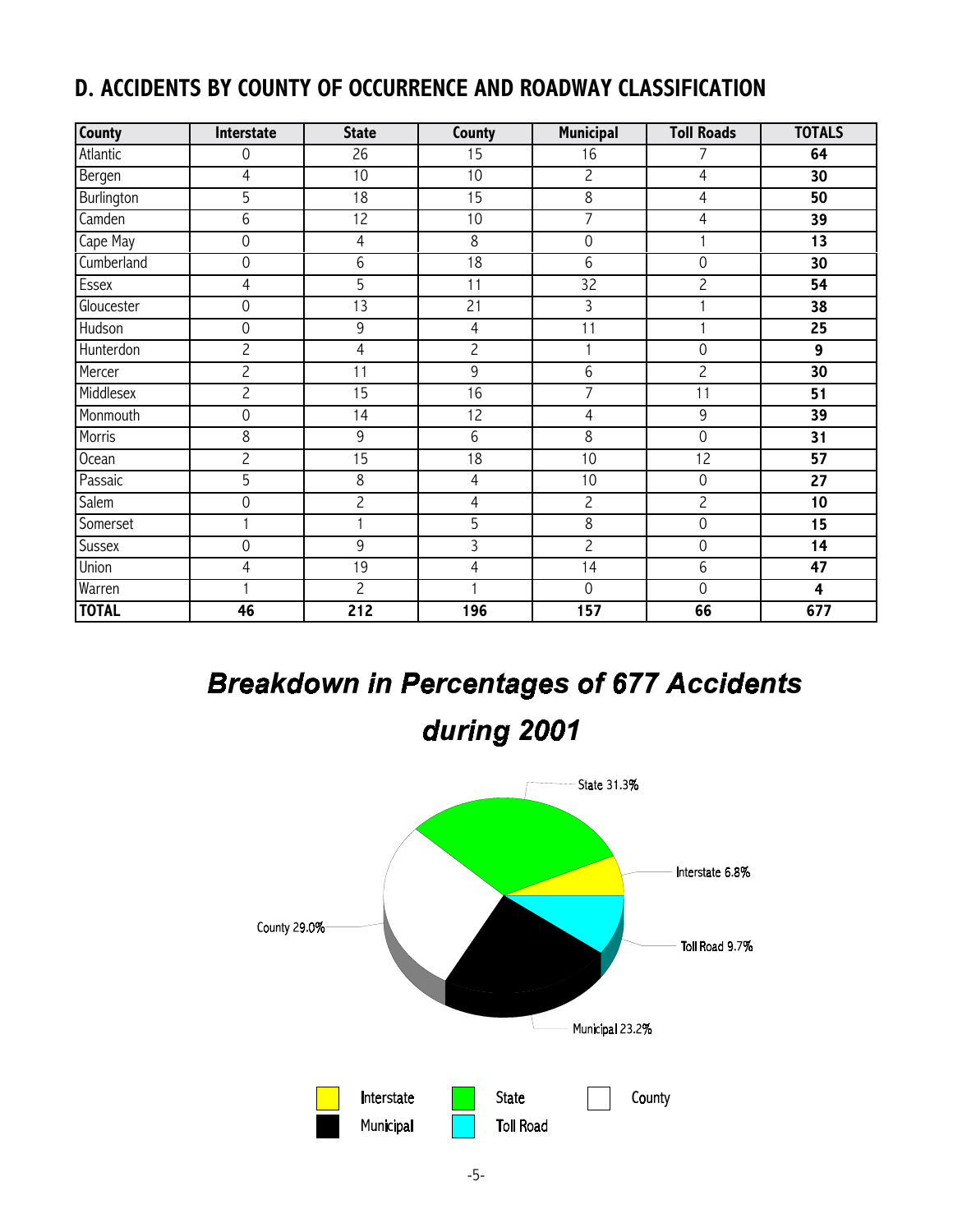|    |                     | <b>Total Accidents</b> |                     |                     | <b>Total Fatalities</b> |              |                     | <b>Total Injured</b> |                |                |                     |                |             |                     |                |             |
|----|---------------------|------------------------|---------------------|---------------------|-------------------------|--------------|---------------------|----------------------|----------------|----------------|---------------------|----------------|-------------|---------------------|----------------|-------------|
|    | <b>Type</b>         | 1997                   | 1998                | 1999                | 2000                    | 2001         | 1997                | 1998                 | 1999           | 2000           | 2001                | 1997           | 1998        | 1999                | 2000           | 2001        |
|    | Pedestrian          | 143                    | 156                 | 151                 | 143                     | 130          | 145                 | 157                  | $154*$         | $146**$        | 130                 | 25             | 31          | 48                  | 83             | 34          |
|    | Other Motor Vehicle | 285                    | 272                 | 264                 | 286                     | 293          | 328                 | 312                  | 297            | 329            | 336                 | 486            | 493         | 447                 | 529            | 565         |
|    | Railroad Train      | 5                      | $\overline{c}$      | 3                   | $\mathsf{3}$            | $\mathsf{S}$ | 5                   | $\mathsf{3}$         | $\overline{3}$ | 3              | $\overline{c}$      | 5              | $\mathbf 0$ | 10                  | $\mathsf{0}$   | 0           |
|    | Parked Vehicle      | 15                     | 12                  | 6                   | 11                      | 9            | 17                  | 13                   | $\overline{7}$ | 12             | 9                   | $\overline{7}$ | 3           | 6                   | $\overline{4}$ | 5           |
| ငှ | Pedalcycle          | 21                     | 19                  | 24                  | 14                      | 25           | 21                  | 19                   | 24             | 13             | 25                  | $\overline{c}$ |             | 6                   | $\overline{c}$ | $\mathbf 0$ |
|    | Animal              | $\mathsf{O}\xspace$    | $\overline{c}$      |                     |                         | 0            | $\mathsf{O}\xspace$ | $\overline{c}$       | $\mathbf{1}$   | $\mathbf{1}$   | 0                   | $\mathbf 0$    | 0           | $\mathsf{3}$        | $\mathbf{2}$   | 0           |
|    | Fixed/Other Object  | 205                    | 187                 | 193                 | 179                     | 197          | 232                 | 204                  | 215            | 200            | 217                 | 133            | 107         | 164                 | 113            | 108         |
|    | Non-Collision       | 25                     | 21                  | 22                  | 16                      | 21           | 26                  | 31                   | 24             | 17             | 21                  | 17             | 40          | 19                  | 6              | 8           |
|    | Other Type Vehicle  | $\mathsf{O}\xspace$    | $\mathsf{O}\xspace$ | $\mathsf{O}\xspace$ | $\overline{c}$          | $\mathsf{0}$ | $\mathsf{O}\xspace$ | $\mathsf{O}\xspace$  | $\mathbf 0$    | $\overline{c}$ | $\mathsf{O}\xspace$ | $\mathbf 0$    | $\mathbf 0$ | $\mathsf{O}\xspace$ |                | $\mathbf 0$ |
|    | <b>TOTAL</b>        | 699                    | 671                 | 664                 | 655                     | 677          | 774                 | 741                  | 725            | 723            | 740                 | 675            | 675         | 703                 | 740            | 720         |

#### **E. FATALITIES AND INJURIES ACCORDING TO ACCIDENT TYPE CLASSIFICATION**

In 2001 there were 677 fatal accidents in which 740 persons were killed and 720 persons injured.

\* In 1999 one motor vehicle driver was killed in a pedestrian accident.

\*\* In 2000 two motor vehicle drivers were killed in pedestrian accidents.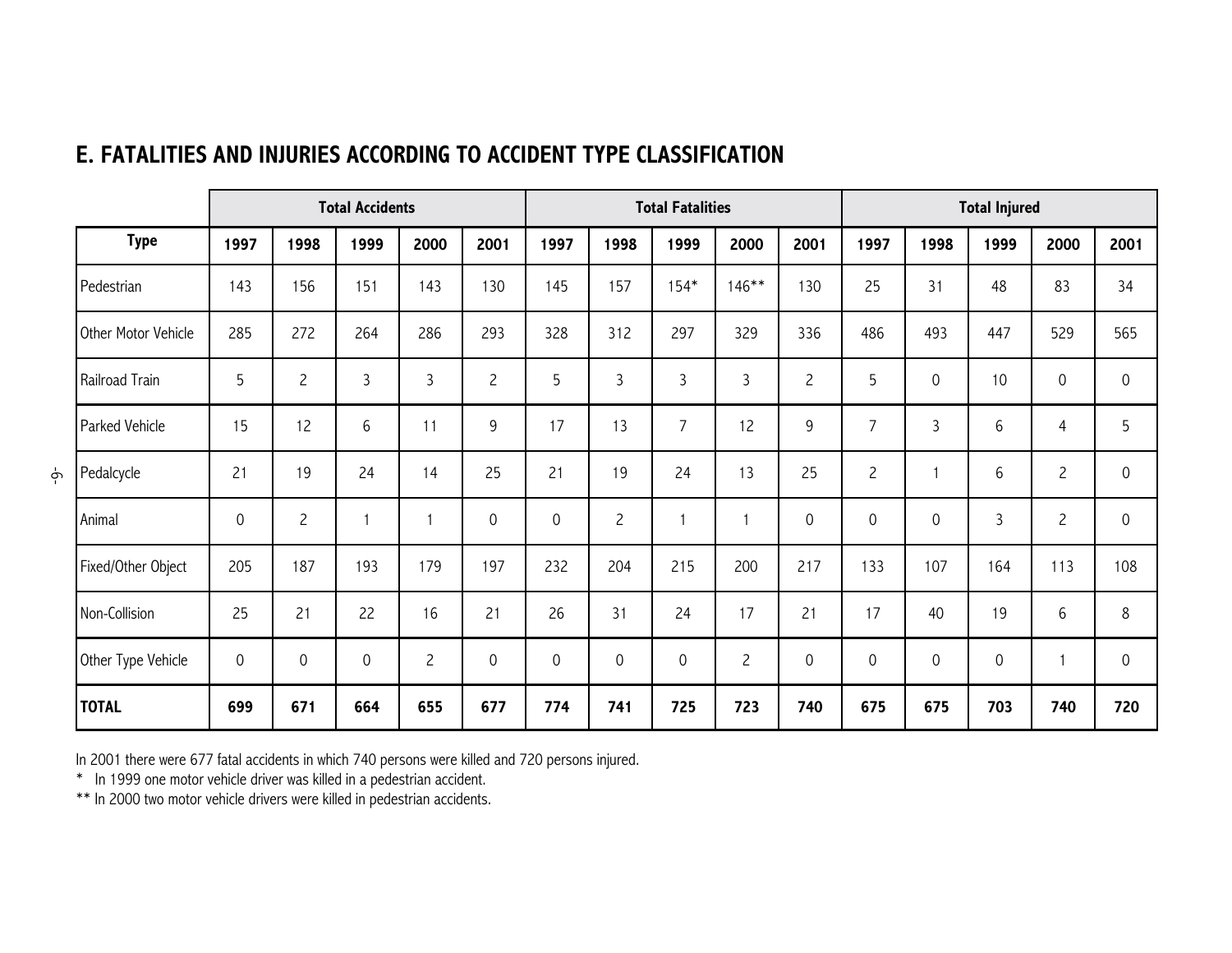## **F. HOURS OF OCCURRENCE**

| <b>Time of Occurrence</b> | 1997         | 1998         | 1999         | 2000           | 2001                |
|---------------------------|--------------|--------------|--------------|----------------|---------------------|
| 12:00 to 12:59 a.m.       | 24           | 25           | 26           | 25             | 24                  |
| 1:00 to 1:59 a.m.         | 45           | 33           | 19           | 28             | 29                  |
| 2:00 to 2:59 a.m.         | 28           | 26           | 31           | 30             | 32                  |
| 3:00 to 3:59 a.m.         | 20           | 28           | 21           | 21             | 23                  |
| 4:00 to 4:59 a.m.         | 15           | 20           | 12           | 17             | 14                  |
| 5:00 to 5:59 a.m.         | 9            | 17           | 23           | 11             | 19                  |
| 6:00 to 6:59 a.m.         | 28           | 26           | 19           | 19             | 35                  |
| 7:00 to 7:59 a.m.         | 19           | 24           | 19           | 35             | 25                  |
| 8:00 to 8:59 a.m.         | 18           | 21           | 15           | 25             | 19                  |
| 9:00 to 9:59 a.m.         | 22           | 25           | 22           | 19             | 27                  |
| 10:00 to 10:59 a.m.       | 26           | 27           | 18           | 21             | 25                  |
| 11:00 to 11:59 a.m.       | 28           | 31           | 36           | 13             | 25                  |
| 12:00 to 12:59 p.m.       | 28           | 33           | 30           | 28             | 23                  |
| 1:00 to 1:59 p.m.         | 45           | 36           | 22           | 30             | 23                  |
| 2:00 to 2:59 p.m.         | 27           | 34           | 36           | 36             | 42                  |
| 3:00 to 3:59 p.m.         | 39           | 26           | 40           | 33             | 33                  |
| 4:00 to 4:59 p.m.         | 45           | 31           | 39           | 41             | 39                  |
| 5:00 to 5:59 p.m.         | 37           | 34           | 44           | 42             | 37                  |
| 6:00 to 6:59 p.m.         | 38           | 42           | 44           | 32             | 36                  |
| 7:00 to 7:59 p.m.         | 40           | 25           | 35           | 38             | 28                  |
| 8:00 to 8:59 p.m.         | 35           | 35           | 34           | 27             | 34                  |
| 9:00 to 9:59 p.m.         | 31           | 31           | 23           | 32             | 27                  |
| 10:00 to 10:59 p.m.       | 28           | 24           | 34           | 30             | 32                  |
| 11:00 to 11:59 p.m.       | 23           | 16           | 21           | 22             | 26                  |
| Unknown                   | $\mathbf{1}$ | $\mathbf{1}$ | $\mathbf{1}$ | $\overline{0}$ | $\mathsf{O}\xspace$ |
| <b>TOTAL</b>              | 699          | 671          | 664          | 655            | 677                 |

### **G. WEATHER CONDITIONS**

| Total | 677 |
|-------|-----|
| Other | 0   |
| Fog   | 18  |
| Snow  | 9   |
| Rain  | 65  |
| Clear | 585 |



-7-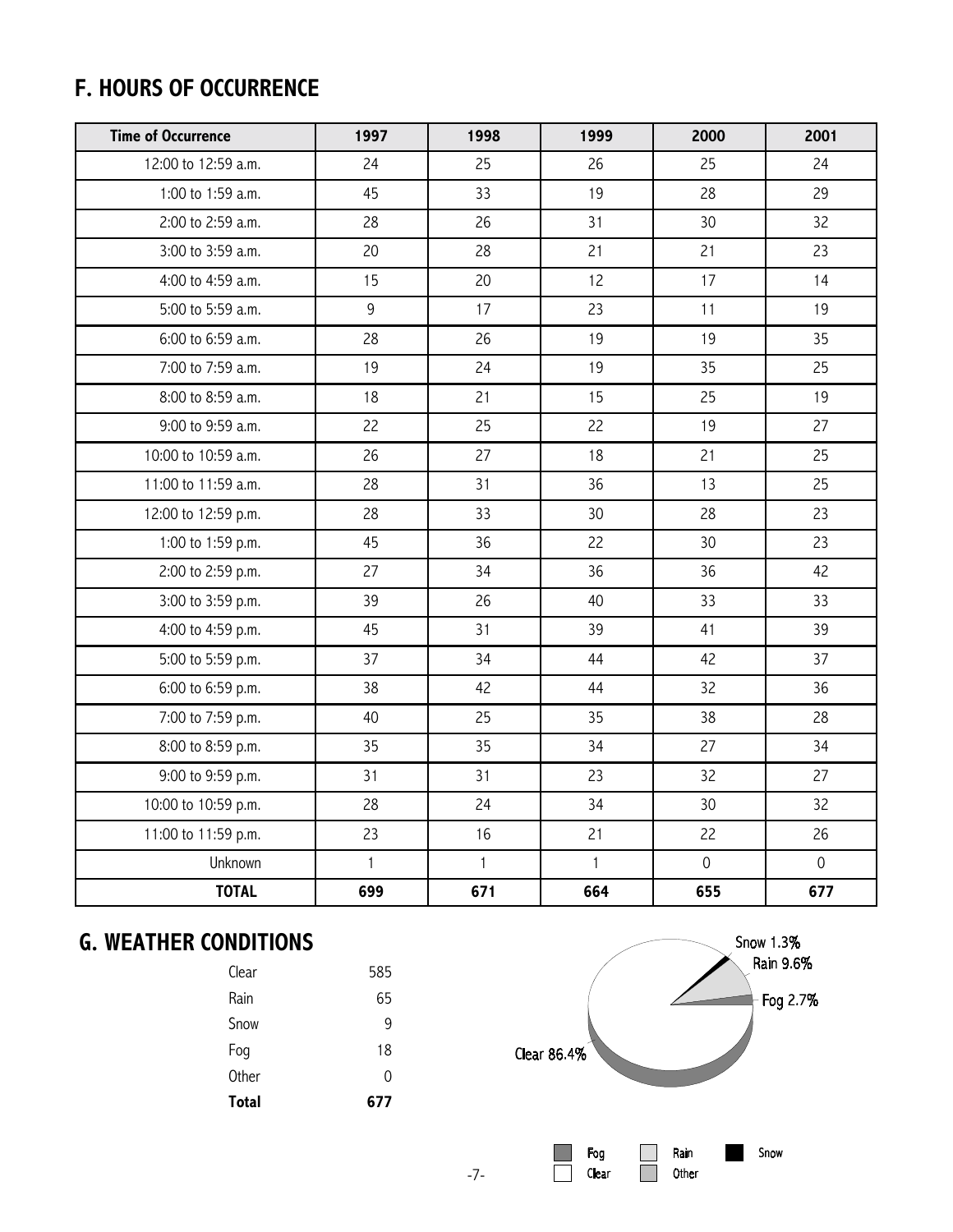## **H. DAY OF OCCURRENCE**

| <b>Day of Occurrence</b> | 1997        | 1998 | 1999 | 2000 | 2001 |
|--------------------------|-------------|------|------|------|------|
| Sunday                   | 122         | 88   | 107  | 112  | 131  |
| Monday                   | 100         | 85   | 86   | 82   | 88   |
| Tuesday                  | 71          | 88   | 71   | 82   | 74   |
| Wednesday                | 102         | 78   | 94   | 85   | 78   |
| Thursday                 | 91          | 106  | 91   | 81   | 83   |
| Friday                   | 103         | 101  | 110  | 100  | 105  |
| Saturday                 | 110         | 125  | 105  | 113  | 118  |
| Unknown                  | $\mathbf 0$ | 0    | 0    | 0    | 0    |
| <b>TOTAL</b>             | 699         | 671  | 664  | 655  | 677  |

## **I. AGE OF DRIVER VICTIMS**

|                      | <b>Number Killed</b> |                |             |                |                |  |  |  |
|----------------------|----------------------|----------------|-------------|----------------|----------------|--|--|--|
| <b>Age of Driver</b> | 1997                 | 1998           | 1999        | 2000           | 2001           |  |  |  |
| 16 and under         | 3                    | 0              |             | $\overline{c}$ | 5              |  |  |  |
| Age 17               | 12                   | 12             | 4           | 12             | 9              |  |  |  |
| $18 - 20$            | 19                   | 34             | 21          | 33             | 44             |  |  |  |
| $21 - 24$            | 42                   | 53             | 43          | 40             | 51             |  |  |  |
| $25 - 29$            | 36                   | 41             | 35          | 49             | 47             |  |  |  |
| $30 - 39$            | 73                   | 67             | 65          | 83             | 74             |  |  |  |
| $40 - 49$            | 52                   | 51             | 53          | 54             | 45             |  |  |  |
| $50 - 64$            | 64                   | 57             | 64          | 58             | 54             |  |  |  |
| 65 and older         | 104                  | 86             | 98          | 83             | 86             |  |  |  |
| Unknown              | 0                    | $\overline{c}$ | $\mathbf 0$ |                | $\overline{c}$ |  |  |  |
| <b>TOTAL</b>         | 405                  | 403            | 384         | 415            | 417            |  |  |  |

### **J. AGE OF PEDESTRIAN VICTIMS**

|                          | <b>Number Killed</b> |      |       |                |      |  |  |  |  |
|--------------------------|----------------------|------|-------|----------------|------|--|--|--|--|
| <b>Age of Pedestrian</b> | 1997                 | 1998 | 1999  | 2000           | 2001 |  |  |  |  |
| $0 - 4$                  | 6                    | 4    |       | 4              | 4    |  |  |  |  |
| $5 - 9$                  | 4                    | 5    | $6\,$ | $\overline{c}$ | 4    |  |  |  |  |
| $10 - 14$                | 4                    |      | 5     | 5              | 2    |  |  |  |  |
| $15 - 19$                | 9                    | 12   | 5     | $\overline{7}$ | 2    |  |  |  |  |
| $20 - 24$                | 5                    | 10   | 7     | $\overline{7}$ | 6    |  |  |  |  |
| $25 - 44$                | 42                   | 33   | 41    | 38             | 36   |  |  |  |  |
| $45 - 64$                | 38                   | 33   | 37    | 48             | 38   |  |  |  |  |
| $65 - 74$                | 15                   | 19   | 23    | 11             | 16   |  |  |  |  |
| 75 and older             | 19                   | 38   | 27    | 22             | 21   |  |  |  |  |
| Unknown                  | 3                    |      |       | $\mathsf 0$    |      |  |  |  |  |
| <b>TOTAL</b>             | 145                  | 156  | 153   | 144            | 130  |  |  |  |  |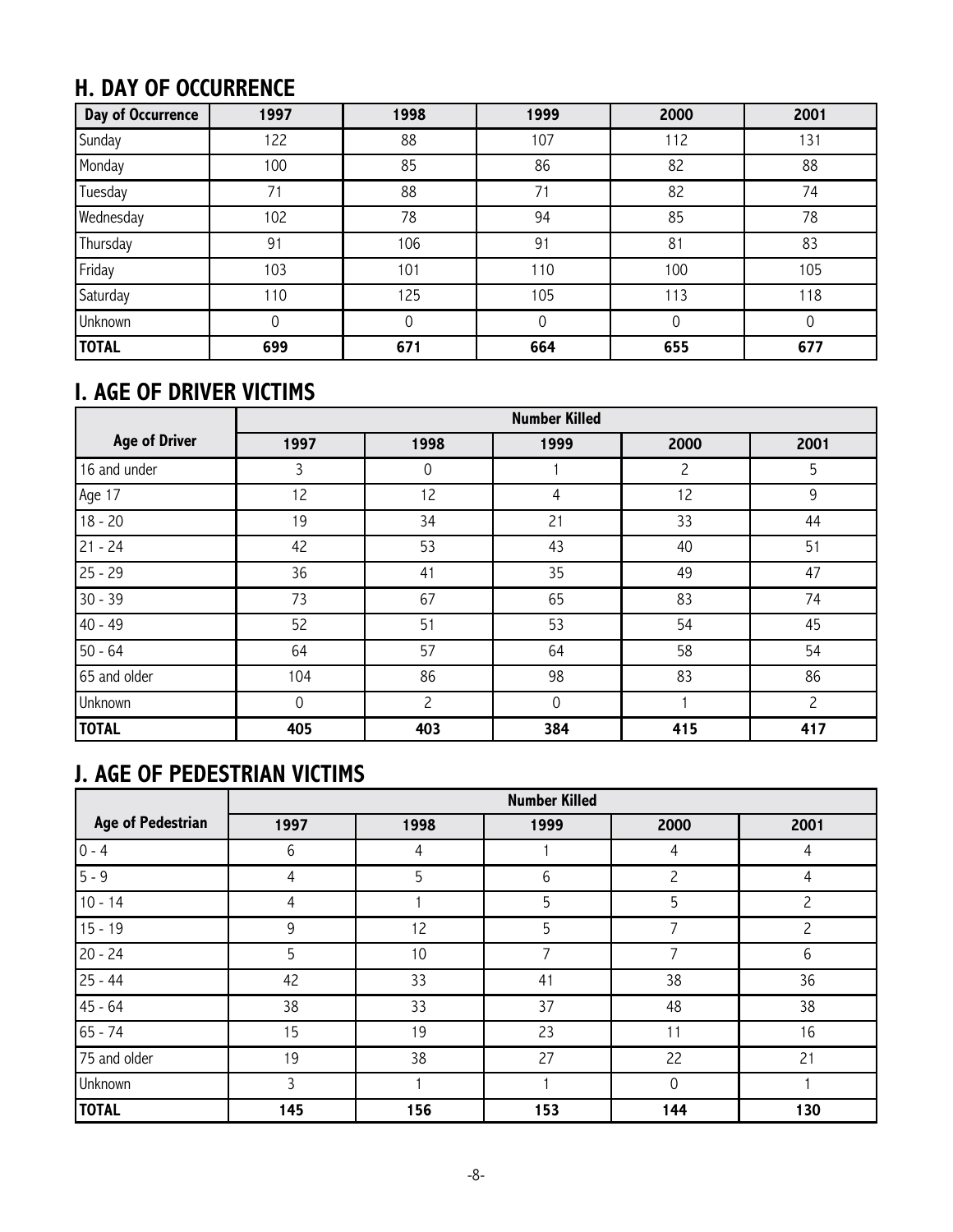## **K. SEX OF PEDESTRIANS**

| <b>Sex</b>   | 1997 | 1998 | 1999 | 2000 | 2001 |
|--------------|------|------|------|------|------|
| Male         | 92   | 91   | 110  | 97   | 85   |
| Female       | 53   | 65   | 43   | 47   | 45   |
| <b>TOTAL</b> | 145  | 156  | 153  | 144  | 130  |

## **L. CONDITION OF ALL DRIVERS**

| Condition                               | <b>Drivers</b>           |
|-----------------------------------------|--------------------------|
| Had been drinking                       | 48                       |
| Intoxicated                             | 115                      |
| Defective Eyesight                      |                          |
| Under influence of drugs/positive drugs | 32                       |
| Other bodily defects                    | $\overline{\phantom{0}}$ |
| III or fatigued                         | 15                       |
| Apparently Asleep or sleepy             | ۹                        |
| Other handicaps                         |                          |
| Apparently Normal                       | 749                      |
| Parked/Unknown                          | 137                      |
| TOTAL                                   | 1,108                    |

# **20 YEAR TREND**

Intoxicated Drivers Involved in Fatal Accidents

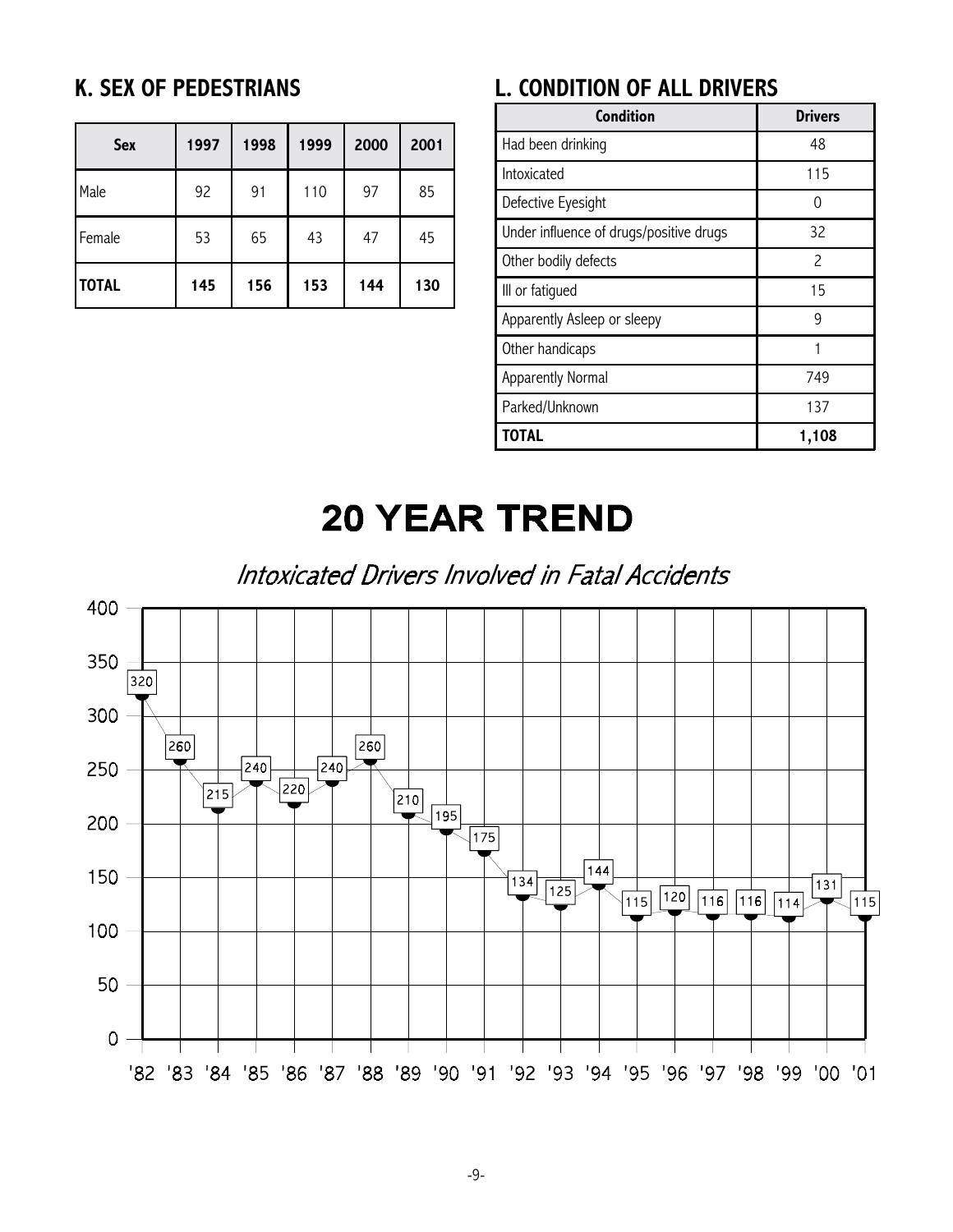#### **M. ALCOHOL FACTOR**

There were 740 fatalities during 2001. Of the fatalities, 417 were drivers, 168 were passengers, 130 were pedestrians and 25 were pedalcyclists. Of this total, 590 were tested for alcohol and 150 were not tested. Of the 590 tested, 183 were positive for alcohol in varying degrees and 378 were negative. This indicates that 31.0% of the fatalities tested were positive for alcohol and 64.1% were negative. Twenty three drivers, three passengers, three pedestrians, and two pedalcyclist tested positive for drugs.

In 171 of the 677 accidents, Driving While Intoxicated was listed as the major contributing factor (includes 4 "drunken bicyclists"). There were 189 people killed as a result of these 171 accidents.

- 1.) **Drivers:** There were a total of 417 drivers killed of which 356 were tested. Of those tested, 114 were positive and 220 were negative, indicating 32.0% had consumed an alcoholic beverage. Of the 114 imbibing drivers, 84 or 73.7% had an alcohol level of .10% or higher. Twenty three deceased drivers tested positive for drugs. Note: One deceased driver tested positive for both alcohol and drugs and is counted in both totals. **Surviving:** There were a total of 691 surviving drivers of which 200 were tested. Of those, 53 were positive and 135 were negative, indicating 26.5% had consumed an alcoholic beverage. Of the 53 imbibing drivers, 31 or 58.5% had an alcohol level of .10% or higher. Twelve surviving drivers tested positive for drugs.
- 2.) **Passengers:** There were a total of 168 passengers killed of which 103 were tested. Of those tested, 25 were positive and 75 negative, indicating 24.3% had consumed an alcoholic beverage. Three passengers tested positive for drugs.
- 3.) **Pedestrians:** There were a total of 130 pedestrians killed of which 112 were tested. Of those tested, 38 were positive and 72 were negative for an alcohol factor of 33.9%. Three pedestrians tested positive for drugs. One pedestrian tested positive for both alcohol and drugs.
- 4.) **Pedalcyclists:** There were a total of 25 pedalcyclists killed of which 19 were tested. Of those tested, 6 were positive and 11 were negative, indicating that 31.6% had consumed an alcoholic beverage. Two pedalcyclists tested positive for drugs.

|                | $.01 - .04\%$ | $.05 - .09\%$ | $.10 - .14%$ | $.15 \&over$ | <b>Negative</b>      | <b>No Test</b> | <b>Total</b> |
|----------------|---------------|---------------|--------------|--------------|----------------------|----------------|--------------|
| <b>Drivers</b> |               | 10            | .<br>.       | . ხ          | $\sim$ $\sim$<br>-35 | 49             | 676          |

#### **SURVIVING DRIVER ALCOHOL FACTORS**

NOTE: Twelve surviving drivers tested positive for drugs and three surviving drivers were listed as "Had been drinking."

#### **EVALUATION:**

Two thousand and one showed a 12.4% decrease in alcohol-related fatalities. The number of fatal accident victims with blood alcohol readings above .10% decreased from 153 in 2000 to 130 in 2001, a decrease of 15.0%. Deceased drivers with alcohol involvement showed a 14.3% decrease when compared to 2000. Of those drivers tested in each category, deceased drivers showed a decrease of 16.0% in the .10% and over category. Surviving drivers showed no change in the .10% and over category.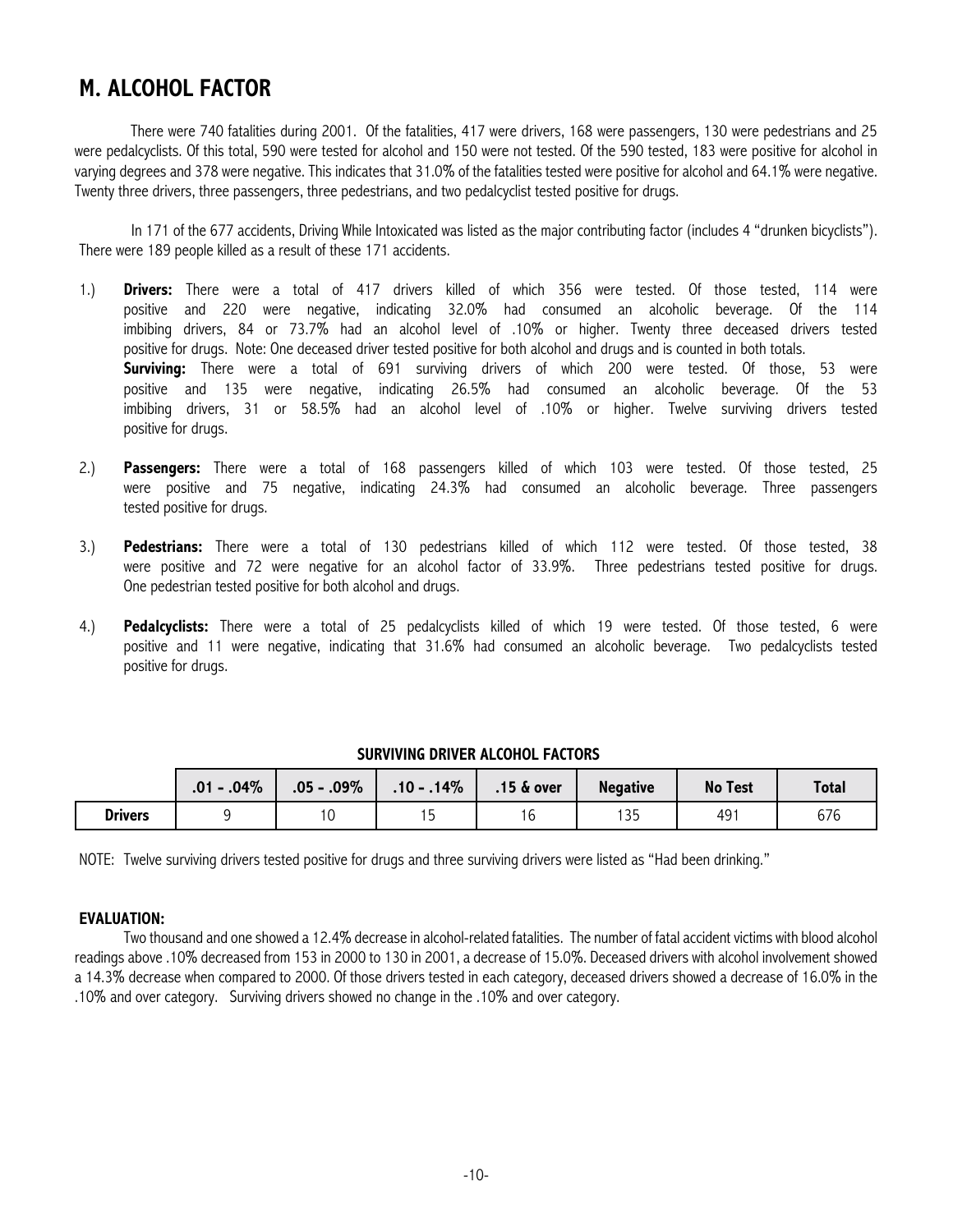|                    | $.01\% - .04\%$ |      |                   |          |                |                 | $.05\% - .09\%$          |      |                | $.10\% - .14\%$ |      |              |      |             | .15% and Over |      |               |      |      |      |
|--------------------|-----------------|------|-------------------|----------|----------------|-----------------|--------------------------|------|----------------|-----------------|------|--------------|------|-------------|---------------|------|---------------|------|------|------|
|                    | 1997            | 1998 | 1999              | 2000     | 2001           | 1997            | 1998                     | 1999 | 2000           | 2001            | 1997 | 1998         | 1999 | 2000        | 2001          | 1997 | 1998          | 1999 | 2000 | 2001 |
| <b>Drivers</b>     | 22              | 18   | 13                | 15       | 11             | 9               | 6                        | 15   | 15             | 13              | 19   | 17           | 18   | 26          | 15            | 58   | 54            | 56   | 74   | 69   |
| Passengers         | 8               | 5    | 4                 |          | $\overline{7}$ |                 | $\overline{\phantom{0}}$ | 11   | 4              | 6               | 5    | 2            | 4    | 4           | 3             | ⇁    | 10            | 12   | 13   | 9    |
| Pedestrians        | 6               | ᄀ    | 5                 | 4        | 4              |                 | 4                        | 3    | 3              | 5               | 6    | 6            | 7    |             | 4             | 29   | 19            | 34   | 22   | 25   |
| Pedalcyclists      |                 |      | $\mathbf{0}$      |          |                |                 |                          | 0    | 0              | 0               | 0    | 0            |      | $\mathbf 0$ |               | 2    | $\mathcal{L}$ | 3    | 3    | 4    |
| <b>TOTAL</b>       | 37              | 31   | 22                | 27       | 23             | 18              | 18                       | 29   | 22             | 24              | 30   | 25           | 29   | 41          | 23            | 96   | 85            | 105  | 112  | 107  |
|                    |                 |      | Had been drinking |          |                | <b>Negative</b> |                          |      | <b>No Test</b> |                 |      | <b>TOTAL</b> |      |             |               |      |               |      |      |      |
|                    | 1997            | 1998 | 1999              | 2000     | 2001           | 1997            | 1998                     | 1999 | 2000           | 2001            | 1997 | 1998         | 1999 | 2000        | 2001          | 1997 | 1998          | 1999 | 2000 | 2001 |
| <b>Drivers</b>     | $\overline{c}$  |      | 0                 | 3        | 6              | 222             | 222                      | 204  | 194            | 220             | 59   | 60           | 58   | 70          | 61            | 391  | 378           | 366  | 397  | 395  |
| Passengers         | $\mathbf 0$     |      | 0                 |          | 0              | 89              | 70                       | 68   | 75             | 75              | 82   | 64           | 57   | 44          | 65            | 198  | 159           | 156  | 148  | 165  |
| <b>Pedestrians</b> |                 |      | $\Omega$          | 3        | 0              | 74              | 85                       | 75   | 67             | 72              | 24   | 30           | 26   | 28          | 18            | 141  | 152           | 150  | 138  | 128  |
| Pedalcyclists      | 2               | 0    | $\Omega$          | $\Omega$ | $\mathbf 0$    | 10              | 9                        | 15   | 5.             | 11              | 5    | 5.           | 6    | 3           | 6             | 21   | 18            | 24   | 12   | 23   |
| <b>TOTAL</b>       | 5               | 3    | 0                 |          | 6              | 395             | 386                      | 362  | 341            | 378             | 170  | 159          | 147  | 145         | 150           | 751  | 707           | 696  | 695  | 711  |

#### **VICTIM ALCOHOL FACTOR 1997 - 2001 COMPARISON**

#### **VICTIM ALCOHOL FACTORS FOR THE YEAR 2001**

|                        | $.01\% - .04\%$ | $.05\% - .09\%$ | $.10\% - .14\%$ | $.15\%$ & Over | Had been drinking | <b>Negative</b> | <b>Not tested</b> | <b>TOTAL</b> |
|------------------------|-----------------|-----------------|-----------------|----------------|-------------------|-----------------|-------------------|--------------|
| <b>Drivers</b>         |                 |                 | 15              | 69             |                   | 220             | 61                | 395          |
| <b>Passengers</b>      |                 |                 |                 |                |                   | 75              | 65                | 165          |
| <b>Pedestrians</b>     |                 |                 |                 | 25             |                   |                 | 18                | 128          |
| <b>Pedalcyclists</b>   |                 |                 |                 |                |                   |                 |                   | 23           |
| <b>TOTAL</b><br>$   -$ | 23              | 24              | 23              | 107            |                   | 378             | 150               | 711          |

LEGEND: Had been drinking: includes those delayed deaths where an odor of alcohol was detected. Includes admittance of victim (in delayed death) or statements of witnesses. Includes lab reports which show a trace and not a percentage, or reading below 0.01%.

NEGATIVE: Tested and found to be negative.<br>NO TEST: Because of delaved death. age fa

Because of delayed death, age factor, contamination of samples, and the failure on the part of some investigative agencies and medical examiners to cause a test to be performed on victims.

NOTE: Twenty three drivers, three passengers, three pedestrians, and two pedalcyclist tested positive for drugs. Of these, one driver and one pedestrian tested positive for both alcohol and drugs.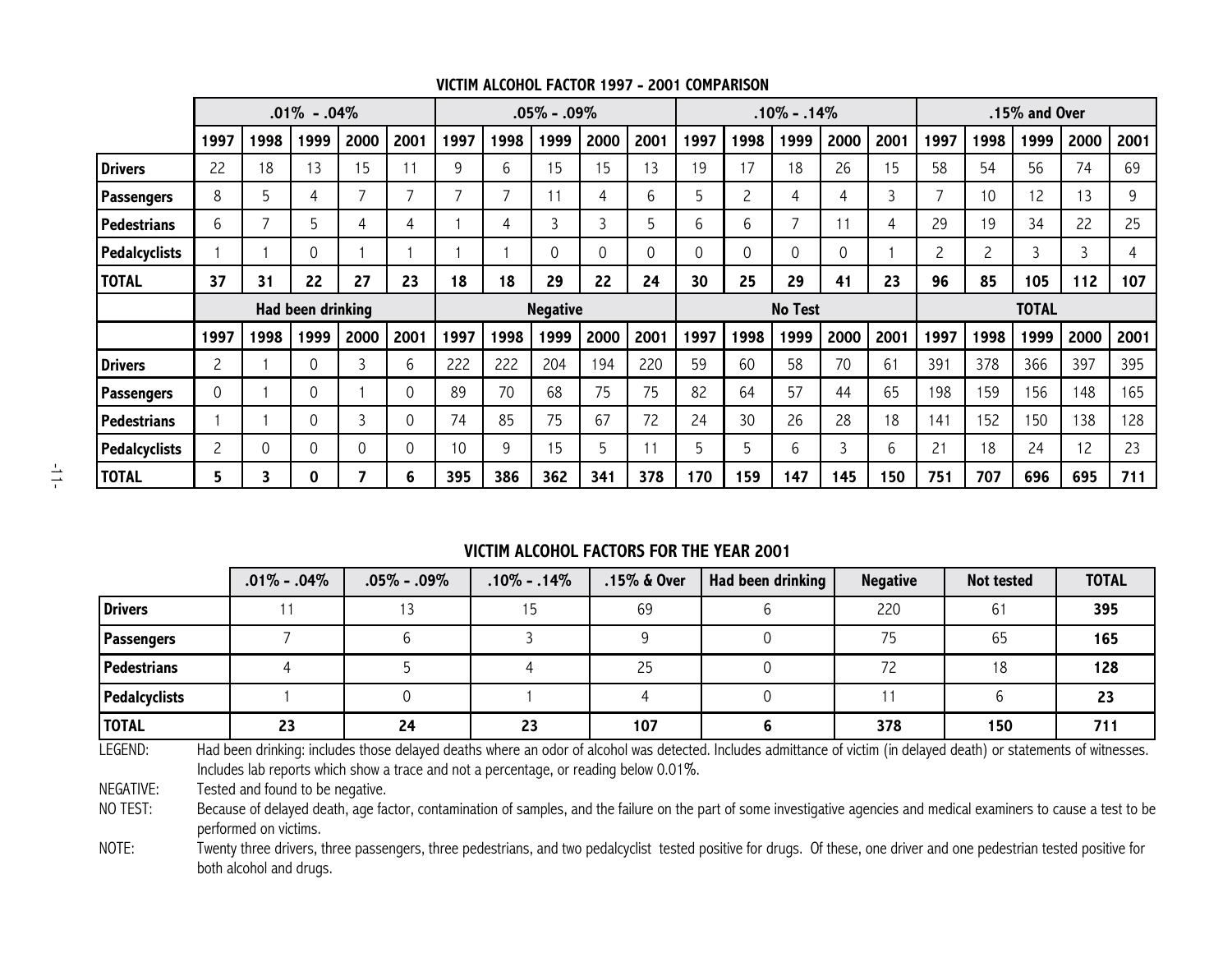### **N. ALCOHOL INVOLVEMENT OF DECEASED DRIVERS RELATED TO MANNER OF COLLISION**

| <b>Manner of Collision</b>     | $.01\% - .09\%$<br><b>Had been drinking</b> | <b>Under the Influence</b> | <b>Positive for Drugs</b> |  |
|--------------------------------|---------------------------------------------|----------------------------|---------------------------|--|
| Angle                          | 7                                           | 12                         | 3                         |  |
| Same direction - rear end      | 0                                           | 5                          | 0                         |  |
| Same direction - other         |                                             |                            | 0                         |  |
| Opposite direction - head on   | 4                                           | 14                         | 6                         |  |
| Opposite direction - left turn |                                             | 0                          | $\mathbf 0$               |  |
| Fixed object                   | 9                                           | 48                         | 11                        |  |
| Pedestrian                     | 0                                           | 0                          | 0                         |  |
| Railroad train                 | 0                                           | 0                          | 0                         |  |
| Pedalcycle                     | $\mathbf 0$                                 | 0                          | 0                         |  |
| Struck parked vehicle          | $\mathsf{O}\xspace$                         | $\overline{c}$             | $\mathbf 0$               |  |
| Ran off roadway                | $\mathsf{O}\xspace$                         |                            | 0                         |  |
| Overturned in roadway          | 0                                           |                            |                           |  |
| Other object                   |                                             | 0                          | 0                         |  |
| Sideswipe                      |                                             | 0                          |                           |  |
| Fell from vehicle              |                                             | 0                          | $\mathbf 0$               |  |
| Fell in vehicle                | $\Omega$                                    | 0                          | $\mathbf 0$               |  |
| <b>TOTAL</b>                   | 25                                          | 84                         | 22                        |  |

### **O. MANNER OF COLLISION**

| <b>Manner of Collision - All Accidents</b> | 1997 | 1998 | 1999 | 2000 | 2001 |
|--------------------------------------------|------|------|------|------|------|
| Angle                                      | 144  | 123  | 124  | 125  | 144  |
| Same direction - rear end                  | 38   | 42   | 33   | 43   | 43   |
| Same direction - other                     | 8    | 5    | 6    | 6    | 6    |
| Opposite direction - head on               | 84   | 83   | 79   | 95   | 75   |
| Opposite direction - left turn             | 13   | 10   | 12   | 10   | 15   |
| Fixed object                               | 201  | 185  | 190  | 180  | 195  |
| Pedestrian                                 | 141  | 156  | 151  | 143  | 130  |
| Other*                                     | 59   | 54   | 49   | 45   | 60   |
| Ran off road                               | 8    | 6    | 11   | 3    | 3    |
| Sideswipe                                  | 3    | 7    | 9    | 5    | 6    |
| <b>TOTAL</b>                               | 699  | 671  | 664  | 655  | 677  |

\*Other category includes: Railroad train, parked vehicle, animal, other object, fell from vehicle, pedalcycle involvement, overturned vehicle, and fell in vehicle.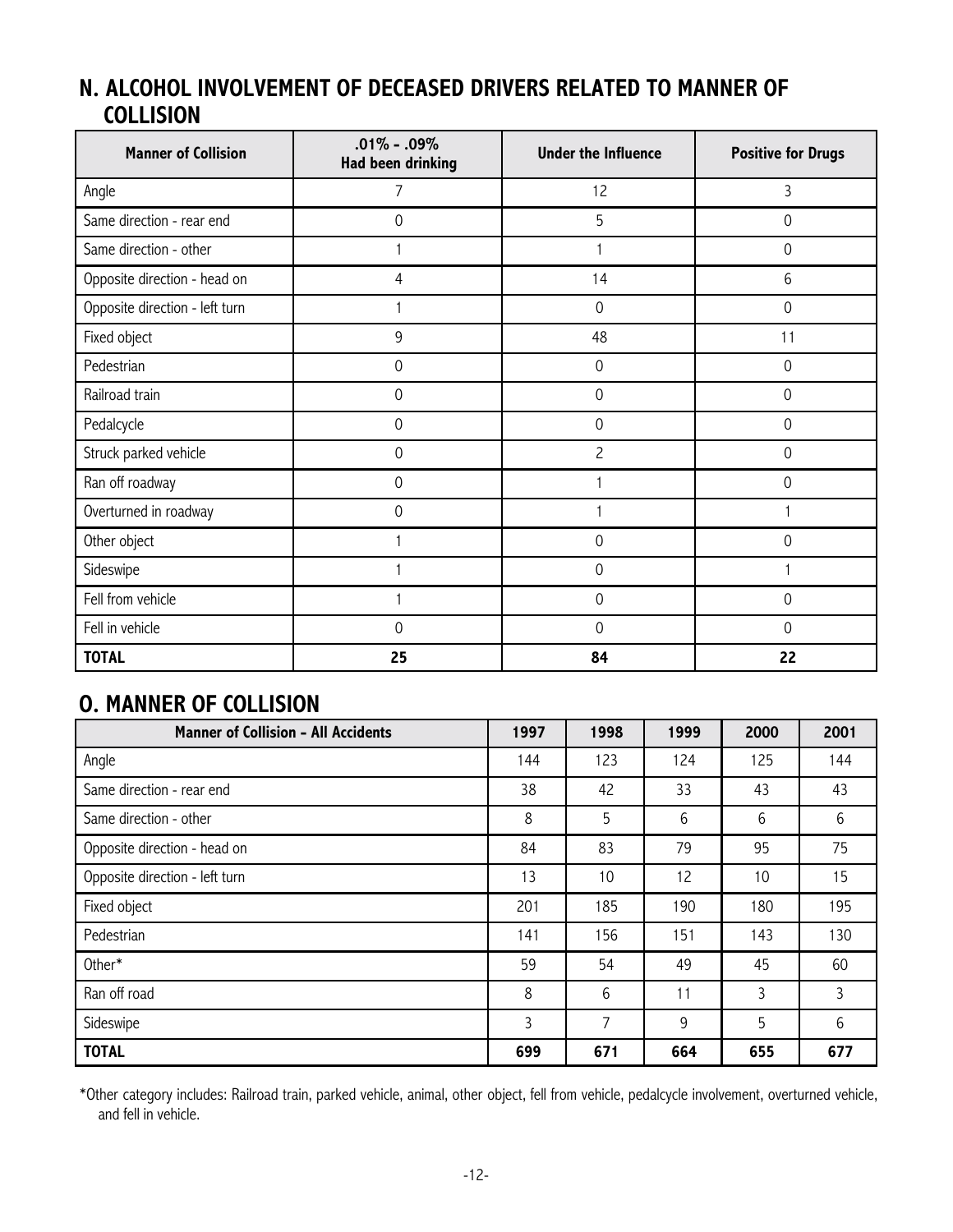|                                |                     |                     | <b>Fatal Accidents</b> |                     |                     |
|--------------------------------|---------------------|---------------------|------------------------|---------------------|---------------------|
| <b>Type of Vehicle</b>         | 1997                | 1998                | 1999                   | 2000                | 2001                |
| Passenger vehicle              | 906                 | 724                 | 643                    | 683                 | 681                 |
| Passenger vehicle w/trailer    | $\mathbf{1}$        | $\mathsf{O}\xspace$ | $\mathsf{O}\xspace$    | $\mathsf{O}\xspace$ | $\mathsf{O}\xspace$ |
| Recreation vehicle             | $\mathsf{O}\xspace$ | $\mathbf{1}$        | $\mathbf{1}$           | $\mathbf{2}$        | $\mathsf{O}\xspace$ |
| Taxicab / Limo                 | $\overline{c}$      | $\mathbf{1}$        | $9\,$                  | 3                   | 5                   |
| Motorcycle                     | 44                  | 36                  | 41                     | 55                  | 73                  |
| Moped                          | $\mathsf{O}\xspace$ | $\mathbf{1}$        | $\mathbf{1}$           | $\mathsf{O}\xspace$ | $\mathsf{O}\xspace$ |
| Pickup / Sport Utility         | 182                 | 151                 | 199                    | 178                 | 184                 |
| Van / Step Van                 | 53                  | 42                  | 34                     | 44                  | 41                  |
| Fire / Rescue                  | $\mathbf{1}$        | $\overline{c}$      | $\mathbf{1}$           | $\mathsf{O}\xspace$ | $\mathsf{O}\xspace$ |
| Police Vehicle                 | $\overline{7}$      | $\mathsf{3}$        | 5                      | 3                   | 8                   |
| Ambulance                      | 1                   | $\overline{c}$      | $\mathsf{O}\xspace$    | 1                   | $\overline{4}$      |
| Bus                            | 6                   | 12                  | 11                     | 10                  | 6                   |
| School Bus                     | $\overline{c}$      | $6\,$               | $6\,$                  | $\overline{4}$      | $\overline{4}$      |
| Single Unit 2-Axle             | 20                  | 21                  | 15                     | 31                  | 22                  |
| Single Unit 3-Axle             | 10                  | 10                  | 13                     | 19                  | 12                  |
| Truck / Trailer                | 3                   | $\overline{c}$      | $\overline{c}$         | $\overline{7}$      | $\overline{7}$      |
| Truck (Bobtail)                | 4                   | 1                   | 3                      | 3                   | 6                   |
| Semi-Trailer (Tractor-Trailer) | 53                  | 48                  | 34                     | 40                  | 34                  |
| Doubles                        | $\mathsf{O}\xspace$ | $\mathbf{1}$        | $\mathsf{O}\xspace$    | $\mathsf{O}\xspace$ | $\mathsf{3}$        |
| Triples                        | $\mathsf{O}\xspace$ | $\mathsf{O}\xspace$ | $\mathsf{O}\xspace$    | $\mathsf{O}\xspace$ | $\mathsf{O}\xspace$ |
| Heavy Truck                    | $\mathsf{3}$        | $\mathsf{3}$        | $\mathsf{O}\xspace$    | $\mathsf{3}$        | 5                   |
| Other                          | 12                  | 9                   | 34                     | 29                  | 38                  |
| <b>TOTAL</b>                   | 1,310               | 1,076               | 1,052                  | 1,115               | 1,133               |

# **P. TYPE OF VEHICLES INVOLVED (Including Parked)**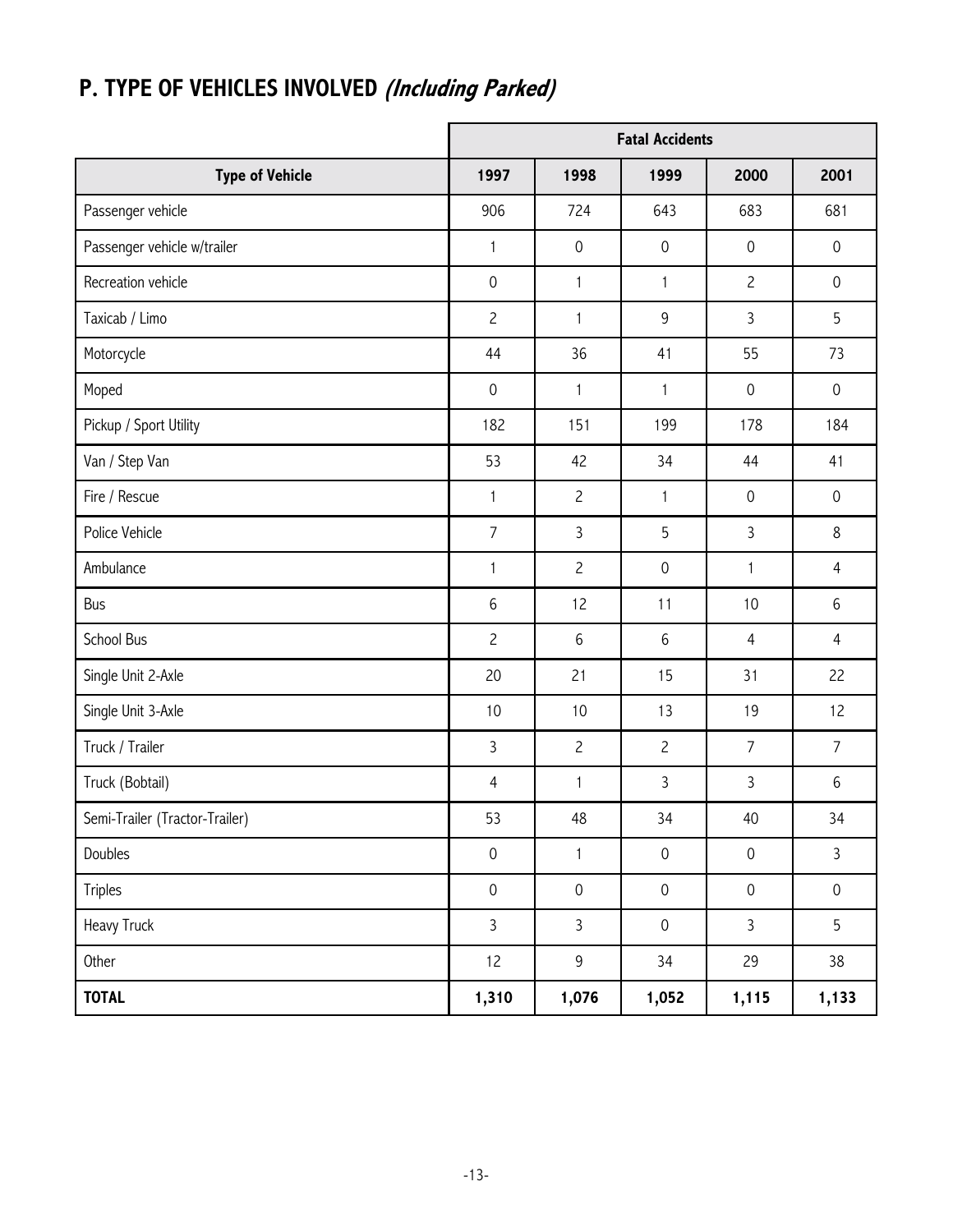## **Q. CHARACTER OF ROAD**

|                       | <b>Fatal Accidents</b> |      |      |      |      |  |  |  |  |  |
|-----------------------|------------------------|------|------|------|------|--|--|--|--|--|
| <b>Road character</b> | 1997                   | 1998 | 1999 | 2000 | 2001 |  |  |  |  |  |
| Straight road         | 381                    | 368  | 355  | 347  | 373  |  |  |  |  |  |
| Sharp curve or turn   |                        |      |      | 9    |      |  |  |  |  |  |
| Other curves          | 115                    | 113  | 111  | 118  | 95   |  |  |  |  |  |
| Circle                |                        | 0    | 0    |      |      |  |  |  |  |  |
| Intersection          | 197                    | 183  | 193  | 177  | 200  |  |  |  |  |  |
| Railroad crossing     |                        |      |      |      |      |  |  |  |  |  |
| <b>TOTAL</b>          | 699                    | 671  | 664  | 655  | 677  |  |  |  |  |  |



### **R. ROAD DESIGNATION**

|                          |             |             | <b>Fatal Accidents</b> |             |                |
|--------------------------|-------------|-------------|------------------------|-------------|----------------|
| <b>Road Designation</b>  | 1997        | 1998        | 1999                   | 2000        | 2001           |
| State                    | 133         | 124         | 113                    | 126         | 122            |
| County                   | 208         | 184         | 190                    | 208         | 196            |
| Township                 | 73          | 73          | 72                     | 67          | 65             |
| U.S.                     | 90          | 94          | 101                    | 91          | 90             |
| Borough or City          | 109         | 101         | 101                    | 81          | 92             |
| <b>State Park</b>        | $\mathbf 0$ | $\mathsf 0$ |                        | $\mathbf 0$ | $\mathsf 0$    |
| Garden State Parkway     | 32          | 22          | 29                     | 25          | 37             |
| Federal (Interstate)     | 29          | 33          | 37                     | 31          | 46             |
| New Jersey Turnpike      | 20          | 28          | 18                     | 21          | 25             |
| Atlantic City Expressway | 5           | 12          | $\overline{c}$         | 5           | $\overline{4}$ |
| Institution              | $\mathbf 0$ | $\mathbf 0$ | $\mathbf 0$            | $\mathbf 0$ | $\mathbf 0$    |
| <b>TOTAL</b>             | 699         | 671         | 664                    | 655         | 677            |

**Note:** Sections of the Interstate Highway System run concurrent with other highways.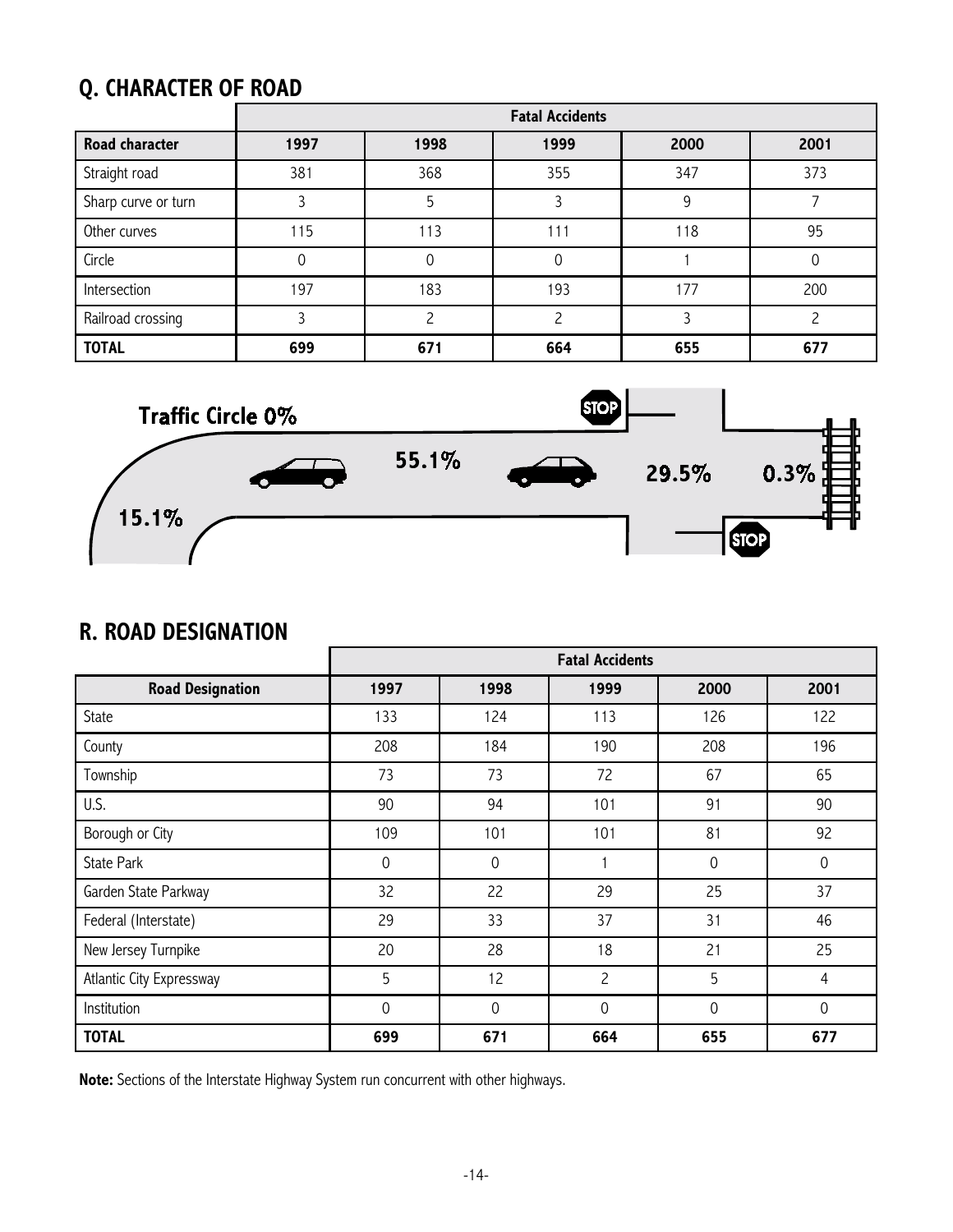### **S. AGE OF DRIVERS**

|                      | <b>Fatal Accidents</b> |                |              |       |       |  |  |
|----------------------|------------------------|----------------|--------------|-------|-------|--|--|
| <b>Age of Driver</b> | 1997                   | 1998           | 1999         | 2000  | 2001  |  |  |
| 16 and under         | $\overline{7}$         | $\overline{c}$ | $\mathsf{3}$ | 9     | 9     |  |  |
| Age 17               | 40                     | 35             | 28           | 26    | 28    |  |  |
| $18 - 20$            | 53                     | 76             | 74           | 87    | 93    |  |  |
| $21 - 24$            | 117                    | 116            | 89           | 94    | 116   |  |  |
| $25 - 29$            | 119                    | 107            | 106          | 120   | 140   |  |  |
| $30 - 39$            | 230                    | 211            | 200          | 212   | 215   |  |  |
| $40 - 49$            | 162                    | 157            | 167          | 186   | 156   |  |  |
| $50 - 64$            | 154                    | 171            | 166          | 162   | 160   |  |  |
| 65 and over          | 164                    | 134            | 147          | 140   | 137   |  |  |
| Unknown*             | 67                     | 67             | 48           | 66    | 54    |  |  |
| <b>TOTAL</b>         | 1,113                  | 1,076          | 1,028        | 1,102 | 1,108 |  |  |

### **T. SEX OF DRIVER**

|                       | <b>Fatal Accidents</b> |       |       |       |       |  |
|-----------------------|------------------------|-------|-------|-------|-------|--|
| <b>Sex of Drivers</b> | 1997                   | 1998  | 1999  | 2000  | 2001  |  |
| Male                  | 779                    | 720   | 711   | 771   | 804   |  |
| Female                | 276                    | 299   | 271   | 278   | 257   |  |
| Unknown               | 58                     | 57    | 46    | 53    | 47    |  |
| <b>TOTAL</b>          | 1,113                  | 1,076 | 1,028 | 1,102 | 1,108 |  |

\*Unknown includes hit-and-run and parked vehicle accidents where driver information is not included.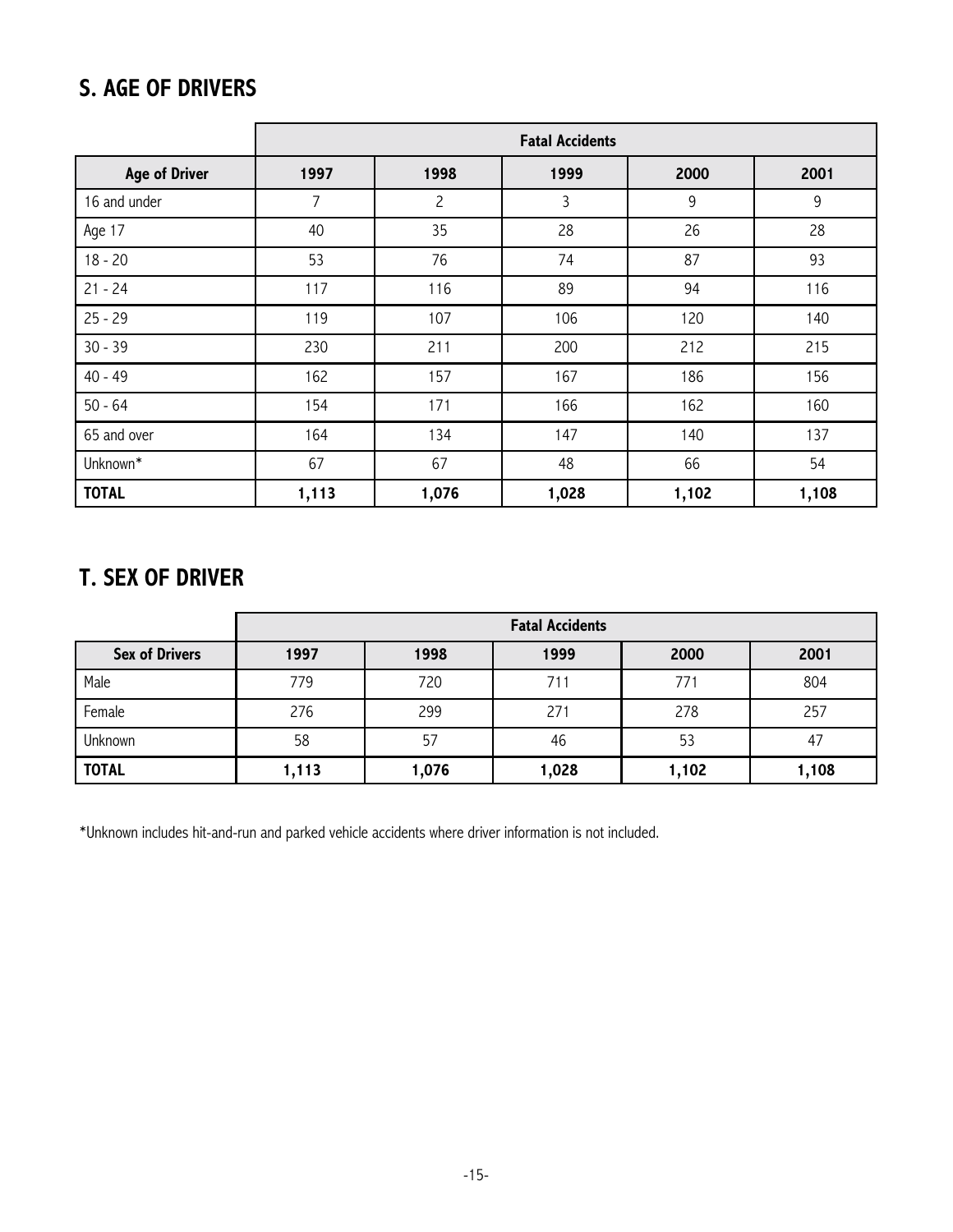## **U. WHAT DRIVERS WERE DOING**

|                                      | <b>Fatal Accidents</b> |                     |                     |                     |                     |  |
|--------------------------------------|------------------------|---------------------|---------------------|---------------------|---------------------|--|
| <b>What Drivers Were Doing</b>       | 1997                   | 1998                | 1999                | 2000                | 2001                |  |
| Making right turn                    | 11                     | 11                  | 6                   | 11                  | 5                   |  |
| Making left turn                     | 60                     | 46                  | 62                  | 59                  | 59                  |  |
| Making "U" turn                      | 3                      | 3                   | $\overline{4}$      | 6                   | 9                   |  |
| Going straight ahead                 | 665                    | 665                 | 676                 | 660                 | 745                 |  |
| Slowing down, stopping               | $\overline{7}$         | 17                  | 8                   | 17                  | 14                  |  |
| Overtaking (Passing on right)        | $\overline{7}$         | 6                   | $\overline{4}$      | $\overline{4}$      | 5                   |  |
| Forward from parking space           | $\mathbf{1}$           | $\mathbf{1}$        | $\mathsf{O}\xspace$ | $\mathsf{O}\xspace$ | $\mathbf{1}$        |  |
| Backward from parking space          | $\mathbf{1}$           | $\mathbf{1}$        | $\mathbf 0$         | $\mathsf{O}\xspace$ | $\mathbf{1}$        |  |
| Other backing                        | $\overline{4}$         | 5                   | 5                   | $\overline{4}$      | 8                   |  |
| Stopped in traffic lane              | 33                     | 38                  | 18                  | 49                  | 43                  |  |
| Starting from a traffic lane         | 15                     | 9                   | 5                   | $\mathsf{3}$        | 13                  |  |
| Starting from a parked position      | 5                      | $\mathbf{1}$        | $\overline{3}$      | $\mathbf{1}$        | $\mathbf 0$         |  |
| Parked                               | 38                     | 34                  | 29                  | 39                  | 29                  |  |
| Skidding                             | 10                     | 17                  | 12                  | $\overline{7}$      | $\overline{7}$      |  |
| Passing on left                      | 13                     | 11                  | 10                  | 14                  | 9                   |  |
| Avoiding vehicle, object, pedestrian | 24                     | 31                  | 20                  | 17                  | 14                  |  |
| Emerging from alley or driveway      | 6                      | $\mathsf{3}$        | 6                   | 11                  | 6                   |  |
| Unknown                              | 47                     | 44                  | 58                  | 44                  | 57                  |  |
| Crossing highway through island      | $\mathbf{1}$           | $\mathbf{1}$        | $\mathbf 0$         | $\mathbf{1}$        | $\mathbf 0$         |  |
| Being towed or pushed                | $\mathbf{1}$           | $\mathsf{O}\xspace$ | 1                   | $\mathsf{O}\xspace$ | $\mathsf{O}\xspace$ |  |
| Pushing or towing vehicle            | $\mathbf 0$            | $\mathsf{O}\xspace$ | $\mathbf 0$         | $\mathbf 0$         | $\mathsf{O}\xspace$ |  |
| Stalled on railroad tracks           | $\mathsf{O}\xspace$    | $\mathbf{1}$        | $\mathsf{O}\xspace$ | $\mathsf{O}\xspace$ | $\mathsf{O}\xspace$ |  |
| Rounding curve or circle             | 143                    | 113                 | 81                  | 131                 | 62                  |  |
| Entering highway                     | 4                      | $\mathbf 0$         | $\mathbf{1}$        | 4                   | $\overline{4}$      |  |
| Changing lanes                       | 14                     | 18                  | 19                  | 20                  | 17                  |  |
| Other                                | $\mathbf 0$            | $\mathbf 0$         | $\mathbf 0$         | $\mathsf{O}\xspace$ | $\mathbf 0$         |  |
| <b>TOTAL</b>                         | 1,113                  | 1,076               | 1,028               | 1,102               | 1,108               |  |

## **V. WHAT PEDESTRIANS WERE DOING**

|                                    | <b>Fatal Accidents</b> |      |      |      |      |
|------------------------------------|------------------------|------|------|------|------|
| <b>What Pedestrians Were Doing</b> | 1997                   | 1998 | 1999 | 2000 | 2001 |
| Standing in Roadway                | 10                     |      | 14   |      |      |
| Walking with traffic               | 15                     | 14   | 13   | 10   | 13   |
| Crossing roadway                   | 98                     | 102  | 100  | 102  | 91   |
| Walking on sidewalk                |                        |      |      |      | h    |
| Standing on shoulder               |                        |      |      |      |      |
| Other                              |                        | 20   | 16   | 18   |      |
| <b>TOTAL</b>                       | 145                    | 156  | 153  | 144  | 130  |

70.0% of all pedestrian fatalities in 2001 occurred while attempting to cross a roadway.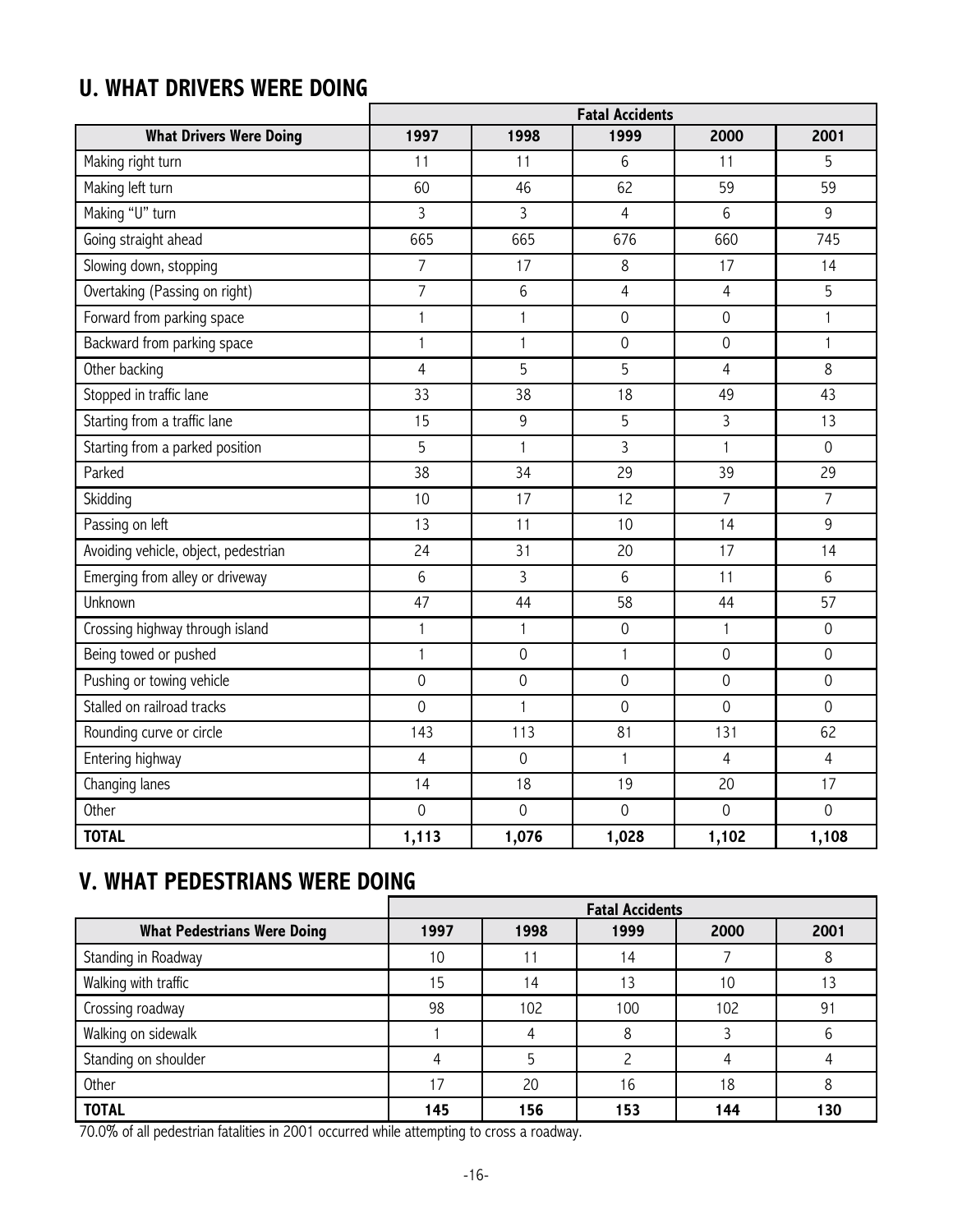## **W. CONTRIBUTING CIRCUMSTANCES**

| <b>Contributing Circumstances</b>   | 1997                | 1998                | 1999                | 2000                | 2001                |
|-------------------------------------|---------------------|---------------------|---------------------|---------------------|---------------------|
| Exceeding lawful speed              | 31                  | 27                  | 39                  | 20                  | 30                  |
| Too fast for conditions             | 35                  | 11                  | 13                  | 49                  | 29                  |
| Following too closely               | $\mathsf{O}\xspace$ | 8                   | $\overline{c}$      | $\overline{c}$      | $\overline{c}$      |
| On wrong side of road               | 29                  | 22                  | 22                  | 24                  | 14                  |
| Did not have right-of-way           | 25                  | 27                  | 40                  | 28                  | 27                  |
| Driver fell asleep                  | 12                  | 18                  | 8                   | 19                  | $\,8\,$             |
| Failure to signal                   | $\mathsf{O}\xspace$ | $\mathbf 0$         | $\mathsf{O}\xspace$ | $\mathsf{O}\xspace$ | $\mathsf{O}\xspace$ |
| Improper turn                       | 22                  | 20                  | 19                  | 24                  | 31                  |
| Passing on hill or curve            | 0                   | 3                   | $\mathsf{O}\xspace$ | $\mathsf{O}\xspace$ | $\mathsf{O}\xspace$ |
| Other improper passing              | 6                   | 9                   | 3                   | 3                   | $\overline{7}$      |
| Inattentive driving                 | 154                 | 157                 | 136                 | 109                 | 146                 |
| Improper crossing center island     | $\mathsf{O}\xspace$ | $\mathbf 0$         | $\mathbf{1}$        | $\mathbf{1}$        | $\overline{c}$      |
| Disregarding stop sign              | 59                  | 43                  | 37                  | 22                  | 41                  |
| Disregarding traffic light          | 27                  | 29                  | 22                  | 23                  | 22                  |
| Passing left of center line         | $\mathbf{1}$        | 1                   | $\mathbf{1}$        | $\mathbf{1}$        | $\mathsf{O}\xspace$ |
| Drunken driving                     | 135                 | 131                 | 142                 | 154                 | 153                 |
| Improper starting from curb         | $\mathsf{O}\xspace$ | $\overline{c}$      | $\mathbf 0$         | $\mathsf{O}\xspace$ | $\mathsf{O}\xspace$ |
| Drunken bicyclist<br>* 1 Drugs      | $\overline{c}$      | 3                   | $\mathsf{3}$        | $2*$                | $\overline{4}$      |
| Improper parking                    | 5                   | $\overline{4}$      | $\overline{4}$      | $\mathsf{O}\xspace$ | 1                   |
| Failure to keep right               | 18                  | 24                  | 15                  | 29                  | 21                  |
| Mechanical failure                  | $\mathbf{1}$        | 3                   | 6                   | $\overline{4}$      | $\overline{4}$      |
| Improper lights                     | $\overline{4}$      | $\mathsf{O}\xspace$ | 1                   | $\mathbf{1}$        | $\mathsf{3}$        |
| Backing on highway                  | $\mathsf{O}\xspace$ | 1                   | $\mathsf{O}\xspace$ | $\mathbf{1}$        | 1                   |
| Stopped in roadway                  |                     | $\overline{c}$      |                     | $\overline{c}$      | $\mathsf 0$         |
| Passed stopped school bus           | $\mathsf{O}\xspace$ | $\mathsf{O}\xspace$ | $\mathsf{O}$        | $\mathsf{O}\xspace$ | $\mathsf{O}\xspace$ |
| Animal in roadway                   | $\mathbf{1}$        | $\mathsf{O}\xspace$ | $\overline{c}$      | 5                   | 1                   |
| Cutting in                          | $\mathbf{1}$        | $\overline{c}$      | 6                   | $\overline{3}$      | 5                   |
| Tire blew out                       | $\mathbf 0$         | $\overline{c}$      | $\overline{4}$      | $\overline{c}$      | $\mathbf 0$         |
| Other                               | 28                  | 26                  | 35                  | 34                  | 28                  |
| Passing on right                    | $\mathbf{1}$        | $\mathbf 0$         | $\mathsf{O}\xspace$ | $\overline{c}$      | $\mathsf{O}\xspace$ |
| Pedestrian violation                | 120                 | 108                 | 110                 | 85                  | 77                  |
| Unknown                             | 27                  | 46                  | 58                  | 59                  | 57                  |
| Driver under influence of drugs     | 11                  | 13                  | 15                  | 13                  | 15                  |
| Pedestrian under influence of drugs | $\mathbf{1}$        | $\mathbf{1}$        | $\mathsf{O}\xspace$ | $\mathsf{O}\xspace$ | $\mathsf{O}\xspace$ |
| <b>TOTAL</b>                        | 757                 | 743                 | 745                 | 721                 | 729                 |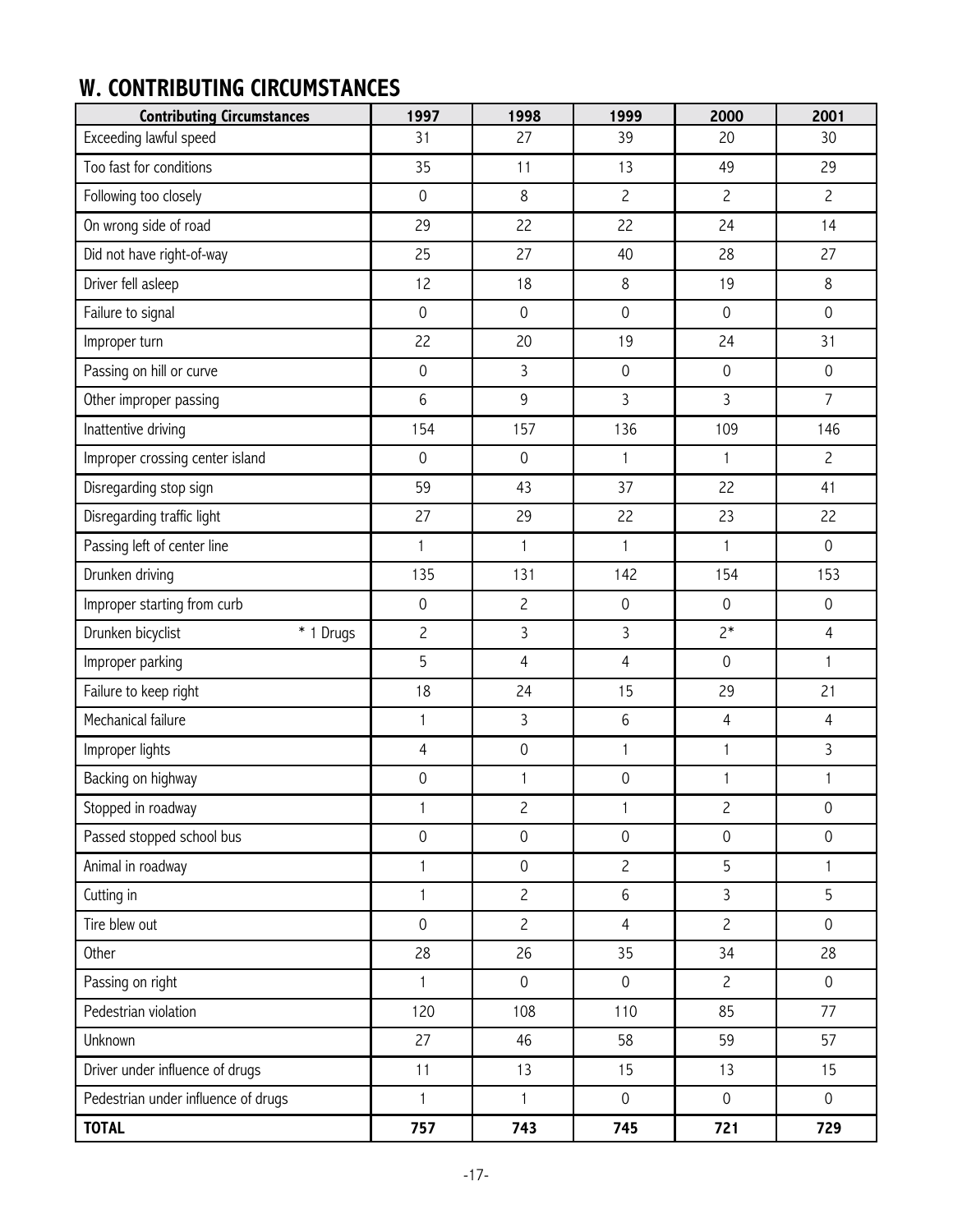## **SPECIFIC AREAS OF CONCERN**

### **INTERSTATE HIGHWAY FATALITIES**

The Interstate Highway System of New Jersey is 100% completed, with 420.32 miles open to the motoring public. During 2001, the death rate averaged 4 deaths per month and 1death for every 8.75 miles of highway. A concise analysis of victim classification, alcohol involvement, driver ages, contributing circumstances and manner of collision is outlined on the following page.

#### **INTERSTATE HIGHWAY MILEAGE**

| <b>Highway Number</b> | <b>Mileage Open</b> | <b>Fatal Accidents by Highway</b> |
|-----------------------|---------------------|-----------------------------------|
| $I-76$                | 3.04                | 1                                 |
| $I-78$                | 67.83               | $\mathsf 9$                       |
| $I-80$                | 68.35               | 14                                |
| $I-95$                | 86.73               | 1                                 |
| $I-195$               | 34.17               | $\overline{c}$                    |
| $1 - 278$             | 2.00                | $\mathsf{O}\xspace$               |
| L280                  | 17.85               | $\overline{c}$                    |
| $I-287$               | 67.54               | $\,6$                             |
| $I-295$               | 68.06               | $10\,$                            |
| $I-676$               | 4.75                | $\mathbf{1}$                      |
| <b>TOTAL</b>          | 420.32              | 46                                |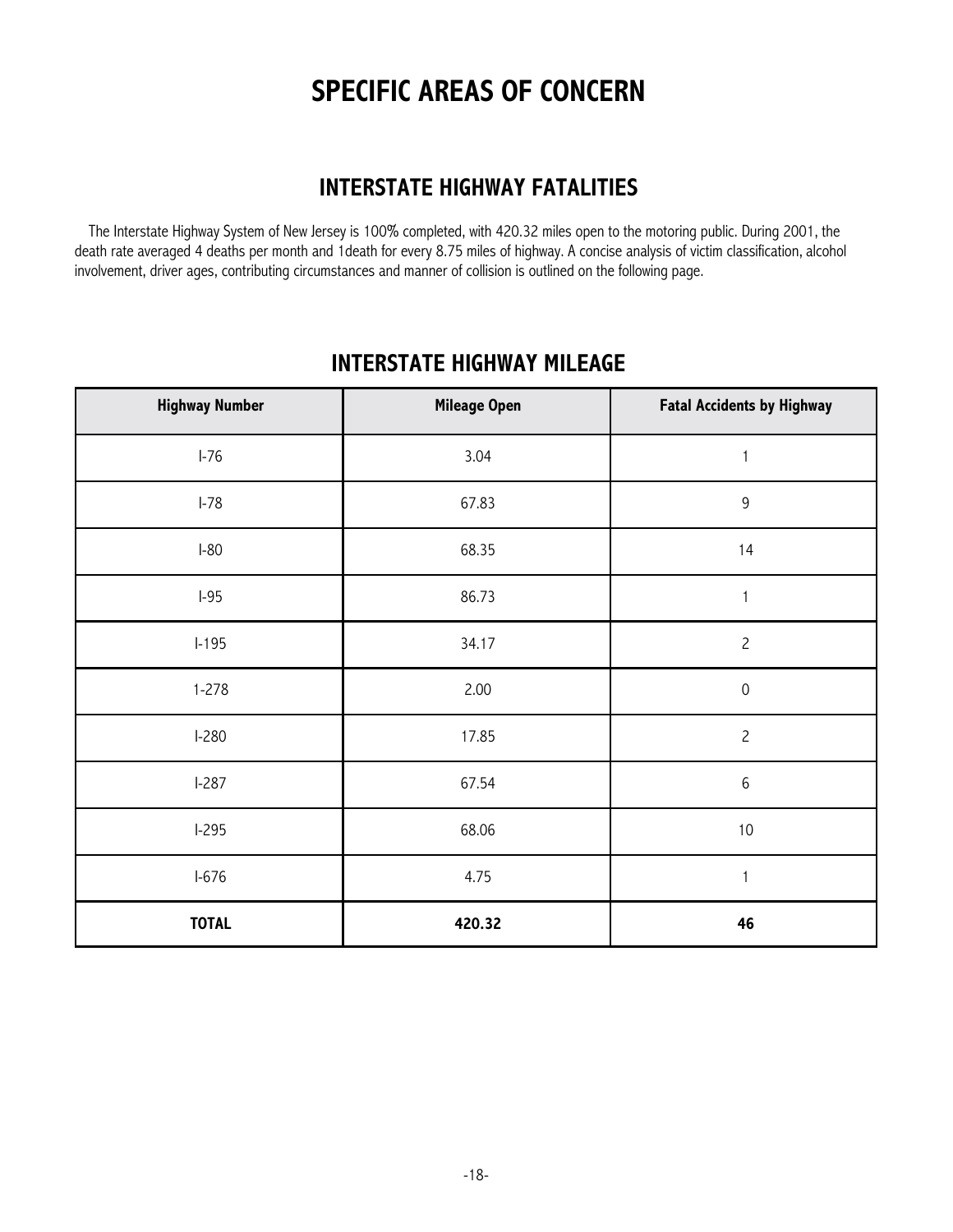## **INTERSTATE HIGHWAY FATALITIES**

### **2001 Interstate Fatal Accidents: 46 Interstate Fatalities: 48**

#### **Victim Classification**

| <b>TOTAL</b>  | 19 |
|---------------|----|
| Pedalcyclists |    |
| Pedestrians   |    |
| Passengers    |    |
| Drivers       | 32 |

#### **Contributing Circumstances**

| <b>TOTAL</b>                    | 93 |
|---------------------------------|----|
| Unknown                         | 5  |
| No improper driving             | 42 |
| Pedestrian violation            | 5  |
| Mechanical failure              |    |
| <b>Other</b>                    | 5  |
| Stopped in roadway              | ი  |
| Driver under influence of Drugs | 3  |
| Excessive speed                 | 4  |
| Inattentive driving             | 12 |
| Fell Asleep                     |    |
| Drunken driving                 | 15 |

| 16 & under   |    |
|--------------|----|
| 17           | 1  |
| $18 - 20$    | 5  |
| $21 - 24$    | 9  |
| $25 - 29$    | 13 |
| $30 - 39$    | 18 |
| $40 - 49$    | 13 |
| $50 - 64$    | 16 |
| 65 & over    | 5  |
| Unknown      | 5  |
| <b>TOTAL</b> | 86 |

**Age of Drivers**

#### **Manner of Collision**

| Head-on               |                          |
|-----------------------|--------------------------|
| Fixed object          | 13                       |
| Angle                 | $\overline{\phantom{0}}$ |
| Pedestrian            | 7                        |
| Rear end              |                          |
| Ran off roadway       |                          |
| Pedalcyclist          |                          |
| Same Direction-Other  | $\overline{\phantom{0}}$ |
| Struck parked vehicle | $\overline{\phantom{0}}$ |
| Other                 | հ                        |
| <b>TOTAL</b>          | 46                       |

#### **Victim Alcohol Factors**

|                | $.01\% - .04\%$ | $.05\%$ - $.09\%$ | $.10\%$ - $.14\%$ | $.15\%$ & over | <b>Negative</b> | No Test | <b>TOTAL</b> |
|----------------|-----------------|-------------------|-------------------|----------------|-----------------|---------|--------------|
| <b>Drivers</b> |                 |                   |                   |                | 15              |         | 28           |
| Passengers     |                 |                   |                   |                |                 |         |              |
| Pedestrians    |                 |                   |                   |                |                 |         |              |
| Pedalcyclists  |                 |                   |                   |                |                 |         |              |
| <b>TOTAL</b>   |                 |                   |                   | 10             | 23              |         | 44           |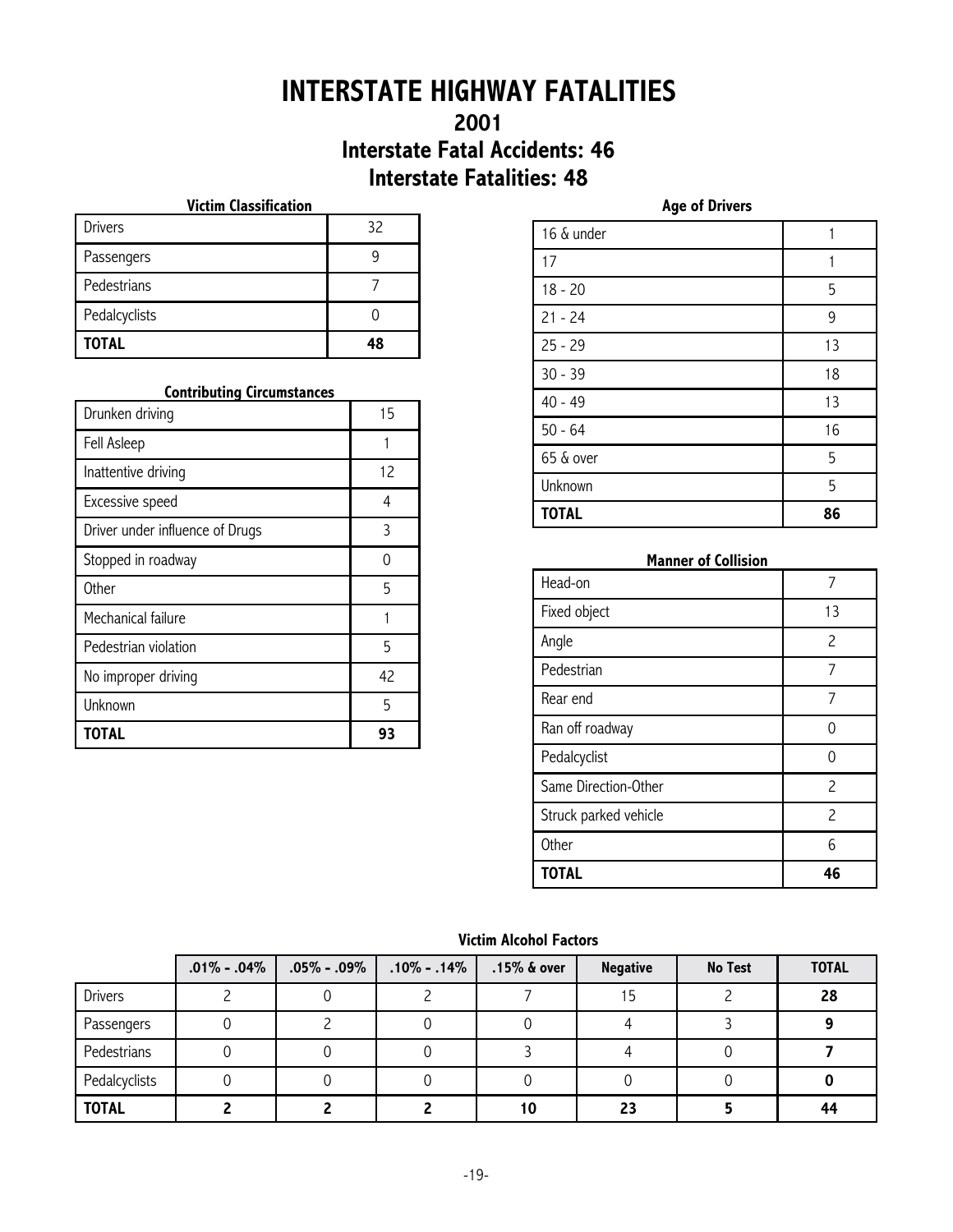## **Fatal Pedalcycle Accidents**

|                      | 1997     | 1998       | 1999 | 2000           | 2001 |
|----------------------|----------|------------|------|----------------|------|
| Pedalcycle Accidents | -<br>_   | 10         | 24   | $\overline{a}$ | 45   |
| Fatalities           | <u>.</u> | 1 Q<br>. . | 24   | д              | د ے  |

|                            | '97 | 498 | '99 | '00 | 61' |
|----------------------------|-----|-----|-----|-----|-----|
| Angle                      |     |     |     |     |     |
| Same direction-rear end    |     |     |     |     |     |
| Opposite direction-head on |     |     |     |     |     |

#### **Manner of Collision**

#### **Classification of Victim**

|              | 1997 | 1998 | 1999 | 2000 | 2001 |
|--------------|------|------|------|------|------|
| Drivers      | 21   | 19   | 23   | 14   | 25   |
| Passengers   |      |      |      |      |      |
| <b>TOTAL</b> | 21   | 19   | 24   | 14   | 25   |

#### **Contributing Circumstances**

Same direction - other  $\begin{array}{|c|c|c|c|c|c|c|c|c|} \hline 1 & 1 & 4 & 2 & 4 \ \hline \end{array}$ 

**TOTAL 21 19 24 14 25**

|                              | 497 | <b>'98</b> | 499            | '00 | '01 |
|------------------------------|-----|------------|----------------|-----|-----|
| No improper driving          | 1   | 2          | 7              | 2   | 2   |
| Ability impaired by drinking | 3   | 3          | 3              | 4   | 6   |
| Inattentive driving          | 2   | 2          | 0              | 1   | 1   |
| No rear lights               | 1   | 0          | 1              | 0   | 0   |
| On wrong side of road        | 0   | 0          | $\Omega$       | 0   | 0   |
| Did not have right-of-way    | 3   | 3          | 3              | 1   | 5   |
| Disregarded traffic light    | 1   | 2          | 3              | 0   | 3   |
| Failure to keep right        | 3   | 1          | 1              | 2   | 3   |
| Disregarded stop sign        | 3   | 1          | 1              | 0   | 0   |
| Too fast for conditions      | 0   | 0          | 0              | 0   | 0   |
| Improper turns               | 1   | 2          | 1              | 0   | 1   |
| <b>Other</b>                 | 0   | 1          | 2              | 4   | 4   |
| Unknown                      | 3   | 2          | $\overline{c}$ | 0   | 0   |
| <b>TOTAL</b>                 | 21  | 19         | 24             | 14  | 25  |

|              |                | <b>Age of Victim</b> |                |                |                |
|--------------|----------------|----------------------|----------------|----------------|----------------|
|              | 1997           | 1998                 | 1999           | 2000           | 2001           |
| $0 - 3$      | 0              | 0                    | 0              | 0              | 0              |
| $4 - 10$     | 1              | 3                    | 0              | $\overline{c}$ | 1              |
| $11 - 15$    | 5              | $\overline{4}$       | 8              | 0              | 6              |
| $16 - 20$    | $\overline{4}$ |                      | 3              | 0              | 3              |
| $21 - 30$    | $\mathbf{1}$   | 1                    | 3              | 3              | 3              |
| $31 - 40$    | 5              | $\overline{7}$       | 3              | 6              | 5              |
| $41 - 50$    | $\overline{c}$ | 1                    | 5              | $\overline{c}$ | $\overline{4}$ |
| $51 - 60$    | $\mathbf{1}$   | 1                    | 0              | 0              | $\overline{c}$ |
| 61 & over    | $\overline{c}$ | 1                    | $\overline{c}$ | 1              | 1              |
| Unknown      | 0              | 0                    | 0              | 0              | 0              |
| <b>TOTAL</b> | 21             | 19                   | 24             | 14             | 25             |

#### **ALCOHOL INVOLVEMENT**

Of the 25 pedalcyclist fatalities, 19 were tested. Of the 19 tested, 6 tested positive for alcohol and 11 tested negative. The 6 pedalcyclists that tested positive had alcohol contents of 0.035%, 0.118%, 0.202%, 0.235%, 0.240%, and 0.250%. Two pedalcyclists tested positive for drugs. The remaining 6 pedalcyclists were not tested due to age factors, delayed deaths and various other reasons.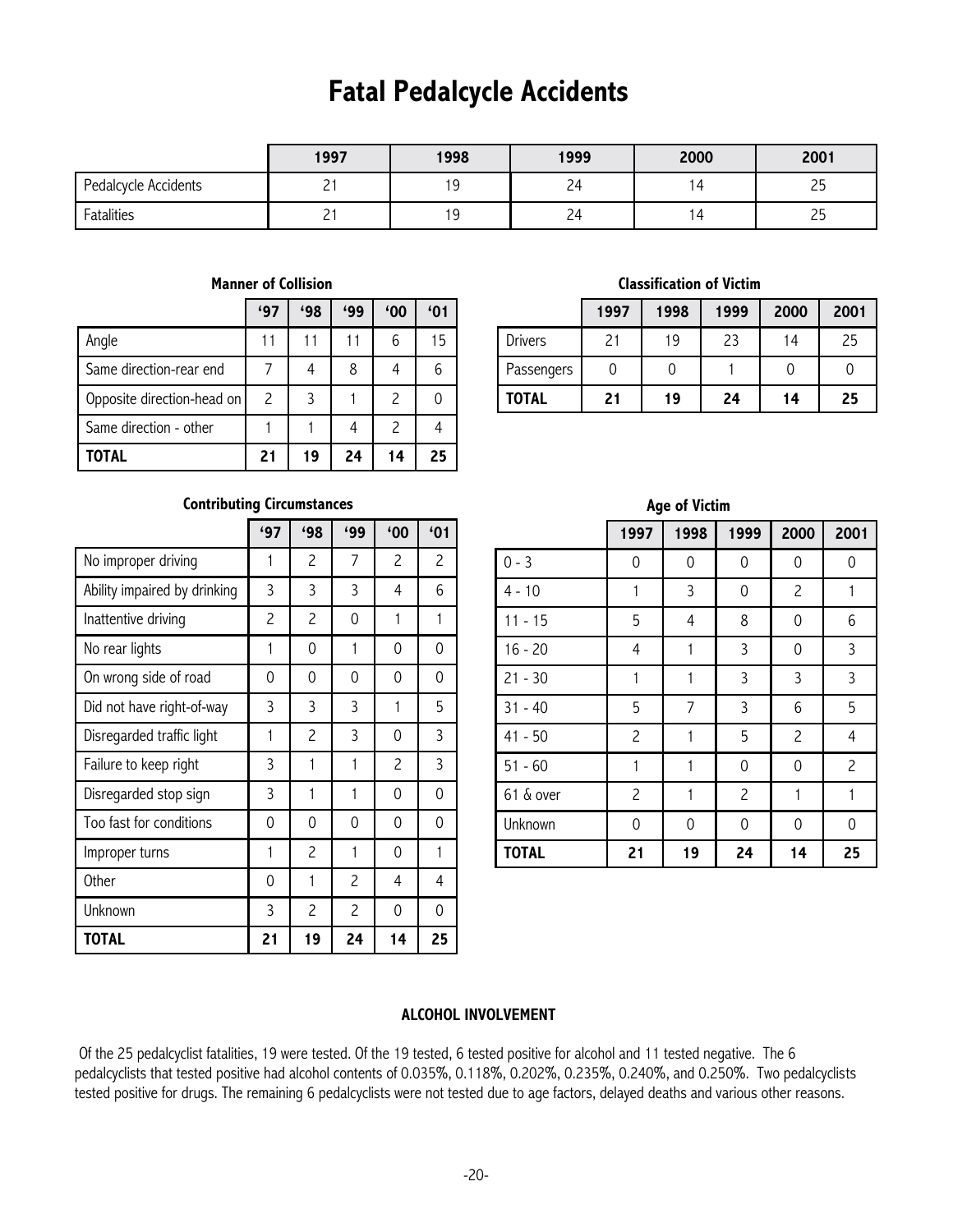## **FATAL MOTORCYCLE ACCIDENTS**

|            | 1997      | 1998 | 1999 | 2000 | 2001 |
|------------|-----------|------|------|------|------|
| Accidents  | . .<br>42 | 36   | 40   | 54   |      |
| Fatalities | 44        | 38   | 40   | 58   | ັ    |

| Age of<br>drivers | 1997 | 1998 | 1999 | 2000                     | 2001 |
|-------------------|------|------|------|--------------------------|------|
| 16 & under        |      | 0    | 0    |                          |      |
| $17 - 20$         | 5    | 2    |      | $\overline{\phantom{0}}$ |      |
| $21 - 30$         | 16   | 21   | 19   | 26                       | 34   |
| $31 - 40$         | 16   | 6    | 11   | 13                       | 18   |
| Over 40           | 4    | 7    | 10   | 13                       | 12   |
| <b>TOTAL</b>      | 42   | 36   | 41   | 55                       | 72   |

| <b>TOTAL</b>                   | 42 | 36 |     | 41           | 55             |                | 72             |
|--------------------------------|----|----|-----|--------------|----------------|----------------|----------------|
| <b>Manner of Collision</b>     |    |    | 497 | 498          | <b>'99</b>     | '00            | '01            |
| Opposite direction - head on   |    |    | 3   | 2            | 5              | 6              | 3              |
| Fixed object                   |    |    | 13  | 15           | 9              | 20             | 22             |
| Angle                          |    |    | 12  | 12           | 16             | 14             | 32             |
| Opposite direction - left turn |    |    | 3   | 4            | 1              | 3              | $\overline{c}$ |
| Opposite direction - other     |    |    | 1   | 0            | 0              | 0              | 0              |
| Sideswipe                      |    |    | 0   | 0            | 1              | $\Omega$       | 0              |
| Pedestrian                     |    |    | 2   | $\mathbf{1}$ | 0              | $\overline{c}$ | 0              |
| Fell from vehicle              |    |    | 3   | 0            | 1              | 3              | 1              |
| Same direction - rear end      |    |    | 2   | 0            | 1              | 1              | 5              |
| Ran off roadway                |    |    | 1   | 0            | $\overline{c}$ | $\Omega$       | $\mathbf{1}$   |
| Pedalcyclist                   |    |    | 0   | 0            | 0              | $\Omega$       | 0              |
| Overturned in road             |    |    | 1   | 1            | $\overline{c}$ | 0              | 2              |
| Struck parked vehicle          |    |    | 1   | 1            | $\overline{c}$ | 3              | 2              |
| Other                          |    |    | 0   | 0            | 0              | $\overline{c}$ | $\mathbf{1}$   |
| TOTAL                          |    |    | 42  | 36           | 40             | 54             | 71             |

| <b>Victim Classification</b> | '97 | '98 | '99 | '00 | '01 |
|------------------------------|-----|-----|-----|-----|-----|
| <b>Drivers</b>               | 42  | 34  | 38  | 51  | 68  |
| Passengers                   |     | 3   |     | 5   |     |
| <b>TOTAL</b>                 | 44  | 37  | 40  | 56  | 73  |

2 Pedestrians were also killed in motorcycle accidents.

| Contributing<br><b>Circumstances</b> | 497 | <b>'98</b>               | 499                      | '00                      | '01            |
|--------------------------------------|-----|--------------------------|--------------------------|--------------------------|----------------|
| No improper driving                  | 8   | 7                        | 8                        | 3                        | 21             |
| Drunken driving                      | 9   | 6                        | 8                        | 15                       | 17             |
| Under influence of drugs             | 1   | 1                        | $\overline{\phantom{0}}$ | $\overline{\phantom{0}}$ | 3              |
| Failure to keep right                | 0   | 1                        | 1                        | 1                        | $\Omega$       |
| Improper left turn                   | 0   | 0                        | 0                        | 0                        | 0              |
| Inattentive driving                  | 6   | 7                        | 8                        | 6                        | 12             |
| Improper passing                     | 2   | $\overline{\phantom{0}}$ | 0                        | 1                        | 3              |
| Excessive speed                      | 8   | 9                        | 9                        | 7                        | 8              |
| Didn't have right-of-way             | 1   | $\Omega$                 | 1                        | $\mathbf{1}$             | 1              |
| Improper parking                     | 0   | 0                        | 0                        | $\Omega$                 | 0              |
| Mechanical failure                   | 0   | 0                        | 0                        | $\Omega$                 | 0              |
| Unknown                              | 1   | 0                        | 3                        | 3                        | $\overline{c}$ |
| Disregard of traffic signal          | 0   | 0                        | $\Omega$                 | $\mathbf{1}$             | $\Omega$       |
| Disregarded stop sign                | 1   | $\mathbf{1}$             | 0                        | 0                        | 1              |
| <b>Other</b>                         | 5   | 2                        | 1                        | 15                       | 5              |
| <b>TOTAL</b>                         | 42  | 36                       | 41                       | 55                       | 73             |

#### **Victim Alcohol Factors**

|                | $.01\% - .04\%$ | $.05\%$ - | $.10\% - .14\%$ | $.15%$ and | <b>Negative</b> | No test | <b>TOTAL</b> |
|----------------|-----------------|-----------|-----------------|------------|-----------------|---------|--------------|
| <b>Drivers</b> |                 |           |                 |            | າ າ             |         | 62           |
| Passengers     |                 |           |                 |            |                 |         |              |
| <b>TOTAL</b>   |                 |           |                 |            | 33              |         | 67           |

\*Five (5) drivers tested positive for drugs, 1 driver was listed as "Had been drinking".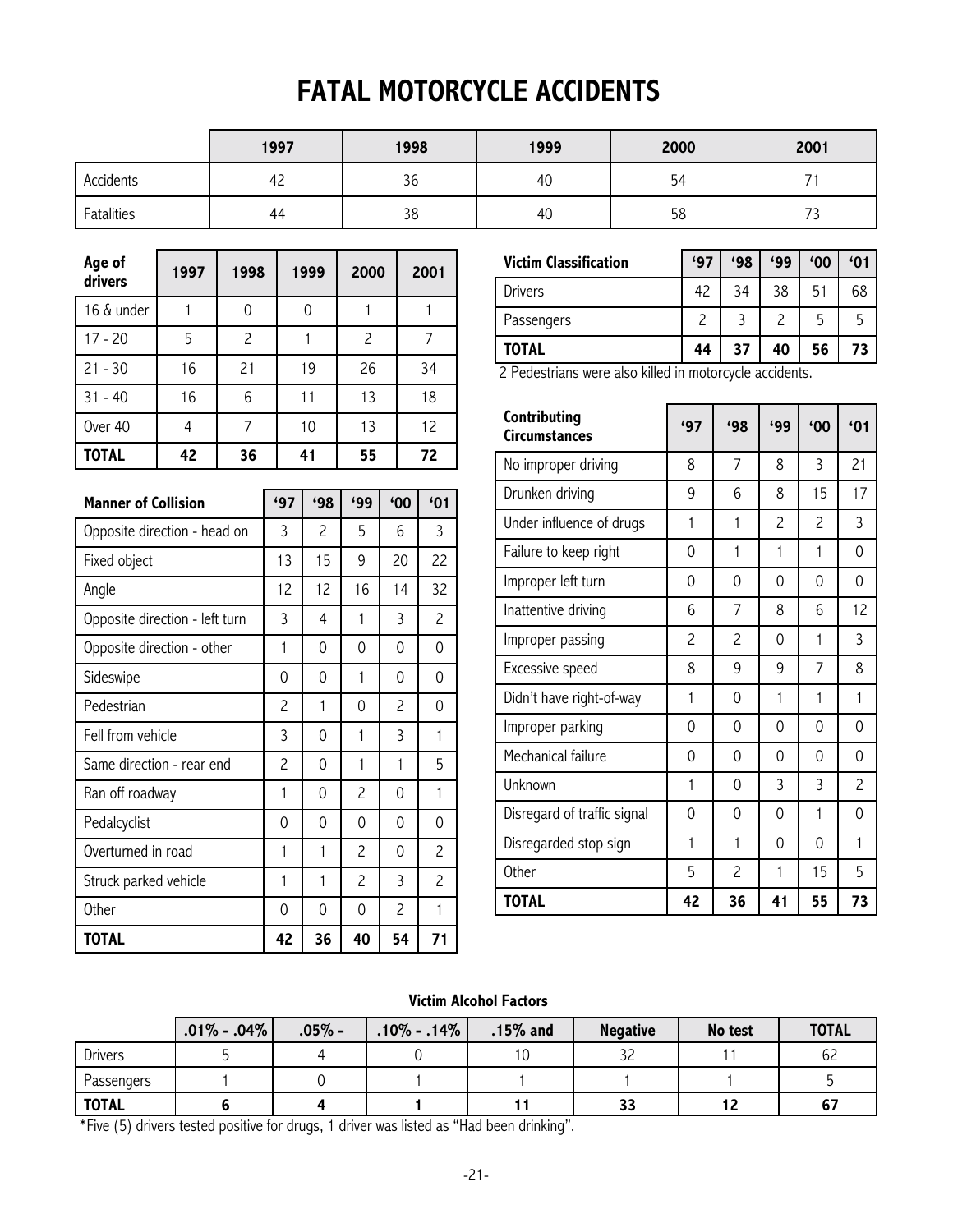## **FATAL TRACTOR-TRAILER ACCIDENTS**

|            | 1997                            | 1998      | 1999                   | 2000 | 2001          |
|------------|---------------------------------|-----------|------------------------|------|---------------|
| Accidents  | $\sim$ $\sim$<br>ь<br><u>JJ</u> | 44        | $\sim$ $-$<br><u>-</u> | 42   | ັ             |
| -atalities | πo<br><u>-</u>                  | ΔΟ<br>. . | $\mathcal{D}$          | ັ    | $\sim$<br>-30 |

| <b>Manner of Collision</b>      | 497                     | <b>'98</b>     | '99            | '00            | '01            |
|---------------------------------|-------------------------|----------------|----------------|----------------|----------------|
| Head on                         | 5                       | 5              | 4              | 9              | 3              |
| Fixed object                    | $\overline{c}$          | 4              | 3              | $\overline{c}$ | 5              |
| Other object                    | $\overline{0}$          | 0              | 0              | 0              | $\mathbf{1}$   |
| Angle                           | 16                      | 12             | 11             | 11             | $\overline{7}$ |
| Pedestrian                      | 7                       | 2              | 8              | 5              | $\overline{4}$ |
| Rear end                        | 14                      | 12             | $\overline{c}$ | 11             | 10             |
| Ran off roadway                 | 1                       | 0              | 0              | 0              | 0              |
| Pedalcyclist                    | $\mathbf{1}$            | 1              | 1              | 0              | 1              |
| Opposite Direction - other      | $\overline{c}$          | 1              | 0              | 0              | 0              |
| Struck parked vehicle           | 3                       | 6              | 3              | 3              | $\mathbf{1}$   |
| Overturned in roadway           | 0                       | 0              | 0              | 0              | 0              |
| Railroad train                  | 0                       | 0              | 0              | 0              | 0              |
| Sideswipe                       | 1                       | 1              | 1              | 1              | $\mathbf{1}$   |
| Left turn                       | 0                       | 0              | 0              | $\mathbf 0$    | 0              |
| Other                           | 1                       | 0              | 2              | 0              | 1              |
| <b>TOTAL</b>                    | 53                      | 44             | 35             | 42             | 34             |
|                                 |                         |                |                |                |                |
| <b>Tractor-Trailer</b>          | '97                     | <b>'98</b>     | '99            | '00            | '01            |
| Drunken driving                 | 0                       | 1              | 1              | $\mathbf{1}$   | $\mathbf 0$    |
| Fell asleep                     | 0                       | 1              | 0              | $\mathbf{1}$   | 0              |
| Inattentive driving             | $\overline{c}$          | 3              | $\overline{7}$ | 6              | 9              |
| Excessive speed                 | 0                       | 0              | $\overline{c}$ | $\overline{c}$ | $\mathbf{1}$   |
| Driver under influence of drugs | 0                       | 0              | 0              | 0              | $\mathbf{1}$   |
| Stopped in roadway              | 1                       | 0              | 0              | 0              | 0              |
| Other                           |                         |                |                |                |                |
|                                 | $\overline{c}$          | $\overline{c}$ | 0              | $\Omega$       | 4              |
| Mechanical failure              | 0                       | 0              | 0              | 1              | 1              |
| Disregarding traffic light      | 0                       | 1              | $\mathbf{1}$   | 0              | $\overline{0}$ |
| Failure to keep right           | 0                       | 0              | 0              | 0              | 0              |
| Improper parking                | $\overline{\mathbf{3}}$ | $\mathbf{1}$   | $\mathbf{1}$   | 0              | $\mathbf 0$    |
| On wrong side of road           | 0                       | 0              | 0              | 0              | 0              |
| Following too close             | 0                       | 2              | 0              | 0              | 0              |
| No improper driving             | 42                      | 35             | 22             | 32             | 21             |
| Unknown                         | 3                       | $\mathbf 1$    | $\mathbf{1}$   | $\mathbf{1}$   | 0              |
| Failed to yield                 | 0                       | $\overline{c}$ | $\overline{c}$ | 0              | 0              |
| Disregarding stop sign          | 0                       | 0              | 0              | $\mathbf{1}$   | 0              |
| Improper turn                   | 0                       | 0              | $\mathbf{1}$   | 0              | 0              |

**TOTAL 53 49 38 46 37**

| <b>Victim Classification</b> | '97 | 498 | '99 | `00 |  |
|------------------------------|-----|-----|-----|-----|--|
| <b>Drivers</b>               |     |     |     |     |  |
| Passengers                   |     |     |     |     |  |
| TOTAL                        |     |     |     |     |  |

| <b>Other Victim Classifications</b> | '97 | 498           | '99 | `00 | '01 |
|-------------------------------------|-----|---------------|-----|-----|-----|
| Drivers                             | 33  | 34            | 22  | 31  | 17  |
| Passengers                          | 15  |               |     | 12  |     |
| Pedestrians                         |     | $\mathcal{P}$ | 9   | 5   |     |
| Pedalcyclists                       |     |               |     | 0   |     |
| <b>TOTAL</b>                        | 56  | 44            | 39  | 48  | 29  |

| <b>Other Involved Vehicle</b><br><b>Contributing Circumstances</b> | 497      | 498                      | 199          | '00            | '01            |
|--------------------------------------------------------------------|----------|--------------------------|--------------|----------------|----------------|
| Drunken driving                                                    | 6        | 6                        | 5            | 10             | 6              |
| Fell asleep                                                        | 4        | 3                        | 0            | $\Omega$       | 0              |
| Inattentive driving                                                | 10       | $\overline{7}$           | 6            | 7              | 6              |
| Excessive speed                                                    | 0        | 1                        | $\mathbf{1}$ | $\mathbf{1}$   | $\mathbf{1}$   |
| Driver under influence of drugs                                    | 0        | $\overline{c}$           | $\mathbf{1}$ | $\mathbf 0$    | $\mathbf{1}$   |
| Stopped in roadway                                                 | 0        | $\Omega$                 | $\Omega$     | $\Omega$       | $\Omega$       |
| Other                                                              | 6        | 3                        | 1            | $\overline{c}$ | $\Omega$       |
| Mechanical failure                                                 | 0        | $\Omega$                 | 0            | $\Omega$       | 0              |
| Pedestrian violation                                               | 6        | 1                        | 6            | 2              | 1              |
| Disregarding traffic light                                         | 1        | $\overline{c}$           | 3            | $\mathbf{1}$   | 1              |
| Failure to keep right                                              | 1        | $\overline{c}$           | 0            | $\overline{c}$ | 0              |
| Improper parking                                                   | 0        | $\Omega$                 | 0            | $\Omega$       | 0              |
| On wrong side of road                                              | 4        | $\overline{\phantom{0}}$ | 0            | 4              | 0              |
| Passing on right                                                   | 0        | 0                        | 0            | $\mathbf{1}$   | 0              |
| No improper driving                                                | 19       | 18                       | 19           | 12             | 23             |
| No pedestrian violation                                            | $\Omega$ | 1                        | 0            | 2              | $\overline{c}$ |
| Unknown                                                            | 3        | 1                        | $\Omega$     | $\overline{c}$ | $\overline{c}$ |
| Failed to yield                                                    | 1        | 1                        | 0            | $\mathbf 0$    | 1              |
| Disregarding stop sign                                             | 3        | 4                        | 1            | $\Omega$       | 0              |
| Improper turn                                                      | 3        | 0                        | 0            | $\Omega$       | 0              |
| Cutting in                                                         | 0        | $\Omega$                 | $\Omega$     | $\Omega$       | $\Omega$       |
| <b>TOTAL</b>                                                       | 67       | 54                       | 43           | 46             | 44             |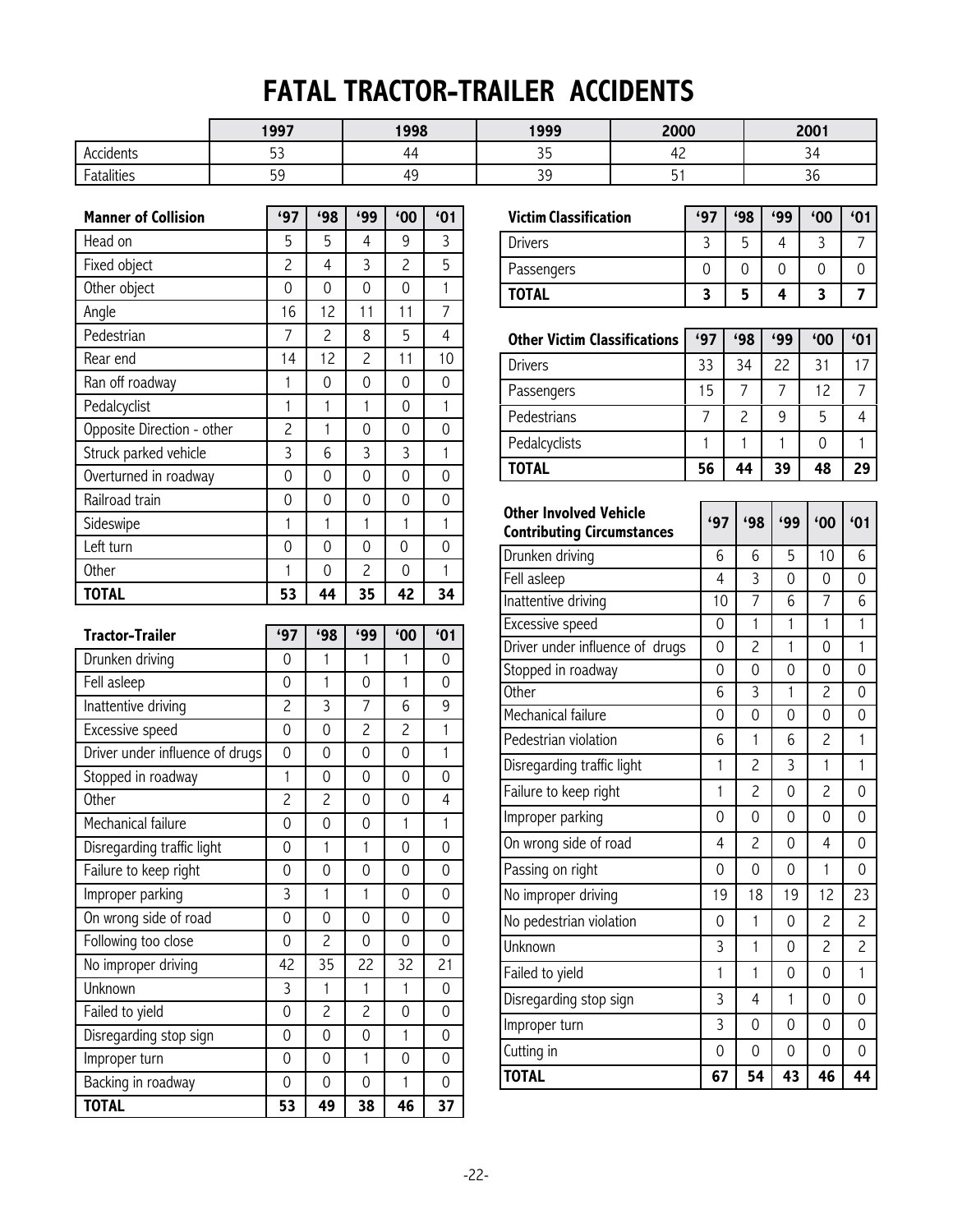|                |                | <b>VICTIM ALCOHOL FACTORS</b>            |  |                |                 |         |              |  |  |  |
|----------------|----------------|------------------------------------------|--|----------------|-----------------|---------|--------------|--|--|--|
|                | $.01\%$ - .04% | $.05\%$ - .09 $\%$   .10 $\%$ - .14 $\%$ |  | $.15\%$ & over | <b>Negative</b> | No test | <b>TOTAL</b> |  |  |  |
| <b>Drivers</b> |                |                                          |  |                |                 |         |              |  |  |  |
| Passengers     |                |                                          |  |                |                 |         |              |  |  |  |
| <b>TOTAL</b>   |                |                                          |  |                |                 |         |              |  |  |  |

### **TRACTOR-TRAILER VICTIM ALCOHOL FACTORS**

### **OTHER VICTIM ALCOHOL FACTORS**

|                | <b>VICTIM ALCOHOL FACTORS</b> |                   |                 |                |                 |         |              |  |  |
|----------------|-------------------------------|-------------------|-----------------|----------------|-----------------|---------|--------------|--|--|
|                | $.01\% - .04\%$               | $.05\%$ - $.09\%$ | $.10\% - .14\%$ | $.15\%$ & over | <b>Negative</b> | No test | <b>TOTAL</b> |  |  |
| <b>Drivers</b> |                               |                   |                 |                |                 |         | 16           |  |  |
| Passengers     |                               |                   |                 |                |                 |         |              |  |  |
| Pedestrians    |                               |                   |                 |                |                 |         |              |  |  |
| Pedalcyclists  |                               |                   |                 |                |                 |         |              |  |  |
| <b>TOTAL</b>   |                               |                   |                 |                | 16              |         | 28           |  |  |

One driver tested positive for drugs.

#### **RESTRAINT USAGE**

| <b>Driver survived</b><br><b>Restraint used</b> |             | <b>Driver killed</b> | Passenger killed |
|-------------------------------------------------|-------------|----------------------|------------------|
| Lap belt                                        | 13          | 0                    | 0                |
| Shoulder belt                                   |             | 4                    |                  |
| Lap & shoulder belt                             | 374         | 82                   | 39               |
| Airbag deployed / No seat belt                  | 20          | 67                   | 10               |
| Seat belt used / Airbag<br>deployed             | 116         | 56                   | 12               |
| Child safety seat                               | $\mathbf 0$ | $\Omega$             | 4                |
| No restraint used                               | 69          | 124                  | 86               |
| Unknown                                         | 65          | 17                   | 9                |
| Not required                                    | 33          | 67                   | 7                |
| <b>Total</b>                                    | 691         | 417                  | 168              |

Based on the various sources of information (accident reports, observations, interviews, evidence), the seat belt data may not be completely reliable.

ìNot Requiredî includes commercial vehicles, motorcycles, parked vehicles, and rear seat passengers where no restraint is required.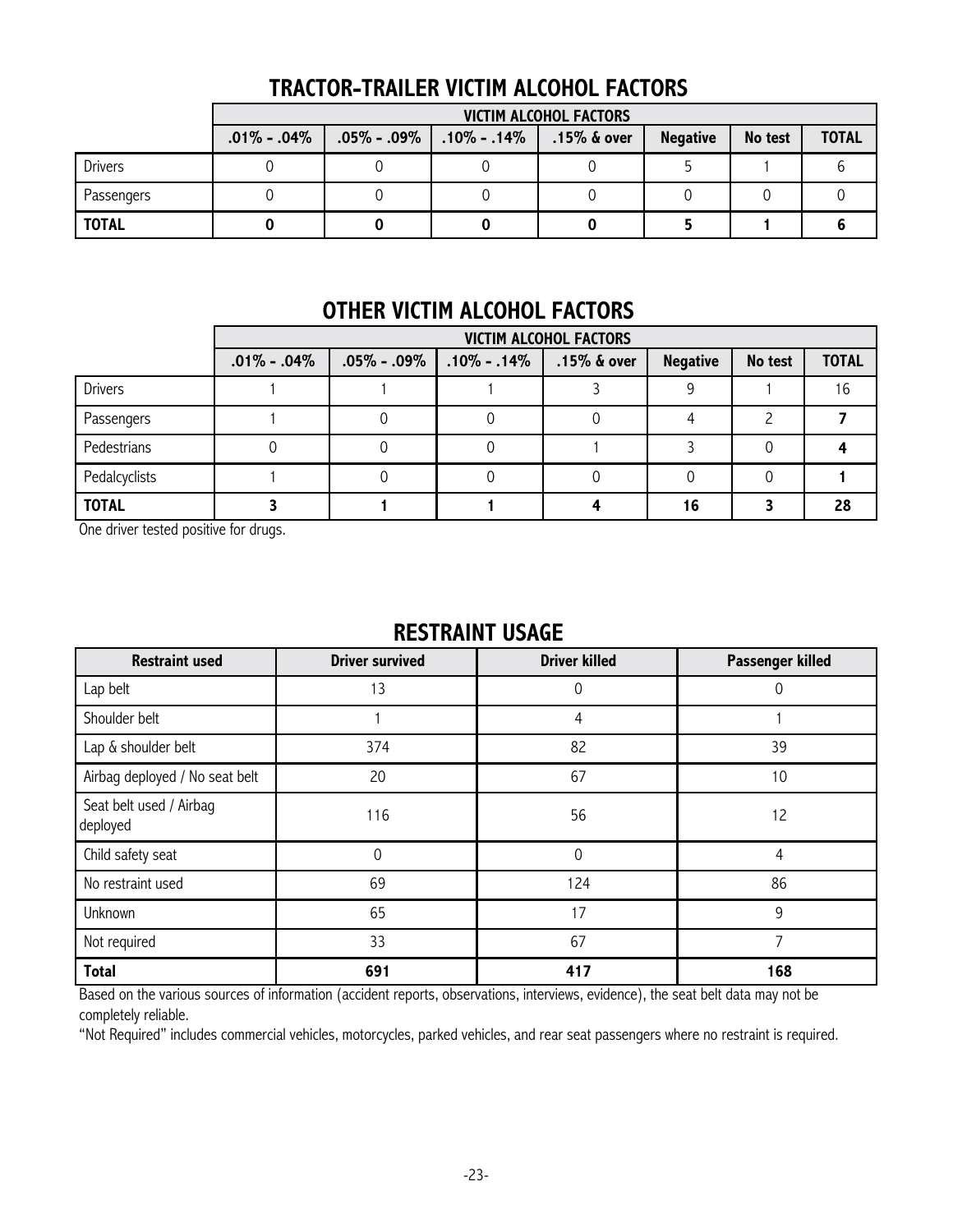## **17 - 20 AGE GROUP**

Listed below are the 17 to 20-year-old drivers involved in fatal motor vehicle accidents.

| Year | Total fatal accidents 17 - 20 drivers | <b>Total drivers involved</b> | Number of drivers drunk* |
|------|---------------------------------------|-------------------------------|--------------------------|
| 2001 |                                       |                               |                          |

\* .10% & over

| 2001                       | 17 years old<br>18 years old |    | 19 years old | 20 years old |
|----------------------------|------------------------------|----|--------------|--------------|
| Total drivers<br>involved  | 28                           | 25 | 33           | 35           |
| Number of drivers<br>drunk |                              |    |              |              |

### **FATAL ACCIDENTS WITH ALCOHOL INVOLVED**

| 2001      | 17 years old | 18 years old | 19 years old | 20 years old |
|-----------|--------------|--------------|--------------|--------------|
| Accidents |              |              |              |              |

### **VICTIM CLASSIFICATION**

| 2001           | 17 years old | 18 years old | 19 years old | 20 years old |
|----------------|--------------|--------------|--------------|--------------|
| <b>Drivers</b> |              |              |              |              |
| Passengers     |              |              |              |              |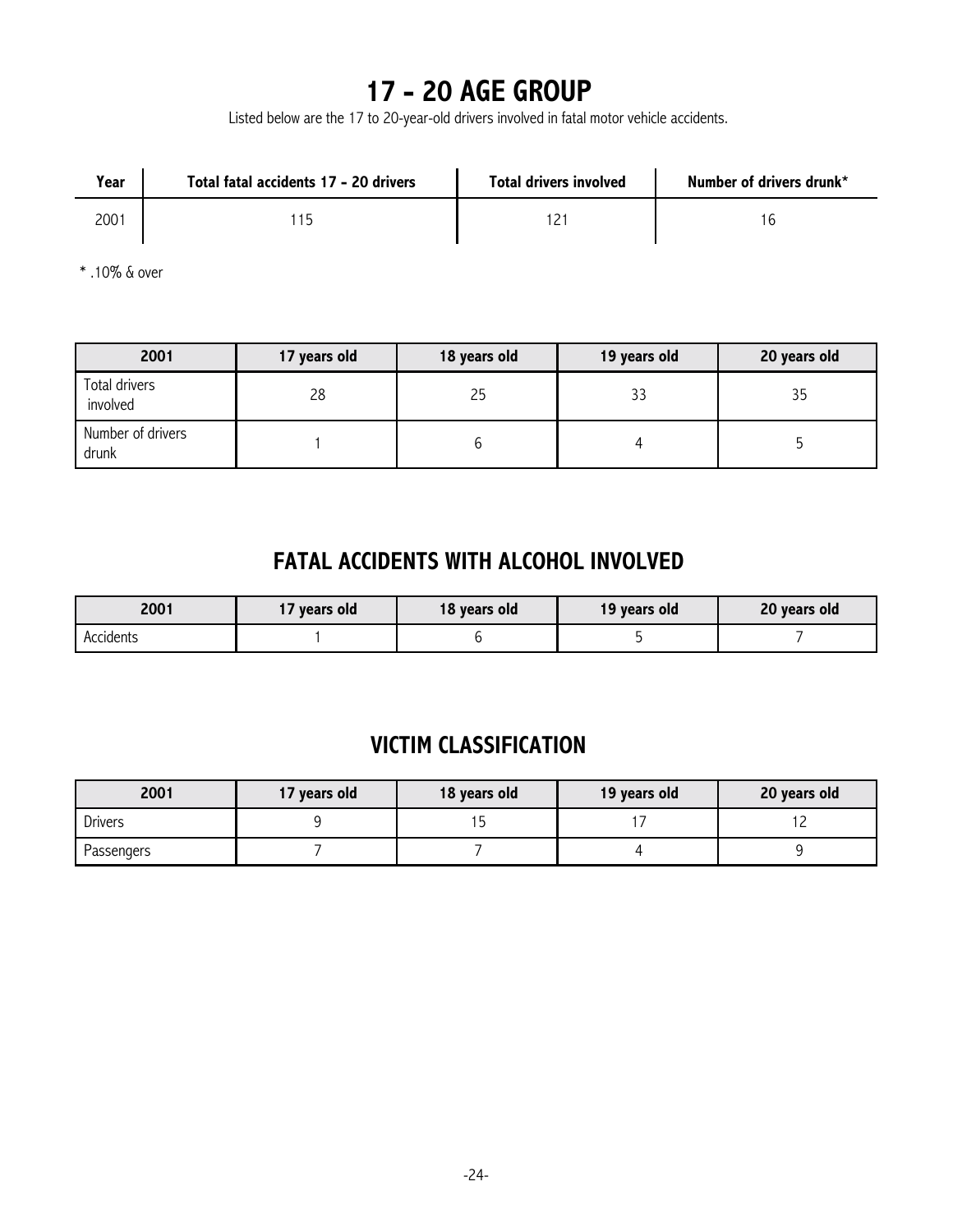| I AIAL ACCIDENTS AND LENSONS |         | INLLLLV I |           | LLLCILD IIVLIDAI I LINVDJ IN NLW JLINJLI |                       |
|------------------------------|---------|-----------|-----------|------------------------------------------|-----------------------|
| <b>Holiday</b>               |         |           |           | <b>Fatal accidents</b>                   | <b>Persons killed</b> |
| Memorial Day*                |         |           |           |                                          |                       |
|                              | 1997    | (4)       | 96 Hours  | 11                                       | 11                    |
|                              | 1998    | (4)       | 96 Hours  | 7                                        | 10                    |
|                              | 1999    | (4)       | 96 Hours  | 6                                        | 6                     |
|                              | 2000    | (4)       | 96 Hours  | 7                                        | $\overline{7}$        |
|                              | 2001    | (4)       | 96 Hours  | 9                                        | 9                     |
| Fourth of July*              |         |           |           |                                          |                       |
|                              | 1997    | (4)       | 96 Hours  | 12                                       | 18                    |
|                              | 1998    | (3)       | 96 Hours  | 7                                        | 9                     |
|                              | 1999    | (3)       | 120Hours  | 11                                       | 13                    |
|                              | 2000    | (5)       | 120 Hours | 15                                       | 18                    |
|                              | 2001    | (2)       | 48 Hours  | 4                                        | 5                     |
| Labor Day*                   |         |           |           |                                          |                       |
|                              | 1997    | (4)       | 96 Hours  | 4                                        | 4                     |
|                              | 1998    | (4)       | 96 Hours  | 11                                       | 11                    |
|                              | 1999    | (4)       | 96 Hours  | 5                                        | 5                     |
|                              | 2000    | (4)       | 96 Hours  | $\overline{7}$                           | $\overline{7}$        |
|                              | 2001    | (4)       | 96 Hours  | $\overline{7}$                           | $\overline{7}$        |
| Thanksgiving*                |         |           |           |                                          |                       |
|                              | 1997    | (5)       | 120 Hours | $\overline{7}$                           | 8                     |
|                              | 1998    | (5)       | 120 Hours | 16                                       | 18                    |
|                              | 1999    | (5)       | 120 Hours | 16                                       | 20                    |
|                              | 2000    | (5)       | 120 Hours | 17                                       | 17                    |
|                              | 2001    | (5)       | 120 Hours | 11                                       | 12                    |
| Christmas                    |         |           |           |                                          |                       |
|                              | 1997    | (4)       | 102 Hours | 6                                        | 6                     |
|                              | 1998    | (3)       | 78 Hours  | 6                                        | 13                    |
|                              | 1999    | (3)       | 78 Hours  | 9                                        | 9                     |
|                              | 2000    | (4)       | 96 Hours  | 8                                        | 9                     |
|                              | 2001    | (4)       | 96 Hours  | 16                                       | 18                    |
| New Year's                   |         |           |           |                                          |                       |
|                              | 1997-98 | (4)       | 102 Hours | 5                                        | 6                     |
|                              | 1998-99 | (3)       | 78 Hours  | 11                                       | 11                    |
|                              | 1999-00 | (2)       | 54 Hours  | 5                                        | 5                     |
|                              | 2000-01 | (4)       | 96 Hours  | 3                                        | 3                     |
|                              | 2001-02 | (4)       | 96 Hours  | 14                                       | 16                    |

### **FATAL ACCIDENTS AND PERSONS KILLED FOR SELECTED HOLIDAY PERIODS IN NEW JERSEY**

Figures in parentheses show number of full days in each holiday period. An (\*) denotes C.A.R.E. designated holidays.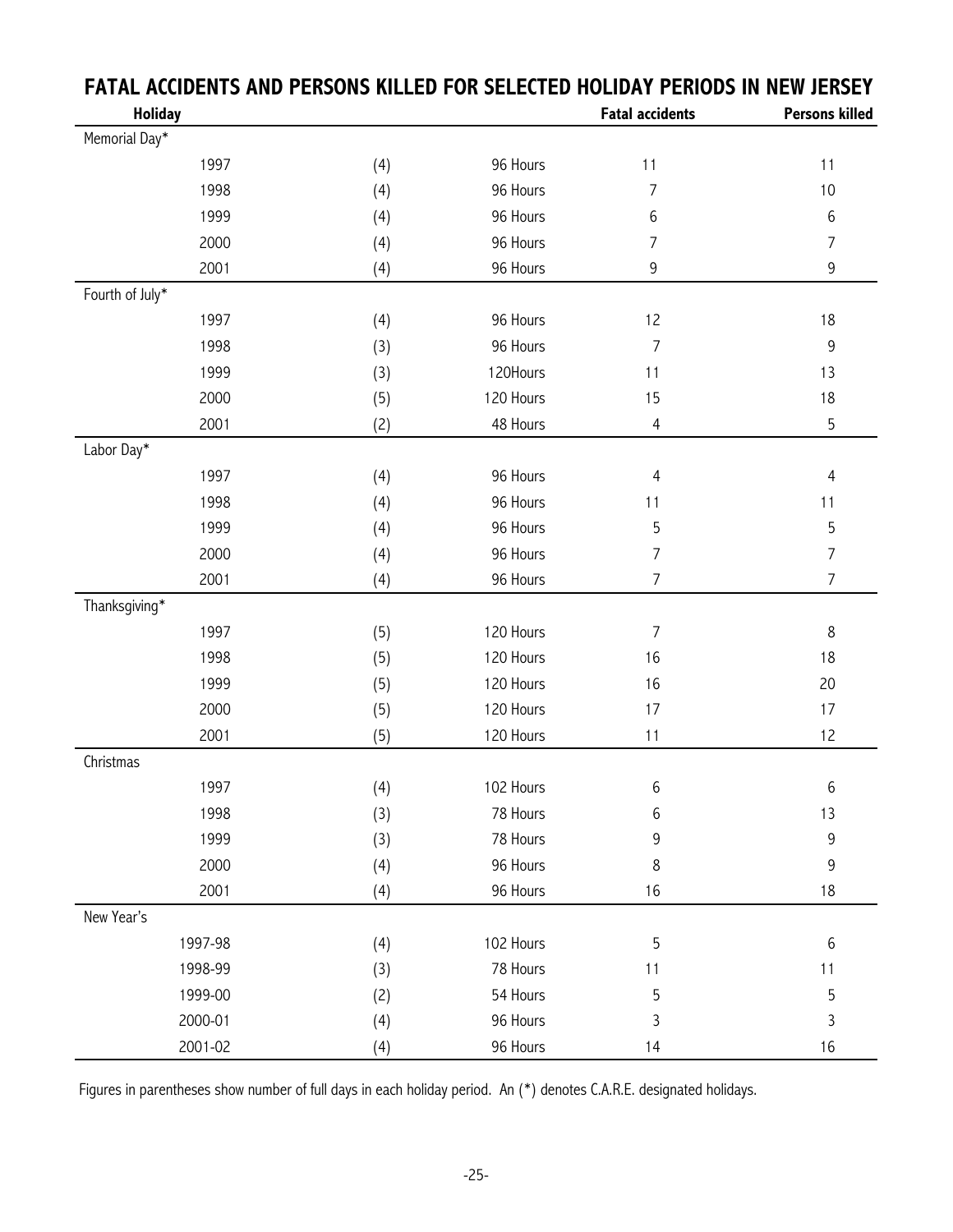| <b>Years</b> | Fatal<br><b>Accidents</b> | <b>Fatalities</b> | <b>Drivers</b> | <b>Passengers</b> | <b>Pedestrians</b> | <b>Pedalcyslists</b> | Motorcycles* | Mopeds*     | Alcohol<br><b>Involvement</b> |
|--------------|---------------------------|-------------------|----------------|-------------------|--------------------|----------------------|--------------|-------------|-------------------------------|
| 1992         | 695                       | 764               | 409            | 172               | 170                | 13                   | 45           |             | 34.2%                         |
| 1993         | 721                       | 789               | 380            | 194               | 197                | 18                   | 37           | $\mathbf 0$ | 34.5%                         |
| 1994         | 691                       | 761               | 379            | 197               | 168                | 19                   | 35           | $\mathbf 0$ | 33.7%                         |
| 1995         | 719                       | 773               | 435            | 154               | 162                | 22                   | 38           | $\mathbf 0$ | 31.9%                         |
| 1996         | 754                       | 809               | 443            | 172               | 176                | 18                   | 51           | $\mathbf 0$ | 30.4%                         |
| 1997         | 699                       | 774               | 405            | 203               | 145                | 21                   | 44           | 0           | 30.8%                         |
| 1998         | 671                       | 741               | 403            | 163               | 156                | 19                   | 38           | 0           | 27.4%                         |
| 1999         | 664                       | 725               | 384            | 164               | 153                | 24                   | 40           |             | 32.0%                         |
| 2000         | 655                       | 723               | 415            | 151               | 144                | 13                   | 55           | $\mathbf 0$ | 36.1%                         |
| 2001         | 677                       | 740               | 417            | 168               | 130                | 25                   | 72           | $\mathbf 0$ | 31.0%                         |
| <b>TOTAL</b> | 6,946                     | 7,599             | 4,070          | 1,738             | 1,601              | 192                  | 455          | 2           | 32.2%                         |

## **TEN YEAR EXPERIENCE**

 $*$ Included in "Driver Totals"—If passenger, included in "Passenger Totals."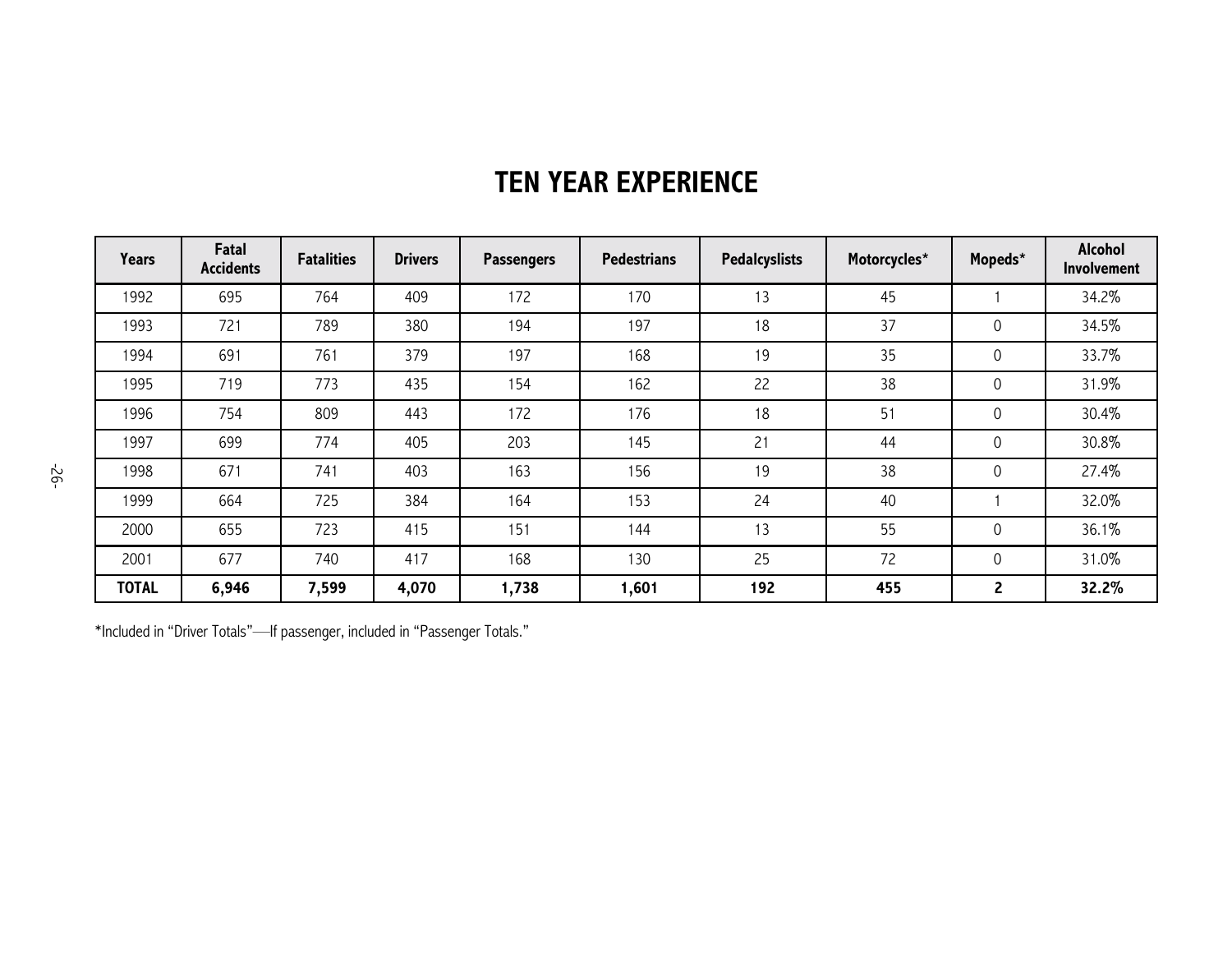## **NJSP FATAL ACCIDENT INVESTIGATIONS SUMMARY BY TROOP**

LEGEND

|  |  |  |  |  |  |  |  | CR County Road   |
|--|--|--|--|--|--|--|--|------------------|
|  |  |  |  |  |  |  |  | SH State Highway |
|  |  |  |  |  |  |  |  |                  |

| <b>Date</b> | Time | <b>Station</b>     | Road                 | mp      | <b>Municipality</b>      | County            | <b>Contributing Circumstances</b> |
|-------------|------|--------------------|----------------------|---------|--------------------------|-------------------|-----------------------------------|
|             |      |                    |                      |         | <b>TROOP A</b>           |                   |                                   |
| 01/02/2001  | 1602 | <b>BRIDGETON</b>   | CR 690               | 0.0     | PITTSGROVE TWP           | <b>SALEM</b>      | PEDESTRIAN VIOLATION              |
| 01/03/2001  | 1434 | <b>BRIDGETON</b>   | <b>SH 77</b>         | 2.4     | DEERFIELD TWP            | CUMBERLAND        | <b>ILLNESS</b>                    |
| 01/08/2001  | 0601 | <b>WOODBINE</b>    | CR 548               | 0.0     | <b>UPPER TWP</b>         | CAPE MAY          | DRINKING DRIVING                  |
| 01/11/2001  | 2008 | <b>BELLMAWR</b>    | $1-295$              | 33.3    | CHERRY HILL TWP          | CAMDEN            | <b>INATTENTIVE DRIVING</b>        |
| 02/10/2001  | 1826 | <b>BRIDGETON</b>   | CR 606               | 0.0     | UPPER DEERFIELD TWP      | CUMBERLAND        | FOLLOWING TOO CLOSE               |
| 02/15/2001  | 0520 | A.C.E.             | <b>EXPRESSWAY</b>    | 20.7    | <b>HAMILTON TWP</b>      | <b>ATLANTIC</b>   | DRINKING DRIVING                  |
| 02/17/2001  | 0931 | <b>BELLMAWR</b>    | $1-295$              | 34.1    | CHERRY HILL TWP          | CAMDEN            | INATTENTIVE DRIVING               |
| 02/17/2001  | 0758 | A.C.E.             | <b>EXPRESSWAY</b>    | 35.7    | <b>WINSLOW TWP</b>       | CAMDEN            | DRINKING DRIVING                  |
| 02/22/2001  | 1337 | <b>BELLMAWR</b>    | <b>SH 42</b>         | 11.5    | <b>DEPTFORD TWP</b>      | <b>GLOUCESTER</b> | TOO FAST FOR CONDITIONS           |
| 02/23/2001  | 0955 | WOODSTOWN          | CR 538               | 0.0     | SOUTH HARRISON TWP       | <b>GLOUCESTER</b> | <b>IMPROPER LIGHTS</b>            |
| 03/04/2001  | 0931 | <b>BRIDGETON</b>   | CR 552               | 0.0     | UPPER DEERFIELD TWP      | CUMBERLAND        | DISREGARDED STOP SIGN             |
| 03/11/2001  | 0356 | <b>BELLMAWR</b>    | SH 42                | 6.9     | <b>GLOUCESTER TWP</b>    | CAMDEN            | <b>UNKNOWN</b>                    |
| 03/13/2001  | 1326 | <b>WOODBINE</b>    | CR 557               | 0.0     | WOODBINE BORO            | CAPE MAY          | <b>INATTENTIVE DRIVING</b>        |
| 03/20/2001  | 2319 | <b>WOODBINE</b>    | US <sub>9</sub>      | 25.8    | <b>UPPER TWP</b>         | <b>CAPE MAY</b>   | FAILURE TO KEEP RIGHT             |
| 04/09/2001  | 2324 | <b>BRIDGETON</b>   | SH 56                | 4.2     | <b>DEERFIELD TWP</b>     | <b>CUMBERLAND</b> | PEDESTRIAN VIOLATION              |
| 04/16/2001  | 1441 | WOODSTOWN          | CR 611               | 0.0     | UPPER PITTSGROVE TWP     | <b>SALEM</b>      | <b>FAILED TO YIELD</b>            |
| 04/22/2001  | 0644 | <b>BUENA VISTA</b> | CR 666               | $0.0\,$ | <b>ESTELL MANOR CITY</b> | <b>ATLANTIC</b>   | <b>INFLUENCE OF DRUGS</b>         |
| 05/06/2001  | 1514 | <b>BRIDGETON</b>   | CR 552               | 0.0     | DEERFIELD TWP            | <b>CUMBERLAND</b> | <b>IMPROPER TURN</b>              |
| 05/07/2001  | 1552 | <b>BUENA VISTA</b> | 10TH AVE             | 0.0     | <b>ESTELL MANOR CITY</b> | <b>ATLANTIC</b>   | MECHANICAL FAILURE                |
| 05/12/2001  | 1843 | <b>BELLMAWR</b>    | $1-295$              | 34.4    | <b>CHERRY HILL TWP</b>   | CAMDEN            | MECHANICAL FAILURE                |
| 05/20/2001  | 0226 | A.C.E.             | <b>EXPRESSWAY</b>    | 34.9    | <b>WINSLOW TWP</b>       | CAMDEN            | DRINKING DRIVING                  |
| 05/22/2001  | 0715 | PORT NORRIS        | CR 553               | 0.0     | <b>LAWRENCE TWP</b>      | CUMBERLAND        | DISREGARDED STOP SIGN             |
| 06/03/2001  | 1422 | <b>BELLMAWR</b>    | $I-676$              | 3.5     | <b>CAMDEN CITY</b>       | CAMDEN            | INATTENTIVE DRIVING               |
| 06/04/2001  | 1013 | <b>BELLMAWR</b>    | <b>SH 42</b>         | 11.5    | <b>DEPTFORD TWP</b>      | <b>GLOUCESTER</b> | <b>INFLUENCE OF DRUGS</b>         |
| 06/04/2001  | 1914 | PORT NORRIS        | CR 680               | $0.0\,$ | COMMERCIAL TWP           | CUMBERLAND        | TOO FAST FOR CONDITIONS           |
| 06/09/2001  | 2314 | <b>BELLMAWR</b>    | <b>SH 42</b>         | 14.2    | <b>BELLMAWR BORO</b>     | CAMDEN            | <b>INATTENTIVE DRIVING</b>        |
| 06/10/2001  | 1507 | A.C.E.             | <b>EXPRESSWAY</b>    | 20.4    | <b>HAMILTON TWP</b>      | <b>ATLANTIC</b>   | SPEEDING                          |
| 06/10/2001  | 2024 | <b>WOODBINE</b>    | CR 668               | 0.0     | <b>DENNIS TWP</b>        | <b>CAPE MAY</b>   | DRINKING DRIVING                  |
| 06/20/2001  | 1130 | PORT NORRIS        | CR 670               | 0.0     | COMMERCIAL TWP           | CUMBERLAND        | DISREGARDED STOP SIGN             |
| 06/29/2001  | 2347 | PORT NORRIS        | <b>SCHAFER AVE</b>   | 0.0     | <b>LAWRENCE TWP</b>      | CUMBERLAND        | DRINKING DRIVING                  |
| 06/30/2001  | 1457 | <b>BUENA VISTA</b> | CR 557               | 0.0     | <b>BUENA VISTA TWP</b>   | <b>ATLANTIC</b>   | DRINKING DRIVING                  |
| 07/06/2001  | 0649 | <b>BUENA VISTA</b> | <b>CUMBERLAND RD</b> | 0.0     | <b>BUENA VISTA TWP</b>   | <b>ATLANTIC</b>   | FAILURE TO KEEP RIGHT             |
| 07/22/2001  | 1740 | <b>WOODBINE</b>    | SH 50                | 2.2     | <b>UPPER TWP</b>         | CAPE MAY          | <b>IMPROPER PASSING</b>           |
| 07/31/2001  | 1419 | <b>BELLMAWR</b>    | <b>SH 42</b>         | 8.8     | <b>GLOUCESTER TWP</b>    | CAMDEN            | <b>INATTENTIVE DRIVING</b>        |
| 08/06/2001  | 0100 | <b>WOODBINE</b>    | US <sub>9</sub>      | 27.5    | <b>UPPER TWP</b>         | <b>CAPE MAY</b>   | DRINKING DRIVING                  |
| 08/24/2001  | 2338 | <b>BRIDGETON</b>   | CR 609               | 0.0     | <b>FAIRFIELD TWP</b>     | CUMBERLAND        | DRINKING DRIVING                  |
| 08/26/2001  | 1731 | <b>BUENA VISTA</b> | SH 54                | 6.6     | FOLSOM BORO              | <b>ATLANTIC</b>   | DRINKING DRIVING                  |
| 08/29/2001  | 1735 | <b>BRIDGETON</b>   | CR 553               | 0.0     | UPPER DEERFIELD TWP      | CUMBERLAND        | DISREGARDED STOP SIGN             |
| 09/05/2001  | 0612 | <b>BELLMAWR</b>    | $I-76$               | 0.7     | <b>GLOUCESTER CITY</b>   | CAMDEN            | <b>UNKNOWN</b>                    |
| 09/05/2001  | 1725 | <b>BUENA VISTA</b> | CR 637               | 0.0     | <b>ESTELL MANOR CITY</b> | <b>ATLANTIC</b>   | <b>IMPROPER TURN</b>              |
| 09/06/2001  | 2135 | <b>BRIDGETON</b>   | SH 77                | 2.9     | UPPER DEERFIELD TWP      | CUMBERLAND        | <b>FAILED TO YIELD</b>            |
| 09/07/2001  | 0857 | <b>WOODSTOWN</b>   | <b>TAYLOR RD</b>     | 0.0     | UPPER PITTSGROVE TWP     | SALEM             | INATTENTIVE DRIVING               |
| 09/18/2001  | 1941 | <b>BUENA VISTA</b> | SH 50                | 8.6     | <b>CORBIN CITY</b>       | <b>ATLANTIC</b>   | DRIVER FELL ASLEEP                |
| 10/08/2001  | 1618 | PORT NORRIS        | SH 55                | 38.4    | PITTSGROVE TWP           | <b>SALEM</b>      | FAILURE TO KEEP RIGHT             |
| 10/16/2001  | 1332 | <b>BRIDGETON</b>   | CR 638               | 0.0     | <b>FAIRFIELD TWP</b>     | CUMBERLAND        | FAILURE TO KEEP RIGHT             |
| 10/19/2001  | 1848 | WOODSTOWN          | <b>US 130</b>        | 8.6     | <b>OLDSMAN TWP</b>       | SALEM             | DRINKING DRIVING                  |
| 11/01/2001  | 0941 | <b>BRIDGETON</b>   | CR 553               | 0.0     | UPPER DEERFIELD TWP      | CUMBERLAND        | <b>IMPROPER TURN</b>              |
| 11/15/2001  | 0642 | <b>BRIDGETON</b>   | CR 553               | 0.0     | UPPER DEERFIELD TWP      | <b>CUMBERLAND</b> | DRIVER FELL ASLEEP                |
| 11/15/2001  | 1111 | <b>BUENA VISTA</b> | POST RD              | 0.0     | <b>BUENA VISTA TWP</b>   | ATLANTIC          | <b>UNKNOWN</b>                    |
| 12/01/2001  | 1649 | WOODSTOWN          | CR 551               | 0.0     | <b>OLDSMAN TWP</b>       | SALEM             | DRINKING DRIVING                  |
| 12/01/2001  | 2027 | PORT NORRIS        | CR 614               | 0.0     | <b>DOWNE TWP</b>         | CUMBERLAND        | PEDESTRIAN VIOLATION              |
| 12/03/2001  | 1605 | WOODBINE           | CR 557               | 0.0     | <b>UPPER TWP</b>         | CAPE MAY          | INATTENTIVE DRIVING               |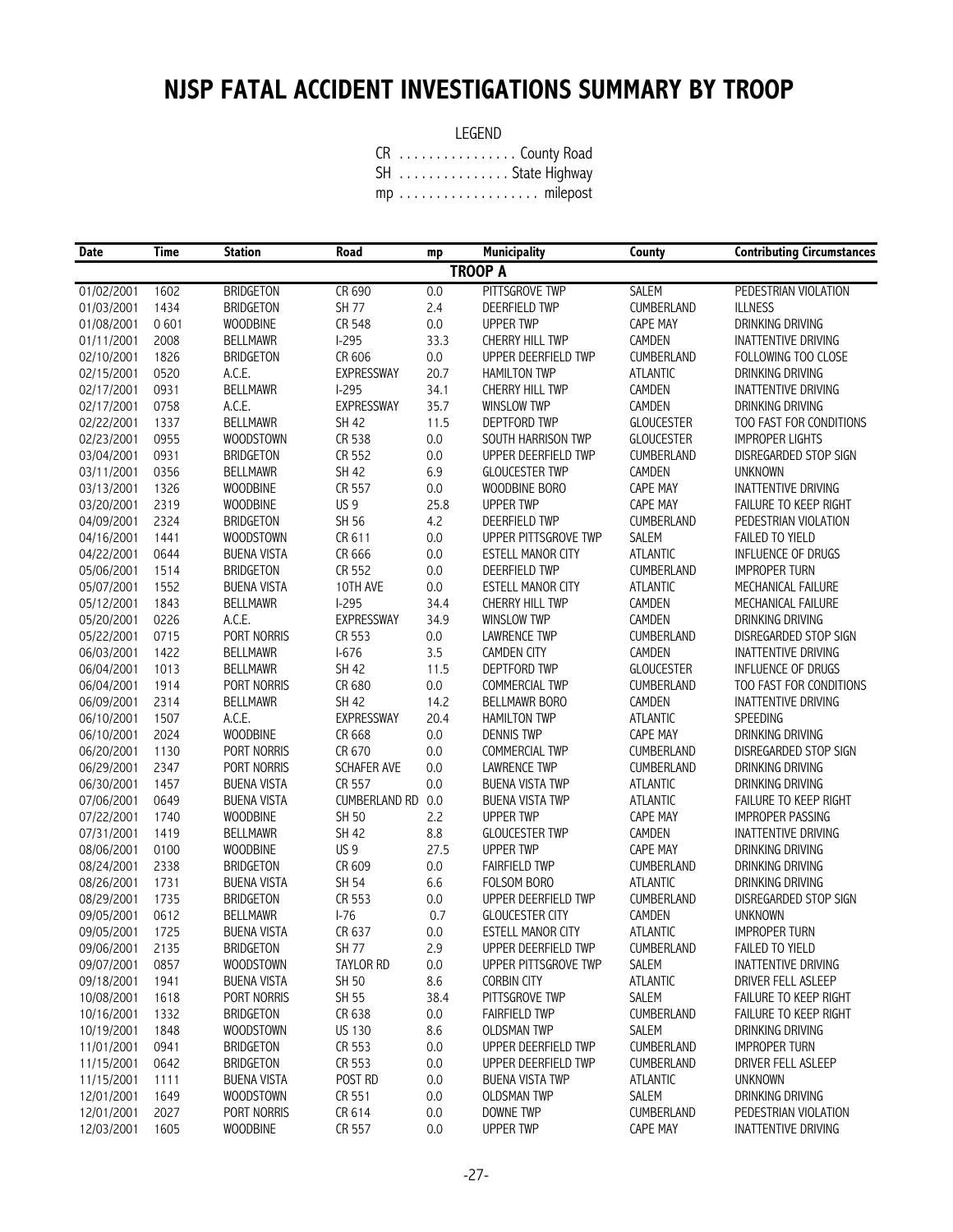| Date                     | <b>Time</b>  | <b>Station</b>           | Road             | mp           | <b>Municipality</b>                     | County                        | <b>Contributing Circumstances</b>          |
|--------------------------|--------------|--------------------------|------------------|--------------|-----------------------------------------|-------------------------------|--------------------------------------------|
| 12/14/2001               | 2316         | <b>BELLMAWR</b>          | $1-295$          | 27.3         | <b>BELLMAWR BORO</b>                    | CAMDEN                        | <b>SPEEDING</b>                            |
|                          |              |                          |                  |              | <b>TROOP B</b>                          |                               |                                            |
| 01/19/2001               | 1125         | <b>SUSSEX</b>            | <b>US 206</b>    | 121.7        | <b>SANDYSTON TWP</b>                    | <b>SUSSEX</b>                 | TOO FAST FOR CONDITIONS                    |
| 02/17/2001               | 0130         | <b>TOTOWA</b>            | $I-80$           | 58.8         | PATERSON CITY                           | <b>PASSAIC</b>                | INATTENTIVE DRIVING                        |
| 02/18/2001               | 0756         | <b>TOTOWA</b>            | $ -80$           | 53.5         | <b>WAYNE TWP</b>                        | PASSAIC                       | INFLUENCE OF DRUGS                         |
| 03/09/2001               | 1639         | NETCONG                  | <b>SH 24</b>     | $4.0\,$      | FLORHAM PARK BORO                       | <b>MORRIS</b>                 | <b>INATTENTIVE DRIVING</b>                 |
| 03/10/2001               | 0221         | NETCONG                  | $1-287$          | 40.6         | PARSIPPANY-TROY HILL                    | <b>MORRIS</b>                 | DRINKING DRIVING                           |
| 03/12/2001               | 1019         | PERRYVILLE               | $I-78$           | 27.2         | <b>BEDMINSTER TWP</b>                   | SOMERSET                      | INATTENTIVE DRIVING                        |
| 03/13/2001               | 1207         | PERRYVILLE               | $I-78$           | 22.2         | <b>CLINTON TWP</b>                      | HUNTERDON                     | DRINKING DRIVING                           |
| 03/17/2001               | 2315         | <b>TOTOWA</b>            | $I-80$           | 57.8         | PATERSON CITY                           | <b>PASSAIC</b>                | PEDESTRIAN VIOLATION                       |
| 03/23/2001               | 0525         | NETCONG                  | $I-80$           | 23.4         | MOUNT OLIVE TWP                         | <b>MORRIS</b>                 | DRINKING DRIVING                           |
| 04/07/2001               | 1450         | <b>SUSSEX</b>            | CR 653           | 0.0          | MONTAGUE TWP                            | <b>SUSSEX</b>                 | INATTENTIVE DRIVING                        |
| 04/20/2001               | 0530         | PERRYVILLE               | <b>US 22</b>     | 22.4         | <b>CLINTON TWP</b>                      | <b>HUNTERDON</b>              | <b>IMPROPER TURN</b>                       |
| 05/08/2001               | 1310         | PERRYVILLE               | SH 31            | 37.2         | <b>GLEN GARDNER BORO</b>                | HUNTERDON                     | <b>INATTENTIVE DRIVING</b>                 |
| 06/03/2001               | 0439         | SOMERVILLE               | $1-287$          | 5.8          | SO PLAINFIELD BORO                      | MIDDLESEX                     | DRINKING DRIVING                           |
| 06/09/2001               | 0840         | SOMERVILLE               | SH 440           | 4.0          | PERTH AMBOY CITY                        | MIDDLESEX<br><b>MORRIS</b>    | SPEEDING                                   |
| 06/10/2001<br>06/25/2001 | 1706<br>2144 | NETCONG<br><b>TOTOWA</b> | $I-80$<br>$I-80$ | 41.2<br>59.6 | PARSIPPANY-TROY HILL<br>PATERSON CITY   | PASSAIC                       | INFLUENCE OF DRUGS<br>PEDESTRIAN VIOLATION |
| 06/26/2001               | 1400         | SOMERVILLE               | $I-78$           | 51.7         | <b>UNION TWP</b>                        | <b>UNION</b>                  | <b>INATTENTIVE DRIVING</b>                 |
| 07/02/2001               | 2145         | <b>SUSSEX</b>            | <b>SH 23</b>     | 50.5         | MONTAGUE TWP                            | <b>SUSSEX</b>                 | DRINKING DRIVING                           |
| 07/04/2001               | 0644         | <b>TOTOWA</b>            | $I-80$           | 45.3         | PARSIPPANY-TROY HILL                    | <b>MORRIS</b>                 | DRINKING DRIVING                           |
| 07/13/2001               | 1031         | NETCONG                  | $1-287$          | 41.4         | PARSIPPANY-TROY HILL                    | <b>MORRIS</b>                 | SPEEDING                                   |
| 07/20/2001               | 2356         | SOMERVILLE               | $I-78$           | 52.4         | <b>UNION TWP</b>                        | <b>UNION</b>                  | DRINKING DRIVING                           |
| 07/22/2001               | 1608         | <b>TOTOWA</b>            | $ -80$           | 67.9         | <b>TEANECK TWP</b>                      | <b>BERGEN</b>                 | TOO FAST FOR CONDITIONS                    |
| 08/08/2001               | 0350         | <b>TOTOWA</b>            | $1 - 280$        | 14.3         | NEWARK CITY                             | <b>ESSEX</b>                  | INFLUENCE OF DRUGS                         |
| 08/22/2001               | 2147         | <b>TOTOWA</b>            | $I-80$           | 60.5         | ELMWOOD PARK BORO                       | <b>BERGEN</b>                 | PEDESTRIAN VIOLATION                       |
| 08/24/2001               | 2154         | HOPE                     | CR 661           | $0.0\,$      | FRELINGHUYSEN TWP                       | WARREN                        | SPEEDING                                   |
| 08/30/2001               | 1735         | PERRYVILLE               | $I-78$           | 16.6         | <b>CLINTON TOWN</b>                     | <b>HUNTERDON</b>              | UNSAFE LANE CHANGE                         |
| 08/30/2001               | 2330         | <b>TOTOWA</b>            | $1-80$           | 45.1         | PARSIPPANY-TROY HILL                    | <b>MORRIS</b>                 | PEDESTRIAN VIOLATION                       |
| 09/02/2001               | 1418         | <b>SUSSEX</b>            | <b>SH 23</b>     | 49.0         | MONTAGUE TWP                            | <b>SUSSEX</b>                 | TOO FAST FOR CONDITIONS                    |
| 09/02/2001               | 2000         | SOMERVILLE               | $1 - 287$        | 5.4          | SO PLAINFIELD BORO                      | MIDDLESEX                     | DRINKING DRIVING                           |
| 09/05/2001               | 0227         | NETCONG                  | $1-287$          | 51.6         | PEQUANNOCK TWP                          | <b>MORRIS</b>                 | DRINKING DRIVING                           |
| 09/23/2001               | 1429         | <b>SUSSEX</b>            | <b>SH 23</b>     | 50.5         | MONTAGUE TWP                            | <b>SUSSEX</b>                 | INFLUENCE OF DRUGS                         |
| 09/24/2001               | 2120         | SOMERVILLE               | $I-78$           | 54.2         | <b>HILLSIDE TWP</b>                     | <b>UNION</b>                  | INATTENTIVE DRIVING                        |
| 09/29/2001               | 1910         | <b>SUSSEX</b>            | <b>SH 23</b>     | 43.8         | <b>WANTAGE TWP</b>                      | <b>SUSSEX</b>                 | FAILURE TO KEEP RIGHT                      |
| 10/05/2001               | 0647         | PERRYVILLE               | CR 614           | $0.0\,$      | UNION CITY                              | <b>HUDSON</b>                 | FAILED TO YIELD                            |
| 10/13/2001               | 0740         | <b>TOTOWA</b>            | $I-80$           | 50.6         | <b>FAIRFIELD TWP</b>                    | <b>ESSEX</b>                  | <b>INATTENTIVE DRIVING</b>                 |
| 10/27/2001               | 0523         | <b>TOTOWA</b>            | $1-287$          | 57.6         | OAKLAND BORO                            | <b>BERGEN</b>                 | DRINKING DRIVING                           |
| 11/03/2001               | 0302         | <b>TOTOWA</b>            | $I-80$           | 64.1         | LODI BORO                               | <b>BERGEN</b>                 | DRINKING DRIVING                           |
| 11/13/2001               | 0148         | WASHINGTON               | $I-78$           | 4.8          | <b>GREENWICH TWP</b>                    | WARREN                        | <b>INATTENTIVE DRIVING</b>                 |
| 11/25/2001 1449          |              | SUSSEX<br><b>NETCONG</b> | CR 521           | 0.0          | FRANKFORD TWP                           | <b>SUSSEX</b>                 | FAILURE TO KEEP RIGHT                      |
| 11/27/2001               | 1342<br>1248 | SOMERVILLE               | $ -80$<br>$I-78$ | 33.7<br>51.7 | <b>WHARTON BORO</b><br><b>UNION TWP</b> | <b>MORRIS</b><br><b>UNION</b> | <b>ILLNESS</b><br>PEDESTRIAN VIOLATION     |
| 12/04/2001<br>12/05/2001 | 0013         | <b>TOTOWA</b>            | $ -80$           | 56.3         | TOTOWA BORO                             | <b>PASSAIC</b>                | DRINKING DRIVING                           |
| 12/19/2001               | 2016         | <b>TOTOWA</b>            | $1 - 280$        | 5.5          | ROSELAND BORO                           | <b>ESSEX</b>                  | <b>UNKNOWN</b>                             |
| 12/22/2001               | 0926         | SOMERVILLE               | $I-78$           | 57.4         | NEWARK CITY                             | <b>ESSEX</b>                  | INATTENTIVE DRIVING                        |
|                          |              |                          |                  |              |                                         |                               |                                            |
|                          |              |                          |                  |              | <b>TROOP C</b>                          |                               |                                            |
| 01/11/2001               | 0215         | <b>WILBURTHA</b>         | $1 - 195$        | 1.1          | <b>HAMILTON TWP</b>                     | <b>MERCER</b>                 | DRINKING DRIVING                           |
| 01/19/2001               | 1429         | <b>BORDENTOWN</b>        | $1-295$          | 45.8         | <b>WESTAMPTON TWP</b>                   | <b>BURLINGTON</b>             | <b>ILLNESS</b>                             |
| 02/04/2001               | 2322         | <b>BORDENTOWN</b>        | $1-295$          | 38.3         | <b>MOUNT LAUREL TWP</b>                 | <b>BURLINGTON</b>             | DRINKING DRIVING                           |
| 02/08/2001               | 1018         | <b>RED LION</b>          | <b>US 206</b>    | 19.9         | SOUTHAMPTON TWP                         | <b>BURLINGTON</b>             | INATTENTIVE DRIVING                        |
| 02/17/2001               | 0920         | <b>BORDENTOWN</b>        | $1-295$          | 39.7         | MOUNT LAUREL TWP                        | <b>BURLINGTON</b>             | INATTENTIVE DRIVING                        |
| 03/02/2001               | 1642         | <b>RED LION</b>          | <b>US 206</b>    | 16.2         | <b>TABERNACLE TWP</b>                   | <b>BURLINGTON</b>             | INATTENTIVE DRIVING                        |
| 03/23/2001               | 2015         | <b>RED LION</b>          | SH 72            | 2.1          | WOODLAND TWP                            | <b>BURLINGTON</b>             | PEDESTRIAN VIOLATION                       |
| 05/16/2001               | 0739         | <b>RED LION</b>          | SH 72            | 11.4         | WOODLAND TWP                            | <b>BURLINGTON</b>             | <b>IMPROPER PASSING</b>                    |
| 05/19/2001               | 0045         | <b>ALLENWOOD</b>         | $1-195$          | 22.9         | <b>JACKSON TWP</b>                      | <b>OCEAN</b>                  | <b>INATTENTIVE DRIVING</b>                 |
| 06/14/2001               | 1900         | <b>KINGWOOD</b>          | CR 579           | 0.0          | ALEXANDRIA TWP                          | <b>HUNTERDON</b>              | DRINKING DRIVING                           |
| 06/16/2001               | 0500         | <b>RED LION</b>          | <b>US 206</b>    | 16.6         | SOUTHAMPTON TWP                         | <b>BURLINGTON</b>             | DRIVER FELL ASLEEP                         |
| 06/25/2001               | 1755         | <b>BORDENTOWN</b>        | <b>US 206</b>    | 28.2         | SPRINGFIELD TWP                         | <b>BURLINGTON</b>             | FAILED TO YIELD                            |
| 07/08/2001               | 1804         | <b>WILBURTHA</b>         | $1-295$          | 60.2         | <b>HAMILTON TWP</b>                     | MERCER                        | DRINKING DRIVING                           |
| 07/22/2001               | 1655         | <b>RED LION</b>          | <b>US 206</b>    | 14.8         | <b>TABERNACLE TWP</b>                   | <b>BURLINGTON</b>             | DISREGARDED SIGNAL                         |
| 07/29/2001               | 1424         | WILBURTHA                | $I-95$           | 2.3          | <b>EWING TWP</b>                        | <b>MERCER</b>                 | SPEEDING                                   |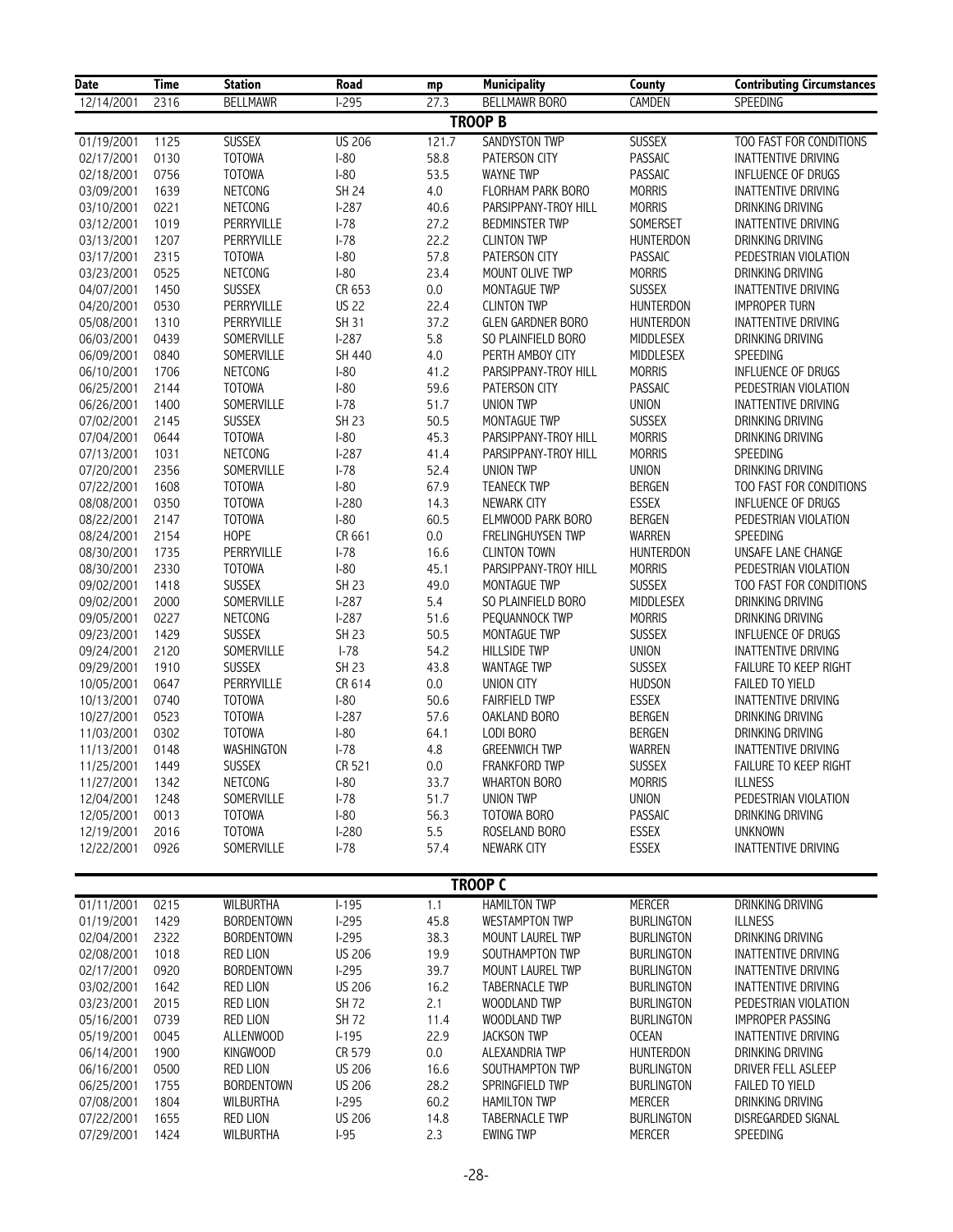| <b>Date</b> | <b>Time</b> | <b>Station</b>    | Road               | mp      | <b>Municipality</b>    | County            | <b>Contributing Circumstances</b> |
|-------------|-------------|-------------------|--------------------|---------|------------------------|-------------------|-----------------------------------|
| 08/06/2001  | 2206        | <b>BORDENTOWN</b> | $1-295$            | 38.2    | MOUNT LAUREL TWP       | <b>BURLINGTON</b> | <b>INATTENTIVE DRIVING</b>        |
| 08/18/2001  | 1030        | ALLENWOOD         | $I-195$            | 18.3    | <b>JACKSON TWP</b>     | <b>OCEAN</b>      | <b>ILLNESS</b>                    |
| 10/02/2001  | 1803        | <b>RED LION</b>   | <b>HOLLY BLVD</b>  | $0.0\,$ | SOUTHAMPTON TWP        | <b>BURLINGTON</b> | FELL FROM VEHICLE                 |
| 10/03/2001  | 0914        | <b>RED LION</b>   | <b>BIG HILL RD</b> | $0.0\,$ | SOUTHAMPTON TWP        | <b>BURLINGTON</b> | <b>UNKNOWN</b>                    |
| 10/09/2001  | 1815        | FORT DIX          | CR 537             | $0.0\,$ | SPRINGFIELD TWP        | <b>BURLINGTON</b> | <b>INATTENTIVE DRIVING</b>        |
|             |             |                   |                    |         |                        |                   |                                   |
| 10/09/2001  | 0605        | <b>RED LION</b>   | <b>US 206</b>      | 18.8    | SOUTHAMPTON TWP        | <b>BURLINGTON</b> | <b>INATTENTIVE DRIVING</b>        |
| 11/28/2001  | 1412        | HOLMDEL           | PARKWAY            | 124.0   | SAYREVILLE BORO        | MIDDLESEX         | INATTENTIVE DRIVING               |
| 12/02/2001  | 0200        | <b>RED LION</b>   | SOUTH PARK RD      | $0.0\,$ | <b>TABERNACLE TWP</b>  | <b>BURLINGTON</b> | <b>INATTENTIVE DRIVING</b>        |
| 12/04/2001  | 1609        | <b>BORDENTOWN</b> | $1-295$            | 42.2    | MOUNT LAUREL TWP       | <b>BURLINGTON</b> | <b>UNKNOWN</b>                    |
| 12/14/2001  | 0728        | <b>HIGHTSTOWN</b> | CR 537             | 0.0     | UPPER FREEHOLD TWP     | MONMOUTH          | SPEEDING                          |
|             |             |                   |                    |         |                        |                   |                                   |
|             |             |                   |                    |         | <b>TROOP D</b>         |                   |                                   |
|             |             |                   |                    |         |                        |                   |                                   |
| 01/03/2001  | 1125        | <b>CRANBURY</b>   | <b>TURNPIKE</b>    | 93.3    | <b>WOODBRIDGE TWP</b>  | <b>MIDDLESEX</b>  | <b>INATTENTIVE DRIVING</b>        |
| 01/10/2001  | 0925        | <b>MOORESTOWN</b> | <b>TURNPIKE</b>    | 38.1    | MOUNT LAUREL TWP       | <b>BURLINGTON</b> | <b>INATTENTIVE DRIVING</b>        |
| 02/22/2001  | 1357        | MOORESTOWN        | <b>TURNPIKE</b>    | 3.4     | CARNEYS POINT TWP      | SALEM             | TOO FAST FOR CONDITIONS           |
| 03/02/2001  | 2120        | <b>MOORESTOWN</b> | <b>TURNPIKE</b>    | 55.1    | CHESTERFIELD TWP       | <b>BURLINGTON</b> | MECHANICAL FAILURE                |
| 03/11/2001  | 1126        | CRANBURY          | <b>TURNPIKE</b>    | 71.3    | <b>CRANBURY TWP</b>    | MIDDLESEX         | <b>INATTENTIVE DRIVING</b>        |
|             |             |                   |                    |         |                        |                   |                                   |
| 04/01/2001  | 1424        | CRANBURY          | <b>TURNPIKE</b>    | 86.1    | <b>EDISON TWP</b>      | MIDDLESEX         | <b>INATTENTIVE DRIVING</b>        |
| 05/12/2001  | 0639        | <b>NEWARK</b>     | <b>TURNPIKE</b>    | 114.0   | CARLSTADT BORO         | <b>BERGEN</b>     | <b>INATTENTIVE DRIVING</b>        |
| 05/27/2001  | 1336        | <b>CRANBURY</b>   | <b>TURNPIKE</b>    | 91.6    | WOODBRIDGE TWP         | MIDDLESEX         | INATTENTIVE DRIVING               |
| 06/07/2001  | 1258        | <b>NEWARK</b>     | <b>TURNPIKE</b>    | 110.7   | <b>LYNDHURST TWP</b>   | <b>BERGEN</b>     | <b>INATTENTIVE DRIVING</b>        |
| 06/12/2001  | 0159        | <b>CRANBURY</b>   | <b>TURNPIKE</b>    | 73.9    | MONROE TWP             | MIDDLESEX         | <b>INATTENTIVE DRIVING</b>        |
| 06/20/2001  | 0221        | MOORESTOWN        | <b>TURNPIKE</b>    | 58.1    | <b>HAMILTON TWP</b>    | MERCER            | <b>IMPROPER LIGHTS</b>            |
|             |             |                   | <b>TURNPIKE</b>    |         |                        |                   |                                   |
| 07/13/2001  | 0027        | <b>CRANBURY</b>   |                    | 64.0    | <b>WASHINGTON TWP</b>  | MERCER            | INATTENTIVE DRIVING               |
| 07/13/2001  | 0707        | <b>NEWARK</b>     | <b>TURNPIKE</b>    | 112.0   | RUTHERFORD BORO        | <b>BERGEN</b>     | DRINKING DRIVING                  |
| 07/29/2001  | 1749        | NEWARK            | <b>TURNPIKE</b>    | 120.4   | <b>TEANECK TWP</b>     | <b>BERGEN</b>     | DRINKING DRIVING                  |
| 08/26/2001  | 0430        | <b>NEWARK</b>     | <b>TURNPIKE</b>    | 101.0   | ELIZABETH CITY         | <b>UNION</b>      | DRINKING DRIVING                  |
| 09/01/2001  | 0159        | <b>NEWARK</b>     | <b>TURNPIKE</b>    | 102.1   | ELIZABETH CITY         | <b>UNION</b>      | PEDESTRIAN VIOLATION              |
| 09/29/2001  | 0431        | <b>CRANBURY</b>   | <b>TURNPIKE</b>    | 87.6    | <b>EDISON TWP</b>      | MIDDLESEX         | FAILED TO MAINTAIN LANE           |
| 10/09/2001  | 1910        | <b>MOORESTOWN</b> | <b>TURNPIKE</b>    | 29.8    | <b>CHERRY HILL TWP</b> | CAMDEN            | INATTENTIVE DRIVING               |
|             |             |                   |                    |         |                        |                   |                                   |
| 10/12/2001  | 2012        | MOORESTOWN        | <b>TURNPIKE</b>    | 28.7    | LAWNSIDE BORO          | CAMDEN            | DRINKING DRIVING                  |
| 10/15/2001  | 0104        | <b>MOORESTOWN</b> | <b>TURNPIKE</b>    | 18.9    | WEST DEPTFORD TWP      | <b>GLOUCESTER</b> | DRIVER FELL ASLEEP                |
| 11/02/2001  | 1312        | <b>NEWARK</b>     | <b>TURNPIKE</b>    | 105.1   | NEWARK CITY            | <b>ESSEX</b>      | <b>INATTENTIVE DRIVING</b>        |
| 11/10/2001  | 0230        | <b>NEWARK</b>     | <b>TURNPIKE</b>    | 107.9   | <b>KEARNY TOWN</b>     | <b>HUDSON</b>     | DRINKING DRIVING                  |
| 11/11/2001  | 0003        | MOORESTOWN        | <b>TURNPIKE</b>    | 6.7     | <b>OLDSMAN TWP</b>     | SALEM             | INATTENTIVE DRIVING               |
| 11/15/2001  | 0656        | CRANBURY          | <b>TURNPIKE</b>    | 76.2    | SOUTH BRUNSWICK TWP    | MIDDLESEX         | <b>INATTENTIVE DRIVING</b>        |
| 12/13/2001  | 2258        | <b>NEWARK</b>     | <b>TURNPIKE</b>    | 104.1   | NEWARK CITY            | <b>ESSEX</b>      | PEDESTRIAN VIOLATION              |
|             |             |                   |                    |         |                        |                   |                                   |
|             |             |                   |                    |         | <b>TROOP E</b>         |                   |                                   |
|             |             |                   |                    |         |                        |                   |                                   |
| 01/12/2001  | 2332        | <b>HOLMDEL</b>    | <b>PARKWAY</b>     | 90.3    | <b>LAKEWOOD TWP</b>    | <b>OCEAN</b>      | <b>CUTTING IN</b>                 |
| 01/19/2001  | 2215        | <b>BASS RIVER</b> | PARKWAY            | 71.3    | <b>LACEY TWP</b>       | <b>OCEAN</b>      | TOO FAST FOR CONDITIONS           |
| 01/20/2001  | 0126        | <b>BASS RIVER</b> | PARKWAY            | 52.8    | <b>BASS RIVER TWP</b>  | <b>BURLINGTON</b> | INATTENTIVE DRIVING               |
| 02/11/2001  | 1312        | <b>BLOOMFIELD</b> | PARKWAY            | 141.1   | <b>UNION TWP</b>       | <b>UNION</b>      | INATTENTIVE DRIVING               |
| 02/11/2001  | 1753        | <b>HOLMDEL</b>    | PARKWAY            | 128.4   | <b>WOODBRIDGE TWP</b>  | <b>MIDDLESEX</b>  | PEDESTRIAN VIOLATION              |
| 02/24/2001  | 1556        | <b>BASS RIVER</b> | PARKWAY            | 45.8    | PORT REPUBLIC CITY     | <b>ATLANTIC</b>   | INATTENTIVE DRIVING               |
|             |             |                   |                    |         |                        |                   |                                   |
| 03/08/2001  | 0322        | HOLMDEL           | PARKWAY            | 105.4   | TINTON FALLS BORO      | MONMOUTH          | DRINKING DRIVING                  |
| 03/14/2001  | 1359        | <b>BLOOMFIELD</b> | <b>PARKWAY</b>     | 138.8   | <b>CRANFORD TWP</b>    | <b>UNION</b>      | <b>UNKNOWN</b>                    |
| 05/01/2001  | 1600        | <b>BASS RIVER</b> | PARKWAY            | 49.2    | <b>BASS RIVER TWP</b>  | <b>BURLINGTON</b> | INATTENTIVE DRIVING               |
| 05/06/2001  | 0927        | HOLMDEL           | PARKWAY            | 119.0   | <b>ABERDEEN TWP</b>    | <b>MONMOUTH</b>   | DRINKING DRIVING                  |
| 05/14/2001  | 0914        | <b>BASS RIVER</b> | PARKWAY            | 34.5    | <b>EGG HARBOR TWP</b>  | <b>ATLANTIC</b>   | <b>INATTENTIVE DRIVING</b>        |
| 05/20/2001  | 0444        | <b>BASS RIVER</b> | PARKWAY            | 62.0    | <b>STAFFORD TWP</b>    | <b>OCEAN</b>      | <b>INATTENTIVE DRIVING</b>        |
| 05/20/2001  | 0713        | <b>BASS RIVER</b> | PARKWAY            | 78.8    | <b>BERKELEY TWP</b>    | <b>OCEAN</b>      | DRIVER FELL ASLEEP                |
|             |             |                   |                    |         |                        |                   |                                   |
| 05/27/2001  | 0732        | <b>BASS RIVER</b> | <b>PARKWAY</b>     | 26.0    | <b>UPPER TWP</b>       | <b>CAPE MAY</b>   | INATTENTIVE DRIVING               |
| 06/08/2001  | 0008        | <b>BASS RIVER</b> | PARKWAY            | 73.9    | <b>LACEY TWP</b>       | <b>OCEAN</b>      | INATTENTIVE DRIVING               |
| 06/09/2001  | 0157        | HOLMDEL           | <b>PARKWAY</b>     | 94.6    | <b>WALL TWP</b>        | MONMOUTH          | PEDESTRIAN VIOLATION              |
| 06/16/2001  | 1631        | <b>BASS RIVER</b> | PARKWAY            | 68.9    | <b>OCEAN TWP</b>       | <b>OCEAN</b>      | INATTENTIVE DRIVING               |
| 06/19/2001  | 1229        | HOLMDEL           | <b>PARKWAY</b>     | 116.9   | <b>HOLMDEL TWP</b>     | <b>MONMOUTH</b>   | <b>INATTENTIVE DRIVING</b>        |
| 06/29/2001  | 2124        | <b>BLOOMFIELD</b> | <b>PARKWAY</b>     | 141.1   | <b>UNION TWP</b>       | <b>UNION</b>      | PEDESTRIAN VIOLATION              |
|             |             |                   |                    |         |                        |                   |                                   |
| 07/08/2001  | 0124        | HOLMDEL           | <b>PARKWAY</b>     | 108.0   | TINTON FALLS BORO      | MONMOUTH          | INATTENTIVE DRIVING               |
| 08/01/2001  | 0527        | <b>HOLMDEL</b>    | <b>PARKWAY</b>     | 96.4    | <b>WALL TWP</b>        | MONMOUTH          | INATTENTIVE DRIVING               |
| 08/12/2001  | 0327        | HOLMDEL           | PARKWAY            | 125.0   | SAYREVILLE BORO        | <b>MIDDLESEX</b>  | DRINKING DRIVING                  |
| 08/12/2001  | 0244        | HOLMDEL           | PARKWAY            | 95.1    | <b>WALL TWP</b>        | MONMOUTH          | TOO FAST FOR CONDITIONS           |
| 08/28/2001  | 2011        | <b>BASS RIVER</b> | PARKWAY            | 32.9    | <b>EGG HARBOR TWP</b>  | <b>ATLANTIC</b>   | INATTENTIVE DRIVING               |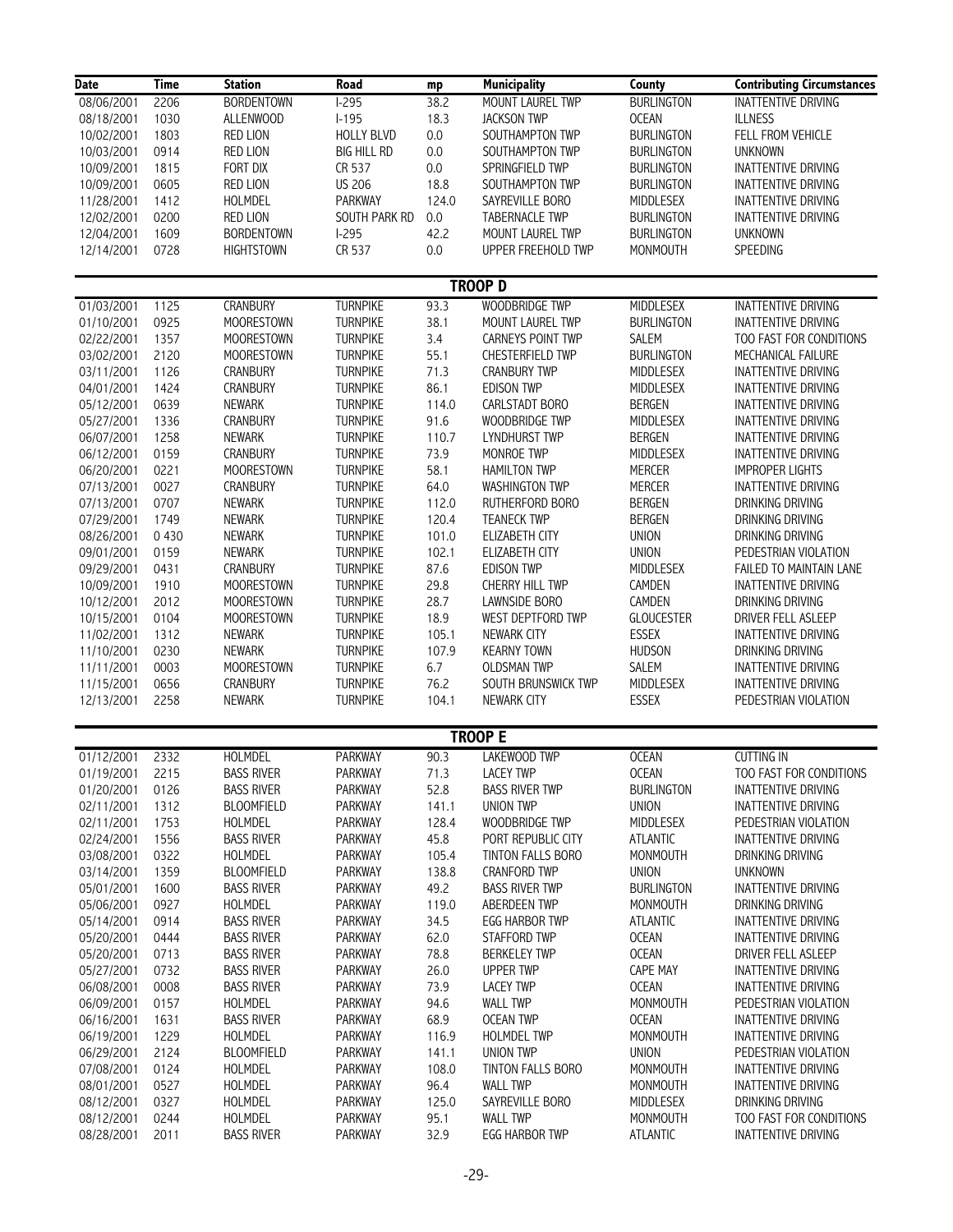| <b>Date</b> | Time | <b>Station</b>    | Road           | mp    | <b>Municipality</b>    | County          | <b>Contributing Circumstances</b> |
|-------------|------|-------------------|----------------|-------|------------------------|-----------------|-----------------------------------|
| 09/15/2001  | 0245 | <b>BLOOMFIELD</b> | <b>PARKWAY</b> | 138.3 | <b>CRANFORD TWP</b>    | <b>UNION</b>    | PEDESTRIAN VIOLATION              |
| 09/19/2001  | 1423 | <b>BASS RIVER</b> | <b>PARKWAY</b> | 70.2  | <b>OCEAN TWP</b>       | <b>OCEAN</b>    | INATTENTIVE DRIVING               |
| 09/23/2001  | 0608 | <b>BLOOMFIELD</b> | <b>PARKWAY</b> | 139.0 | <b>CRANFORD TWP</b>    | <b>UNION</b>    | DRINKING DRIVING                  |
| 09/28/2001  | 0106 | <b>BASS RIVER</b> | <b>PARKWAY</b> | 88.2  | LAKEWOOD TWP           | <b>OCEAN</b>    | INATTENTIVE DRIVING               |
| 10/02/2001  | 0635 | <b>BASS RIVER</b> | <b>PARKWAY</b> | 57.3  | LITTLE EGG HRBR TWP    | <b>OCEAN</b>    | DRINKING DRIVING                  |
| 10/16/2001  | 2102 | HOLMDEL           | <b>PARKWAY</b> | 123.0 | SAYREVILLE BORO        | MIDDLESEX       | INATTENTIVE DRIVING               |
| 11/23/2001  | 0606 | <b>BASS RIVER</b> | <b>PARKWAY</b> | 61.5  | <b>FAGI ESWOOD TWP</b> | <b>OCEAN</b>    | INATTENTIVE DRIVING               |
| 11/25/2001  | 1917 | <b>BASS RIVER</b> | <b>PARKWAY</b> | 70.2  | <b>OCEAN TWP</b>       | <b>OCEAN</b>    | <b>FAILING TO MAINTAIN LANE</b>   |
| 12/09/2001  | 1646 | <b>BASS RIVER</b> | <b>PARKWAY</b> | 44.4  | GAI LOWAY TWP          | <b>ATLANTIC</b> | INATTENTIVE DRIVING               |
| 12/24/2001  | 0346 | <b>BASS RIVER</b> | <b>PARKWAY</b> | 40.0  | GAI LOWAY TWP          | <b>ATLANTIC</b> | INATTENTIVE DRIVING               |
| 12/26/2001  | 1150 | <b>BASS RIVER</b> | <b>PARKWAY</b> | 81.3  | <b>BERKEL FY TWP</b>   | <b>OCEAN</b>    | <b>SPEEDING</b>                   |
| 12/29/2001  | 0216 | HOLMDEL           | <b>PARKWAY</b> | 114.3 | <b>HOLMDEL TWP</b>     | MONMOUTH        | DRINKING DRIVING                  |
| 12/31/2001  | 2302 | HOLMDEL           | <b>PARKWAY</b> | 113.0 | MIDDLETOWN TWP         | MONMOUTH        | DRINKING DRIVING                  |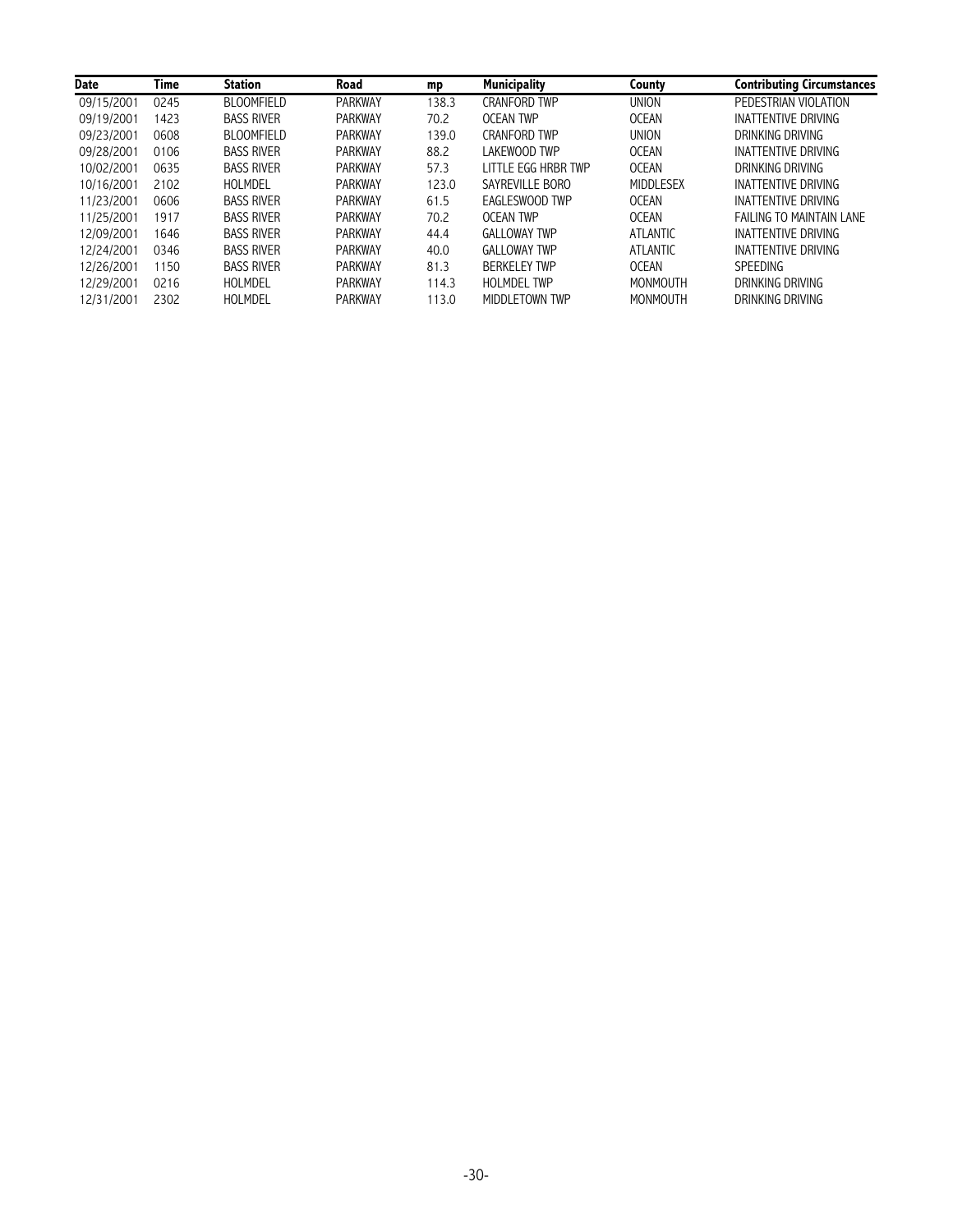## **FATAL ACCIDENTS BY COUNTY, MUNICIPALITY, DATE, TIME AND LOCATION**

#### LEGEND

| EXPRESSWAY ATLANTIC CITY EXPRESSWAY |
|-------------------------------------|
|                                     |
|                                     |
| PIP  PALISADES INTERSTATE PARKWAY   |

| EXPRESSWAY ATLANTIC CITY EXPRESSWAY |  | TURNPIKE  NEW JERSEY TURNPIKE |
|-------------------------------------|--|-------------------------------|
|                                     |  |                               |
|                                     |  |                               |

| <b>ATLANTIC COUNTY</b>   |             |                 |             |                      |           |                       |  |  |  |
|--------------------------|-------------|-----------------|-------------|----------------------|-----------|-----------------------|--|--|--|
| <b>MUNICIPALITY</b>      | <b>DATE</b> | <b>DAY</b>      | <b>TIME</b> | <b>ROADWAY</b>       | <b>MP</b> | <b>PERSONS KILLED</b> |  |  |  |
| <b>EGG HARBOR TWP</b>    | 01/20/2001  | <b>SATURDAY</b> | 0610        | CR 646               | 0.0       | 1 PEDESTRIAN          |  |  |  |
| <b>MULLICA TWP</b>       | 01/25/2001  | THURSDAY        | 0624        | <b>US 30</b>         | 36.2      | 1 PEDESTRIAN          |  |  |  |
| <b>EGGHARBOR TWP</b>     | 02/05/2001  | MONDAY          | 0913        | <b>US 40</b>         | 55.5      | 1 DRIVER              |  |  |  |
| <b>MULLICA TWP</b>       | 02/13/2001  | TUESDAY         | 1400        | <b>US 30</b>         | 40.7      | 1 DRIVER              |  |  |  |
| MULLICA TWP              | 02/13/2001  | TUESDAY         | 1731        | <b>US 30</b>         | 35.4      | 1 DRIVER              |  |  |  |
| <b>HAMILTON TWP</b>      | 02/15/2001  | THURSDAY        | 0520        | <b>EXPRESSWAY</b>    | 20.7      | 1 DRIVER, 1 PASSENGER |  |  |  |
| <b>VENTNOR CITY</b>      | 02/15/2001  | THURSDAY        | 1422        | DORSET AVE           | 0.0       | 1 PASSENGER           |  |  |  |
| MULLICA TWP              | 02/24/2001  | SATURDAY        | 0035        | <b>US 30</b>         | 32.9      | 1 DRIVER              |  |  |  |
| PORT REPUBLIC CITY       | 02/24/2001  | SATURDAY        | 1556        | PARKWAY              | 45.8      | 1 DRIVER              |  |  |  |
| <b>MULLICA TWP</b>       | 03/01/2001  | THURSDAY        | 1858        | <b>US 30</b>         | 36.0      | 1 PEDESTRIAN          |  |  |  |
| HAMMONTON TOWN           | 03/03/2001  | SATURDAY        | 0841        | CR688                | 0.0       | 1 DRIVER              |  |  |  |
| <b>ESTELL MANOR CITY</b> | 04/22/2001  | SUNDAY          | 0644        | CR666                | 0.0       | 1 DRIVER              |  |  |  |
| <b>ATLANTIC CITY</b>     | 04/28/2001  | SATURDAY        | 0018        | <b>US 30</b>         | 57.8      | 1 PEDESTRIAN          |  |  |  |
| <b>ESTELL MANOR CITY</b> | 05/07/2001  | MONDAY          | 1552        | 10TH AVE             | 0.0       | 1 DRIVER              |  |  |  |
| <b>ATLANTIC CITY</b>     | 05/11/2001  | FRIDAY          | 1707        | <b>BRIGHTON AVE</b>  | 0.0       | 1 PEDESTRIAN          |  |  |  |
| <b>EGG HARBOR TWP</b>    | 05/13/2001  | SUNDAY          | 1925        | FERNWOOD AVE         | 0.0       | 1 DRIVER              |  |  |  |
| EGG HARBOR TWP           | 05/14/2001  | MONDAY          | 0914        | <b>PARKWAY</b>       | 34.5      | 1 DRIVER              |  |  |  |
| <b>GALLOWAY TWP</b>      | 05/16/2001  | WEDNESDAY       | 1235        | US <sub>9</sub>      | 48.7      | 1 PEDESTRIAN          |  |  |  |
| <b>BUENA BORO</b>        | 05/17/2001  | THURSDAY        | 1046        | CR 619               | 0.0       | 1 DRIVER              |  |  |  |
| <b>HAMMONTON TOWN</b>    | 05/19/2001  | SATURDAY        | 2031        | CR 724               | 0.0       | 1 DRIVER              |  |  |  |
| <b>GALLOWAY TWP</b>      | 05/21/2001  | MONDAY          | 0730        | <b>US 30</b>         | 46.4      | 1 PASSENGER           |  |  |  |
| ATLANTIC CITY            | 05/23/2001  | WEDNESDAY       | 0821        | HARRISBURG AVE       | 0.0       | 1 PEDESTRIAN          |  |  |  |
| <b>HAMMONTON TOWN</b>    | 05/26/2001  | SATURDAY        | 0611        | SOUTH SECOND RD      | 0.0       | 1 PEDALCYCLE          |  |  |  |
| <b>HAMILTON TWP</b>      | 05/29/2001  | TUESDAY         | 2104        | <b>US 322</b>        | 49.5      | 1 PEDESTRIAN          |  |  |  |
| PLEASANTVILLE CITY       | 06/02/2001  | SATURDAY        | 0014        | <b>US 40</b>         | 58.7      | 1 PEDESTRIAN          |  |  |  |
| <b>HAMILTON TWP</b>      | 06/10/2001  | SUNDAY          | 1507        | <b>EXPRESSWAY</b>    | 20.4      | 1 PASSENGER           |  |  |  |
| HAMMONTON TOWN           | 06/22/2001  | FRIDAY          | 0519        | <b>GRAND AVE</b>     | 0.0       | 1 DRIVER              |  |  |  |
| <b>HAMILTON TWP</b>      | 06/22/2001  | FRIDAY          | 0849        | CR 559               | 0.0       | 1 DRIVER              |  |  |  |
| <b>HAMILTON TWP</b>      | 06/23/2001  | SATURDAY        | 0507        | <b>REEGA AVE</b>     | 0.0       | 1 DRIVER              |  |  |  |
| <b>GALLOWAY TWP</b>      | 06/24/2001  | SUNDAY          | 0155        | CR 561               | 0.0       | 1 PASSENGER           |  |  |  |
| LINWOOD CITY             | 06/27/2001  | WEDNESDAY       | 0812        | US <sub>9</sub>      | 35.6      | 1 PEDALCYCLE          |  |  |  |
| <b>BUENA BORO</b>        | 06/30/2001  | SATURDAY        | 1242        | <b>US 40</b>         | 34.3      | 1 DRIVER, 1 PASSENGER |  |  |  |
| <b>BUENA VISTA TWP</b>   | 06/30/2001  | SATURDAY        | 1457        | CR 557               | 0.0       | 1 DRIVER              |  |  |  |
| <b>EGG HARBOR CITY</b>   | 06/30/2001  | SATURDAY        | 2250        | <b>US 30</b>         | 40.7      | 1 PEDESTRIAN          |  |  |  |
| <b>BUENA VISTA TWP</b>   | 07/06/2001  | FRIDAY          | 0649        | <b>CUMBERLAND RD</b> | 0.0       | 1 DRIVER              |  |  |  |
| PLEASANTVILLE CITY       | 07/20/2001  | FRIDAY          | 1705        | EAST DECATUR AVE     | 0.0       | 1 DRIVER              |  |  |  |
| <b>EGG HARBOR TWP</b>    | 07/23/2001  | MONDAY          | 0936        | TILTON RD            | 0.0       | 1 DRIVER              |  |  |  |
| HAMMONTON TOWN           | 07/26/2001  | THURSDAY        | 1853        | <b>US 30</b>         | 48.7      | 1 DRIVER              |  |  |  |
| <b>ATLANTIC CITY</b>     | 07/27/2001  | FRIDAY          | 0646        | PENNSYLVANIA AVE     | 0.0       | 1 PASSENGER           |  |  |  |
| <b>GALLOWAY TWP</b>      | 07/28/2001  | SATURDAY        | 0414        | SEA VIEW AVE         | 0.0       | 1 PASSENGER           |  |  |  |
| EGGHARBOR TWP            | 08/20/2001  | MONDAY          | 1848        | <b>US 40</b>         | 58.3      | 1 DRIVER              |  |  |  |
| FOLSOM BORO              | 08/26/2001  | SUNDAY          | 1731        | SH 54                | 6.6       | 1 PEDESTRIAN          |  |  |  |
| <b>EGG HARBOR TWP</b>    | 08/28/2001  | TUESDAY         | 2011        | PARKWAY              | 32.9      | 1 DRIVER              |  |  |  |
| ESTELL MANOR CITY        | 09/05/2001  | WEDNESDAY       | 1725        | CR 637               | 0.0       | 1 DRIVER              |  |  |  |
| <b>MULLICA TWP</b>       | 09/16/2001  | <b>SUNDAY</b>   | 1222        | <b>US 30</b>         | 36.1      | 1 DRIVER              |  |  |  |
| <b>GALLOWAY TWP</b>      | 09/17/2001  | MONDAY          | 0846        | CR 561A              | 0.0       | 1 DRIVER              |  |  |  |
| <b>CORBIN CITY</b>       | 09/18/2001  | TUESDAY         | 1941        | SH 50                | 8.6       | 1 DRIVER              |  |  |  |
| <b>GALLOWAY TWP</b>      | 09/28/2001  | FRIDAY          | 2317        | <b>US 30</b>         | 45.7      | 1 DRIVER              |  |  |  |
| <b>HAMMONTON TOWN</b>    | 10/03/2001  | WEDNESDAY       | 0724        | CR 542               | 0.0       | 1 PEDESTRIAN          |  |  |  |
| <b>BUENA BORO</b>        | 10/04/2001  | THURSDAY        | 1225        | <b>US 40</b>         | 33.0      | 1 DRIVER              |  |  |  |
| EGG HARBOR TWP           | 10/08/2001  | MONDAY          | 1711        | ELMWOOD AVE          | 0.0       | 1 PEDALCYCLE          |  |  |  |
| <b>GALLOWAY TWP</b>      | 10/29/2001  | MONDAY          | 1255        | <b>US 30</b>         | 49.5      | 1PEDALCYCLE           |  |  |  |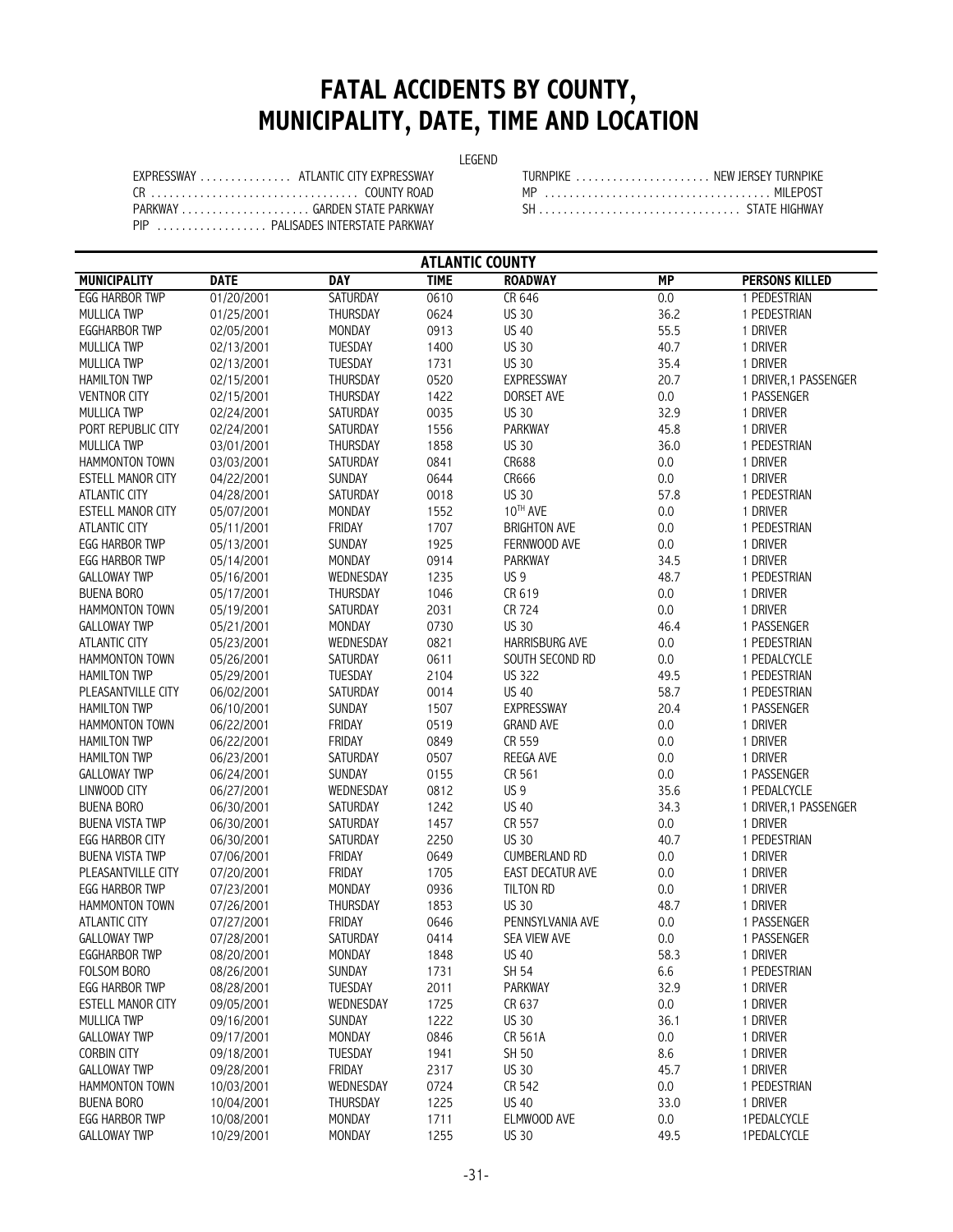| MUNICIPALITY                       | <b>DATE</b>              | <b>DAY</b>                | <b>TIME</b>              | <b>ROADWAY</b>           | <b>MP</b>    | <b>PERSONS KILLED</b>   |
|------------------------------------|--------------------------|---------------------------|--------------------------|--------------------------|--------------|-------------------------|
| EGG HARBOR TWP                     | 10/30/2001               | TUESDAY                   | 2018                     | <b>US 322</b>            | 54.2         | 1 DRIVER                |
| <b>GALLOWAY TWP</b>                | 11/04/2001               | SUNDAY                    | 1718                     | S BERLIN AVE             | 0.0          | 1 PEDESTRIAN            |
| <b>BUENA VISTA TWP</b>             | 11/15/2001               | THURSDAY                  | 1111                     | POST RD                  | 0.0          | 1 DRIVER, 1 PASSENGER   |
| <b>GALLOWAY TWP</b>                | 11/20/2001               | <b>TUESDAY</b>            | 1105                     | <b>US 30</b>             | 46.4         | 1 DRIVER, 1 PASSENGER   |
| <b>GALLOWAY TWP</b>                | 12/09/2001               | SUNDAY                    | 1646                     | PARKWAY                  | 44.4         | 1 DRIVER, 1 PASSENGER   |
| ABSECON CITY                       | 12/19/2001               | WEDNESDAY                 | 0258                     | <b>US 30</b>             | 52.5         | 1 PASSENGER             |
| <b>ATLANTIC CITY</b>               | 12/21/2001               | FRIDAY                    | 2339                     | OHIO AVE                 | 0.0          | 1 DRIVER                |
| <b>GALLOWAY TWP</b>                | 12/24/2001               | MONDAY                    | 0346                     | PARKWAY                  | 40.0         | 1 PASSENGER             |
| <b>EGG HARBOR TWP</b>              | 12/24/2001               | MONDAY                    | 2112                     | CR 559                   | 0.0          | 1 DRIVER                |
| <b>MULLICA TWP</b>                 | 12/26/2001               | WEDNESDAY                 | 1414                     | CR 561A                  | 0.0          | 1 DRIVER                |
| <b>GALLOWAY TWP</b>                | 12/28/2001               | FRIDAY                    | 1220                     | CR 561A                  | 0.0          | 1 DRIVER                |
| <b>GALLOWAY TWP</b>                | 12/31/2001               | MONDAY                    | 1849                     | <b>SH 30</b>             | 45.8         | 1 PEDESTRIAN            |
|                                    |                          |                           | <b>BERGEN COUNTY</b>     |                          |              |                         |
| NEW MILFORD BORO                   | 01/15/2001               | MONDAY                    | 0010                     | NEW BRIDGE RD            | 0.0          | 1 PASSENGER             |
| PALISADES PARK BORO                | 02/05/2001               | MONDAY                    | 1759                     | <b>US 46</b>             | 71.4         | 1 DRIVER                |
| RIDGEFIELD BORO                    | 02/18/2001               | <b>SUNDAY</b>             | 2216                     | SH 61                    | 1.8          | 1 PEDESTRIAN            |
| ROCHELLE PARK TWP                  | 02/28/2001               | WEDNESDAY                 | 1503                     | <b>WEST PASSAIC ST</b>   | 0.0          | 1PEDESTRIAN             |
| ELMWOOD PARK BORO                  | 03/10/2001               | <b>SATURDAY</b>           | 1644                     | <b>MARKET ST</b>         | 0.0          | 1 DRIVER                |
| FORT LEE BORO                      | 03/16/2001               | FRIDAY                    | 0413                     | US <sub>1</sub>          | 63.8         | 1 DRIVER                |
| PARAMUS BORO                       | 03/18/2001               | <b>SUNDAY</b>             | 0025                     | SH 17                    | 13.5         | 1PEDESTRIAN             |
| PARAMUS BORO                       | 03/21/2001               | WEDNESDAY                 | 1943                     | <b>PARAMUS RD</b>        | 0.0          | 1PEDESTRIAN             |
| <b>ALPINE BORO</b>                 | 04/08/2001               | <b>SUNDAY</b>             | 0540                     | PIP                      | 2.0          | 1 PASSENGER             |
| SADDLE BROOK TWP                   | 04/10/2001               | <b>TUESDAY</b>            | 1747                     | <b>MARKET ST</b>         | 0.0          | 1 PEDESTRIAN            |
| CARLSTADT BORO                     | 05/12/2001               | SATURDAY                  | 0639                     | <b>TURNPIKE</b>          | 114.0        | 1PEDESTRIAN             |
| LYNDHURST TWP                      | 06/07/2001               | THURSDAY                  | 1258                     | <b>TURNPIKE</b>          | 110.7        | 1 DRIVER                |
| ROCHELLE PARK TWP                  | 07/07/2001               | SATURDAY                  | 0754                     | SH 17                    | 11.5         | 1 PEDESTRIAN            |
| PARAMUS BORO                       | 07/10/2001               | TUESDAY                   | 2256                     | RIDGEWOOD AVE            | 0.0          | 1PEDESTRIAN             |
| RUTHERFORD BORO                    | 07/13/2001               | <b>FRIDAY</b>             | 0707                     | <b>TURNPIKE</b>          | 112.0        | 1 DRIVER                |
| <b>TEANECK TWP</b>                 | 07/22/2001               | SUNDAY                    | 1608                     | $ -80$                   | 67.9         | 1 DRIVER                |
| DEMAREST BORO                      | 07/22/2001               | SUNDAY                    | 2251                     | HARDENBURGH AVE          | 0.0          | 1 DRIVER                |
| <b>HACKENSACK CITY</b>             | 07/27/2001               | FRIDAY                    | 1517                     | <b>HACKENSACK AVE</b>    | 0.0          | 1 DRIVER                |
| <b>TEANECK TWP</b>                 | 07/29/2001               | <b>SUNDAY</b>             | 1749                     | <b>TURNPIKE</b>          | 120.4        | 1 DRIVER                |
| ELMWOOD PARK BORO                  | 08/22/2001               | WEDNESDAY                 | 2147                     | $ -80$                   | 60.5         | 1 PEDESTRIAN            |
| RAMSEY BORO                        | 09/16/2001               | SUNDAY                    | 0455                     | SH 17                    | 22.8         | 1 DRIVER                |
| OAKLAND BORO                       | 10/27/2001               | SATURDAY                  | 0523                     | $1-287$                  | 57.6         | 1 DRIVER                |
| RUTHERFORD BORO                    | 10/27/2001               | <b>SATURDAY</b>           | 0144                     | SH <sub>3</sub>          | 6.3          | 1 PASSENGER             |
| <b>WYCKOFF TWP</b>                 | 11/02/2001               | FRIDAY                    | 1151                     | <b>CLINTON AVE</b>       | 0.0          | 1PEDESTRIAN             |
| LODI BORO                          | 11/03/2001               | <b>SATURDAY</b>           | 0302                     | $ -80$                   | 64.1         | 1 DRIVER                |
| <b>RAMSEY BORO</b>                 | 11/11/2001               | <b>SUNDAY</b>             | 1701                     | <b>SH 17</b>             | 22.3         | 1PEDESTRIAN             |
| WALLINGTON BORO                    | 11/17/2001               | SATURDAY                  | 2053                     | PATERSON AVE             | 0.0          | 1PEDESTRIAN             |
| LODI BORO                          | 11/22/2001               | THURSDAY                  | 0650                     | <b>MAIN ST</b>           | 0.0          | 1 DRIVER                |
| <b>LYNDHURST TWP</b>               | 11/25/2001               | SUNDAY                    | 0543                     | SCHUYLER AVE             | 0.0          | 1 DRIVER                |
| SADDLE RIVER BORO                  | 12/23/2001               | <b>SUNDAY</b>             | 1802                     | SH 17                    | 21.0         | 1 DRIVER                |
|                                    |                          |                           | <b>BURLINGTON COUNTY</b> |                          |              |                         |
| PEMBERTON TWP                      | 01/03/2001               | WEDNESDAY                 | 1726                     | CR 616                   | 0.0          | 1 DRIVER                |
| MOUNT LAUREL TWP                   | 01/10/2001               | WEDNESDAY                 | 0925                     | <b>TURNPIKE</b>          | 38.1         | 1 DRIVER                |
| <b>WESTAMPTON TWP</b>              | 01/19/2001               | FRIDAY                    | 1429                     | $I-295$                  | 45.8         | 1 DRIVER                |
| <b>BASS RIVER TWP</b>              | 01/20/2001               | <b>SATURDAY</b>           | 0126                     | PARKWAY                  | 52.8         | 1 DRIVER                |
| MOUNT LAUREL TWP                   | 02/04/2001               | SUNDAY                    | 2322                     | $I-295$<br><b>US 206</b> | 38.3         | 1 PASSENGER             |
| SOUTHAMPTON TWP<br>MAPLE SHADE TWP | 02/08/2001               | THURSDAY<br><b>FRIDAY</b> | 1018<br>1442             |                          | 19.9         | 1 DRIVER<br>1 PASSENGER |
| MOUNT LAUREL TWP                   | 02/09/2001               | SATURDAY                  | 0920                     | SH 73<br>$1-295$         | 29.1<br>39.7 | 1 DRIVER                |
| PEMBERTON TWP                      | 02/17/2001<br>02/19/2001 | MONDAY                    | 2221                     | CR 530                   | 0.0          | 1 PEDESTRIAN            |
| WILLINGBORO TWP                    | 02/22/2001               | THURSDAY                  | 0658                     | <b>VANSCIVER PARKWAY</b> | 0.0          | 1 DRIVER                |
| <b>TABERNACLE TWP</b>              | 03/02/2001               | <b>FRIDAY</b>             | 1642                     | <b>US 206</b>            | 16.2         | 1 DRIVER, 2 PASSENGERS  |
| CHESTERFIELD TWP                   | 03/02/2001               | FRIDAY                    | 2120                     | <b>TURNPIKE</b>          | 55.1         | 1 DRIVER                |
| <b>CINNAMINSON TWP</b>             | 03/05/2001               | MONDAY                    | 1019                     | CHURCH RD                | 0.0          | 1 PEDESTRIAN            |
| <b>BORDENTOWN TWP</b>              | 03/15/2001               | THURSDAY                  | 1520                     | <b>US 206</b>            | 38.1         | 1 DRIVER                |
| WOODLAND TWP                       | 03/23/2001               | FRIDAY                    | 2015                     | SH 72                    | 2.1          | 1 PEDESTRIAN            |
| <b>EASTAMPTON TWP</b>              | 04/03/2001               | TUESDAY                   | 0628                     | <b>US 206</b>            | 24.5         | 1 DRIVER                |
| <b>CINNAMINSON TWP</b>             | 04/15/2001               | SUNDAY                    | 0240                     | CR 606                   | 0.0          | 1 DRIVER                |
|                                    |                          |                           |                          |                          |              |                         |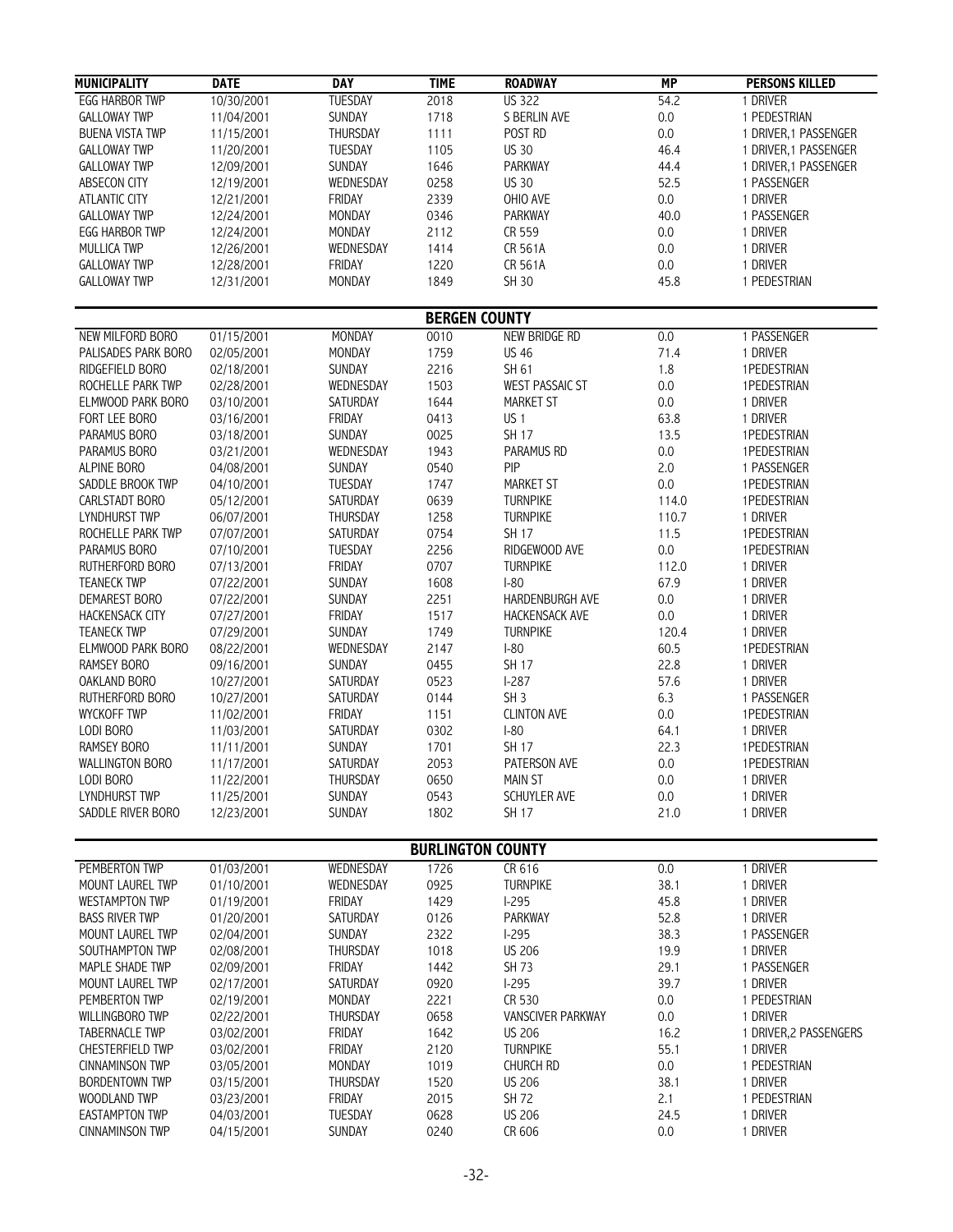|                                             | <b>DATE</b> | <b>DAY</b>      | <b>TIME</b>          | <b>ROADWAY</b>       | MP      |                        |
|---------------------------------------------|-------------|-----------------|----------------------|----------------------|---------|------------------------|
| <b>MUNICIPALITY</b>                         |             |                 |                      |                      |         | <b>PERSONS KILLED</b>  |
| <b>EASTAMPTON TWP</b>                       | 04/24/2001  | <b>TUESDAY</b>  | 1019                 | CR 537               | 0.0     | 1 DRIVER               |
| <b>BASS RIVER TWP</b>                       | 05/01/2001  | TUESDAY         | 1600                 | PARKWAY              | 49.2    | 1 DRIVER               |
| <b>BURLINGTON TWP</b>                       | 05/04/2001  | FRIDAY          | 2103                 | <b>US 130</b>        | 45.1    | 1 PEDALCYCLE           |
| <b>WOODLAND TWP</b>                         | 05/16/2001  | WEDNESDAY       | 0739                 | SH 72                | 11.4    | 1 DRIVER               |
| <b>LUMBERTON TWP</b>                        | 06/13/2001  | WEDNESDAY       | 1026                 | CR 541               | $0.0\,$ | 1 DRIVER               |
| SOUTHAMPTON TWP                             | 06/16/2001  | SATURDAY        | 0500                 | <b>US 206</b>        | 16.6    | 1 PASSENGER            |
| MEDFORD TWP                                 | 06/16/2001  | SATURDAY        | 1501                 | CR 541               | $0.0\,$ | 1 PASSENGER            |
| SPRINGFIELD TWP                             | 06/25/2001  | MONDAY          | 1755                 | <b>US 206</b>        | 28.2    | 1 DRIVER               |
| <b>EVESHAM TWP</b>                          | 07/01/2001  | SUNDAY          | 1102                 | MAPLE AVE            | 0.0     | 1 DRIVER               |
| MAPLE SHADE TWP                             | 07/03/2001  | TUESDAY         | 1317                 | SH 73                | 28.9    | 1 PEDALCYCLE           |
| MAPLE SHADE TWP                             | 07/11/2001  | WEDNESDAY       | 1644                 | SH 73                | 28.9    | 1 DRIVER               |
| <b>TABERNACLE TWP</b>                       | 07/22/2001  | SUNDAY          | 1655                 | <b>US 206</b>        | 14.8    | 1 DRIVER, 1 PASSENGER  |
| <b>EASTAMPTON TWP</b>                       | 07/29/2001  | SUNDAY          | 1838                 | CR 621               | $0.0\,$ | 1 DRIVER, 1 PASSENGER  |
| MOUNT LAUREL TWP                            | 08/01/2001  | WEDNESDAY       | 2116                 | CR 607               | 0.0     | 1 PEDESTRIAN           |
| MOUNT LAUREL TWP                            | 08/06/2001  | MONDAY          | 2206                 | $1-295$              | 38.2    | 1 PASSENGER            |
| MAPLE SHADE TWP                             | 08/10/2001  | FRIDAY          | 2311                 | <b>SH 38</b>         | 4.7     | 1 PEDESTRIAN           |
| PEMBERTON TWP                               | 08/31/2001  | FRIDAY          | 0255                 | <b>ELIZABETH ST</b>  | 0.0     | 1 DRIVER               |
| PEMBERTON TWP                               | 09/05/2001  | WEDNESDAY       | 0328                 | CR 646               | 0.0     | 1 DRIVER               |
| <b>LUMBERTON TWP</b>                        | 09/10/2001  | MONDAY          | 2223                 | <b>SH 38</b>         | 15.4    | 1 PEDESTRIAN           |
| SOUTHAMPTON TWP                             | 10/02/2001  | TUESDAY         | 1803                 | <b>HOLLY BLVD</b>    | 0.0     | 1 PASSENGER            |
| SOUTHAMPTON TWP                             | 10/03/2001  | WEDNESDAY       | 0914                 | <b>BIG HILL RD</b>   | 0.0     | 1 DRIVER               |
| <b>BORDENTOWN TWP</b>                       | 10/04/2001  | THURSDAY        | 1430                 | <b>US 130</b>        | 55.9    | 1 DRIVER, 1 PASSENGER  |
| SPRINGFIELD TWP                             | 10/09/2001  | <b>TUESDAY</b>  | 1815                 | CR 537               | $0.0\,$ | 1 DRIVER               |
| SOUTHAMPTON TWP                             | 10/09/2001  | TUESDAY         | 0605                 | <b>US 206</b>        | 18.8    | 1 DRIVER               |
| <b>EVESHAM TWP</b>                          | 10/12/2001  | FRIDAY          | 1622                 | SH 73                | 22.8    | 1 PEDALCYCLE           |
|                                             |             |                 |                      |                      |         |                        |
| MOUNT LAUREL TWP                            | 11/01/2001  | THURSDAY        | 0633                 | CR 686               | 0.0     | 1 DRIVER               |
| <b>EVESHAM TWP</b>                          | 11/08/2001  | THURSDAY        | 1130                 | NORTH MAPLE AVE      | 0.0     | 1 PASSENGER            |
| <b>LUMBERTON TWP</b>                        | 11/09/2001  | FRIDAY          | 1611                 | CR 612               | 0.0     | 1 DRIVER               |
| MOUNT LAUREL TWP                            | 11/10/2001  | SATURDAY        | 0853                 | UNION MILL RD        | $0.0\,$ | 1 DRIVER               |
| PEMBERTON TWP                               | 11/24/2001  | SATURDAY        | 0251                 | CR 530               | $0.0\,$ | 1 PASSENGER            |
| <b>TABERNACLE TWP</b>                       | 12/02/2001  | SUNDAY          | 0200                 | SOUTH PARK RD        | 0.0     | 1 DRIVER               |
| MOUNT LAUREL TWP                            | 12/04/2001  | TUESDAY         | 1609                 | $I-295$              | 42.2    | 1 DRIVER               |
| <b>FLORENCE TWP</b>                         | 12/24/2001  | <b>MONDAY</b>   | 1424                 | CR 661               | 0.0     | 2 DRIVERS, 1PASSENGER  |
|                                             |             |                 |                      |                      |         |                        |
|                                             |             |                 | <b>CAMDEN COUNTY</b> |                      |         |                        |
| <b>CHERRY HILL TWP</b>                      | 01/11/2001  | <b>THURSDAY</b> | 2008                 | $1-295$              | 33.3    | 1 DRIVER               |
|                                             |             |                 |                      |                      |         |                        |
| <b>CHERRY HILL TWP</b>                      | 02/17/2001  | SATURDAY        | 0931                 | $1-295$              | 34.1    | 1 DRIVER               |
| <b>WINSLOW TWP</b>                          | 02/17/2001  | SATURDAY        | 0758                 | <b>EXPRESSWAY</b>    | 35.7    | 1 DRIVER               |
| <b>BERLIN TWP</b>                           | 02/22/2001  | THURSDAY        | 0741                 | SH 73                | 18.2    | 1 DRIVER               |
| HADDONFIELD BORO                            | 03/02/2001  | FRIDAY          | 1716                 | CR 644               | 0.0     | 1 DRIVER               |
|                                             |             |                 |                      |                      |         |                        |
| <b>WINSLOW TWP</b><br><b>GLOUCESTER TWP</b> | 03/04/2001  | SUNDAY          | 0107                 | CR 706               | 0.0     | 1 PASSENGER            |
|                                             | 03/11/2001  | <b>SUNDAY</b>   | 0356                 | SH 42                | 6.9     | 1 DRIVER               |
| WATERFORD TWP                               | 03/14/2001  | WEDNESDAY       | 2020                 | <b>US 30</b>         | 19.6    | 1 PEDESTRIAN           |
| CHERRY HILL TWP                             | 03/21/2001  | WEDNESDAY       | 1600                 | SPRINGDALE RD        | 0.0     | 1 DRIVER               |
| <b>VOORHEES TWP</b>                         | 03/22/2001  | THURSDAY        | 1452                 | SOMERDALE RD         | 0.0     | 1 DRIVER               |
| <b>CAMDEN CITY</b>                          | 03/24/2001  | SATURDAY        | 0315                 | <b>EAST STATE ST</b> | 0.0     | 2 DRIVERS, 1 PASSENGER |
| CHERRY HILL TWP                             | 04/22/2001  | SUNDAY          | 1543                 | CR 644               | 0.0     | 1 DRIVER               |
| <b>CAMDEN CITY</b>                          | 04/22/2001  | SUNDAY          | 1805                 | 8TH ST               | 0.0     | 1 DRIVER               |
| <b>BERLIN BORO</b>                          | 05/09/2001  | WEDNESDAY       | 1528                 | SH 73                | 16.9    | 1 DRIVER               |
| <b>CHERRY HILL TWP</b>                      | 05/12/2001  | SATURDAY        | 1843                 | $1-295$              | 34.4    | 1 DRIVER, 1 PASSENGER  |
| <b>WINSLOW TWP</b>                          | 05/20/2001  | <b>SUNDAY</b>   | 0226                 | <b>EXPRESSWAY</b>    | 34.9    | 1 DRIVER               |
| <b>GLOUCESTER TWP</b>                       | 05/23/2001  | WEDNESDAY       | 2324                 | SH 168               | 4.3     | 1 PEDESTRIAN           |
| <b>WINSLOW TWP</b>                          | 05/31/2001  | THURSDAY        | 0718                 | SH 73                | 7.2     | 1 DRIVER               |
| <b>CAMDEN CITY</b>                          | 06/03/2001  | SUNDAY          | 1422                 | $1-676$              | 3.5     | 1 DRIVER               |
| <b>BELLMAWR BORO</b>                        | 06/09/2001  | SATURDAY        | 2314                 | SH 42                | 14.2    | 1 DRIVER               |
| PENNSAUKEN TWP                              | 06/30/2001  | SATURDAY        | 2211                 | SH 73                | 32.1    | 1 PEDALCYCLE           |
| <b>GLOUCESTER TWP</b>                       | 06/30/2001  | SATURDAY        | 2341                 | CR 534               | 0.0     | 1 DRIVER               |
| CHERRY HILL TWP                             | 07/16/2001  | MONDAY          | 2340                 | CR 673               | 0.0     | 1 DRIVER               |
| CHERRY HILL TWP                             | 07/24/2001  | TUESDAY         | 1632                 | CR 675               | 0.0     | 1 DRIVER               |
| <b>GLOUCESTER TWP</b>                       | 07/31/2001  | TUESDAY         | 1419                 | SH 42                | 8.8     | 1 PASSENGER            |
| <b>WINSLOW TWP</b>                          | 08/04/2001  | SATURDAY        | 1721                 | SH 73                | 11.4    | 1 DRIVER               |
| <b>CAMDEN CITY</b>                          | 08/29/2001  | WEDNESDAY       | 1737                 | 3RD ST               | 0.0     | 1 DRIVER               |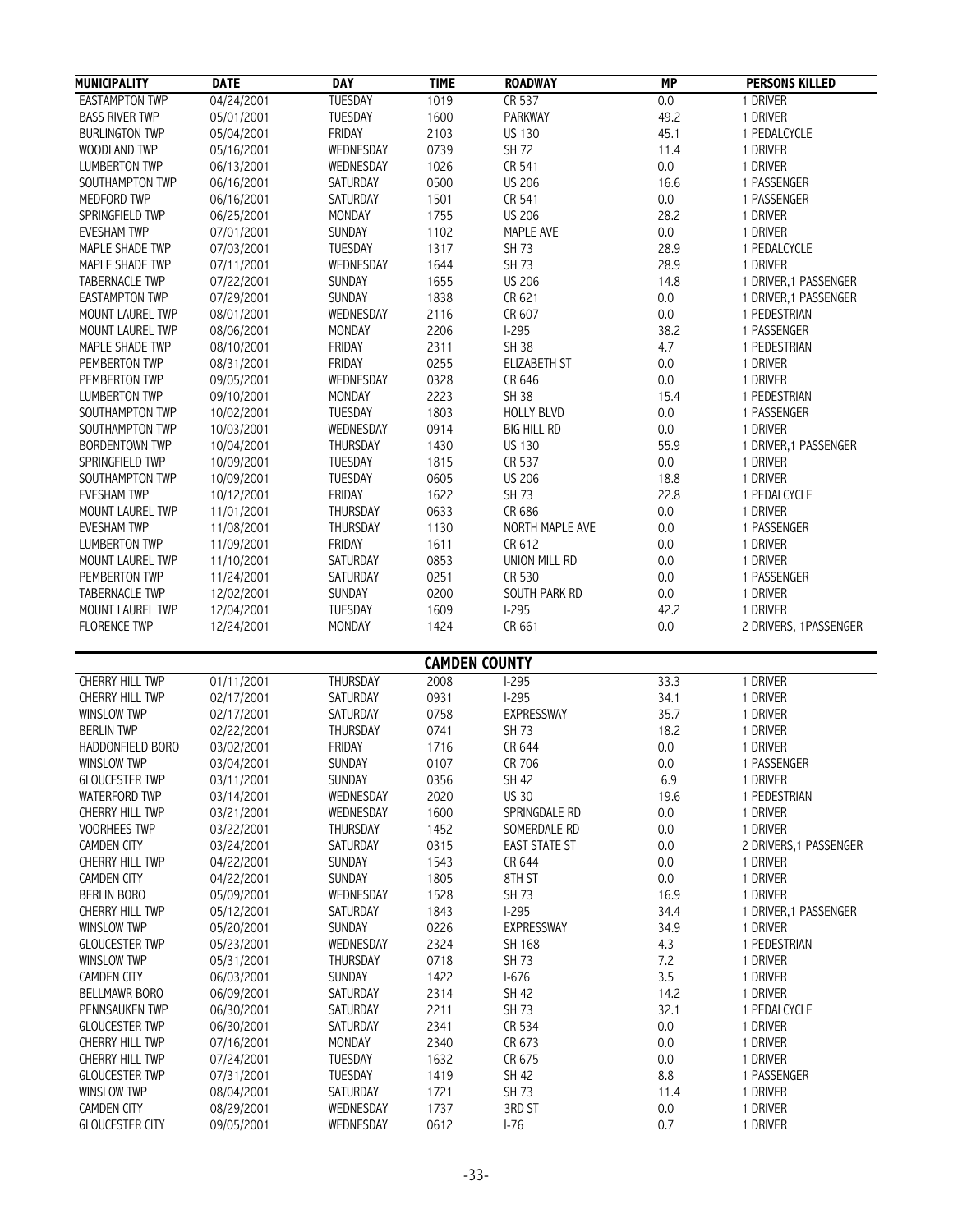| <b>MUNICIPALITY</b>                   | <b>DATE</b>              | <b>DAY</b>        | <b>TIME</b>         | <b>ROADWAY</b>           | <b>MP</b>  | <b>PERSONS KILLED</b>             |  |  |  |  |  |
|---------------------------------------|--------------------------|-------------------|---------------------|--------------------------|------------|-----------------------------------|--|--|--|--|--|
| <b>WINSLOW TWP</b>                    | 09/16/2001               | <b>SUNDAY</b>     | 2247                | CR 723                   | 0.0        | 1 DRIVER, 1 PASSENGER             |  |  |  |  |  |
| <b>CAMDEN CITY</b>                    | 09/21/2001               | FRIDAY            | 1827                | SPRUCE ST                | 0.0        | 1 PEDESTRIAN                      |  |  |  |  |  |
| CHERRY HILL TWP                       | 10/09/2001               | TUESDAY           | 1910                | <b>TURNPIKE</b>          | 29.8       | 1 PASSENGER                       |  |  |  |  |  |
| LAWNSIDE BORO                         | 10/12/2001               | FRIDAY            | 2012                | <b>TURNPIKE</b>          | 28.7       | 1 DRIVER                          |  |  |  |  |  |
| <b>VOORHEES TWP</b>                   | 10/18/2001               | THURSDAY          | 1520                | CR 673                   | 0.0        | 1 PEDESTRIAN                      |  |  |  |  |  |
| LINDENWOLD BORO                       | 11/01/2001               | <b>THURSDAY</b>   | 1751                | CR 686                   | 0.0        | 1 PEDESTRIAN                      |  |  |  |  |  |
| HADDONFIELD BORO                      | 11/08/2001               | THURSDAY          | 0617                | <b>WASHINGTON AVE</b>    | 0.0        | 1 DRIVER                          |  |  |  |  |  |
| <b>CHERRY HILL TWP</b>                | 11/21/2001               | WEDNESDAY         | 1806                | SH 154                   | 1.0        | 1 PASSENGER                       |  |  |  |  |  |
| PENNSAUKEN TWP                        | 12/11/2001               | <b>TUESDAY</b>    | 1040                | <b>US 130</b>            | 32.7       | 1 PEDALCYCLE                      |  |  |  |  |  |
| <b>BELLMAWR BORO</b>                  | 12/14/2001               | FRIDAY            | 2316                | $1-295$                  | 27.3       | 1 PASSENGER                       |  |  |  |  |  |
| <b>WINSLOW TWP</b>                    | 12/30/2001               | SUNDAY            | 0256                | CR 706                   | 0.0        | 1 PASSENGER                       |  |  |  |  |  |
|                                       | <b>CAPE MAY COUNTY</b>   |                   |                     |                          |            |                                   |  |  |  |  |  |
|                                       |                          |                   |                     |                          |            |                                   |  |  |  |  |  |
| <b>UPPER TWP</b>                      | 01/08/2001               | <b>MONDAY</b>     | 0601                | CR 548                   | 0.0        | 1 DRIVER                          |  |  |  |  |  |
| WOODBINE BORO                         | 03/13/2001               | TUESDAY           | 1326                | CR 557                   | 0.0        | 1 DRIVER                          |  |  |  |  |  |
| <b>UPPER TWP</b>                      | 03/20/2001               | TUESDAY           | 2319                | US <sub>9</sub>          | 25.8       | 1 DRIVER                          |  |  |  |  |  |
| MIDDLE TWP                            | 04/29/2001               | SUNDAY            | 0931                | SH 47                    | 10.4       | 1 DRIVER                          |  |  |  |  |  |
| SEA ISLE CITY                         | 05/18/2001               | FRIDAY            | 2053                | CR 625                   | 0.0        | 1 PEDALCYCLE                      |  |  |  |  |  |
| <b>UPPER TWP</b>                      | 05/27/2001               | SUNDAY            | 0732                | PARKWAY                  | 26.0       | 1 DRIVER                          |  |  |  |  |  |
| <b>DENNIS TWP</b>                     | 06/10/2001               | SUNDAY            | 2024                | CR 668                   | 0.0        | 1 DRIVER                          |  |  |  |  |  |
| <b>UPPER TWP</b>                      | 07/22/2001               | SUNDAY            | 1740                | SH 50                    | 2.2        | 1 DRIVER                          |  |  |  |  |  |
| N WILDWOOD CITY                       | 08/03/2001               | FRIDAY            | 2250                | CR 621                   | 0.0        | 1 PEDESTRIAN                      |  |  |  |  |  |
| <b>UPPER TWP</b>                      | 08/06/2001               | MONDAY            | 0100                | US <sub>9</sub>          | 27.5       | 1 DRIVER                          |  |  |  |  |  |
| MIDDLE TWP                            | 09/02/2001               | SUNDAY            | 1032                | CR 618                   | $0.0\,$    | 1 PASSENGER                       |  |  |  |  |  |
| <b>MIDDLE TWP</b>                     | 11/15/2001               | THURSDAY          | 2108                | CR 620                   | 0.0        | 1 DRIVER                          |  |  |  |  |  |
| <b>UPPER TWP</b>                      | 12/03/2001               | MONDAY            | 1605                | CR 557                   | 0.0        | 1 DRIVER                          |  |  |  |  |  |
| <b>CUMBERLAND COUNTY</b>              |                          |                   |                     |                          |            |                                   |  |  |  |  |  |
|                                       |                          |                   |                     |                          |            |                                   |  |  |  |  |  |
| DEERFIELD TWP                         | 01/03/2001               | WEDNESDAY         | 1434                | SH 77                    | 2.4        | 1 DRIVER                          |  |  |  |  |  |
| UPPER DEERFIELD TWP                   | 02/10/2001               | SATURDAY          | 1826                | CR 606                   | 0.0        | 1 DRIVER                          |  |  |  |  |  |
| UPPER DEERFIELD TWP                   | 03/04/2001               | SUNDAY            | 0931                | CR 552                   | 0.0        | 1 DRIVER, 1 PASSENGER             |  |  |  |  |  |
| DEERFIELD TWP                         | 04/09/2001               | MONDAY            | 2324                | SH 56                    | 4.2        | 1 PEDESTRIAN                      |  |  |  |  |  |
| <b>VINELAND CITY</b><br>DEERFIELD TWP | 04/13/2001               | FRIDAY<br>SUNDAY  | 1707<br>1514        | W CHESTNUT AVE<br>CR 552 | 0.0<br>0.0 | 1 DRIVER<br>1 DRIVER, 1 PASSENGER |  |  |  |  |  |
| <b>VINELAND CITY</b>                  | 05/06/2001               | FRIDAY            | 2200                | CR 555                   | 0.0        | 1 DRIVER                          |  |  |  |  |  |
|                                       | 05/18/2001               |                   |                     |                          |            | 1 DRIVER                          |  |  |  |  |  |
| <b>LAWRENCE TWP</b><br>COMMERCIAL TWP | 05/22/2001<br>06/04/2001 | TUESDAY<br>MONDAY | 0715<br>1914        | CR 553<br>CR 680         | 0.0<br>0.0 | 1 PASSENGER                       |  |  |  |  |  |
| COMMERCIAL TWP                        | 06/20/2001               | WEDNESDAY         | 1130                | CR 670                   | 0.0        | 1 PASSENGER                       |  |  |  |  |  |
| <b>LAWRENCE TWP</b>                   | 06/29/2001               | FRIDAY            | 2347                | SCHAFER AVE              | 0.0        | 1 DRIVER                          |  |  |  |  |  |
| <b>VINELAND CITY</b>                  | 07/08/2001               | SUNDAY            | 0918                | SH 47                    | 50.3       | 1 PASSENGER                       |  |  |  |  |  |
| VINELAND CITY                         | 08/05/2001               | SUNDAY            | 0850                | CR 555                   | 0.0        | 1 DRIVER                          |  |  |  |  |  |
| <b>FAIRFIELD TWP</b>                  | 08/24/2001               | FRIDAY            | 2338                | CR 609                   | 0.0        | 1 DRIVER                          |  |  |  |  |  |
| UPPER DEERFIELD TWP                   | 08/29/2001               | WEDNESDAY         | 1735                | CR 553                   | 0.0        | 1 PASSENGER                       |  |  |  |  |  |
| UPPER DEERFIELD TWP                   | 09/06/2001               | <b>THURSDAY</b>   | 2135                | SH 77                    | 2.9        | 1 PEDALCYCLE                      |  |  |  |  |  |
| MILLVILLE CITY                        | 09/10/2001               | MONDAY            | 1808                | SH 47                    | 42.1       | 2 DRIVERS, 1 PASSENGER            |  |  |  |  |  |
| <b>BRIDGETON CITY</b>                 | 10/01/2001               | MONDAY            | 1145                | CR 609                   | 0.0        | 1 PASSENGER                       |  |  |  |  |  |
| <b>VINELAND CITY</b>                  | 10/12/2001               | FRIDAY            | 1810                | E CHESTNUT AVE           | 0.0        | 1 DRIVER                          |  |  |  |  |  |
| <b>FAIRFIELD TWP</b>                  | 10/16/2001               | TUESDAY           | 1332                | CR 638                   | 0.0        | 1 DRIVER                          |  |  |  |  |  |
| <b>VINELAND CITY</b>                  | 10/19/2001               | FRIDAY            | 1204                | 3RD ST                   | 0.0        | 1 PASSENGER                       |  |  |  |  |  |
| <b>VINELAND CITY</b>                  | 10/28/2001               | SUNDAY            | 0214                | CR 655                   | 0.0        | 1 DRIVER                          |  |  |  |  |  |
| <b>VINELAND CITY</b>                  | 10/31/2001               | WEDNESDAY         | 1741                | W CHESTNUT               | 0.0        | 1 PEDESTRIAN                      |  |  |  |  |  |
| UPPER DEERFIELD TWP                   | 11/01/2001               | THURSDAY          | 0941                | CR 553                   | 0.0        | 1 PASSENGER                       |  |  |  |  |  |
| UPPER DEERFIELD TWP                   | 11/15/2001               | THURSDAY          | 0642                | CR 553                   | 0.0        | 1 PASSENGER                       |  |  |  |  |  |
| <b>DOWNE TWP</b>                      | 12/01/2001               | SATURDAY          | 2027                | CR 614                   | 0.0        | 1 PEDESTRIAN                      |  |  |  |  |  |
| <b>VINELAND CITY</b>                  | 12/04/2001               | TUESDAY           | 0900                | CR 681                   | 0.0        | 1 DRIVER                          |  |  |  |  |  |
| <b>VINELAND CITY</b>                  | 12/20/2001               | THURSDAY          | 1147                | <b>W PARK AVE</b>        | 0.0        | 1 DRIVER                          |  |  |  |  |  |
| <b>VINELAND CITY</b>                  | 12/22/2001               | SATURDAY          | 2302                | CR 552                   | 0.0        | 1 DRIVER                          |  |  |  |  |  |
| MILLVILLE CITY                        | 12/23/2001               | SUNDAY            | 1804                | SH 49                    | 35.3       | 1 PEDESTRIAN                      |  |  |  |  |  |
|                                       |                          |                   |                     |                          |            |                                   |  |  |  |  |  |
|                                       |                          |                   | <b>ESSEX COUNTY</b> |                          |            |                                   |  |  |  |  |  |
| ORANGE CITY                           | 01/12/2001               | <b>FRIDAY</b>     | 1220                | SOUTH CENTER ST          | 0.0        | 1 DRIVER                          |  |  |  |  |  |
| ORANGE CITY                           | 01/16/2001               | TUESDAY           | 1639                | <b>FREEWAY DR</b>        | 0.0        | 1 PEDESTRIAN                      |  |  |  |  |  |
| NEWARK CITY                           | 01/20/2001               | SATURDAY          | 0609                | CORBIN ST                | 0.0        | 1 DRIVER                          |  |  |  |  |  |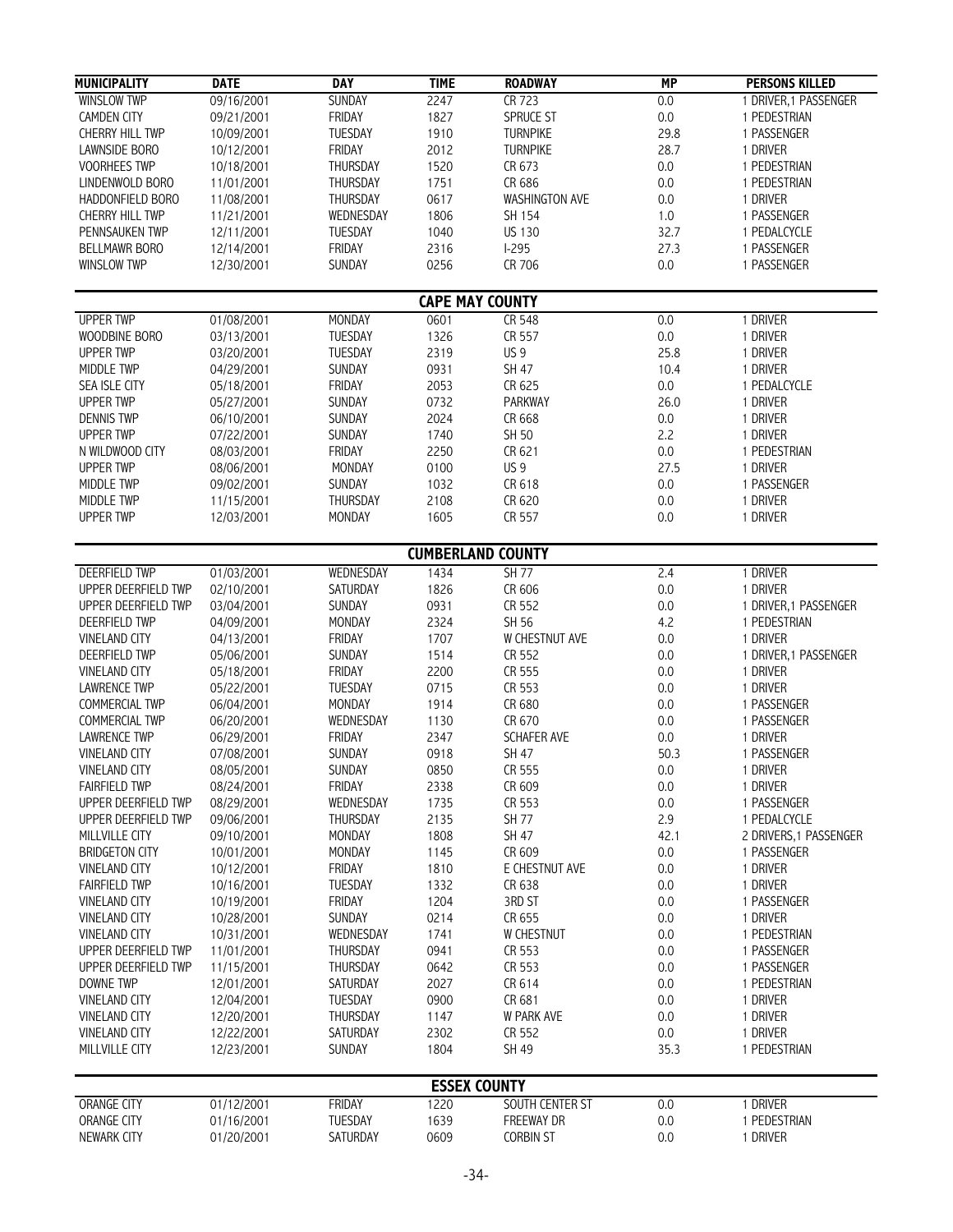| <b>MUNICIPALITY</b>     | <b>DATE</b>              | <b>DAY</b>     | <b>TIME</b> | <b>ROADWAY</b>            | <b>MP</b>  | <b>PERSONS KILLED</b> |
|-------------------------|--------------------------|----------------|-------------|---------------------------|------------|-----------------------|
| NEWARK CITY             | 01/28/2001               | <b>SUNDAY</b>  | 1841        | US 1 & 9                  | 48.7       | 1 PASSENGER           |
| LIVINGSTON TWP          | 01/30/2001               | TUESDAY        | 1309        | E NORTHFIELD RD           | $0.0\,$    | 1 PASSENGER           |
| <b>MILLBURN TWP</b>     | 01/31/2001               | WEDNESDAY      | 1624        | <b>MILLBURN AVE</b>       | 0.0        | 1 PEDALCYCLE          |
| NEWARK CITY             | 02/22/2001               | THURSDAY       | 443         | <b>FABIAN AVE</b>         | 0.0        | 1 DRIVER, 1 PASSENGER |
| <b>NUTLEY TOWN</b>      | 03/02/2001               | FRIDAY         | 1343        | SH 21                     | 9.0        | 1 DRIVER              |
| <b>MILLBURN TWP</b>     | 03/05/2001               | MONDAY         | 0851        | <b>JFK PARKWAY</b>        | 0.0        | 1 PASSENGER           |
| NEWARK CITY             | 03/17/2001               | SATURDAY       | 0746        | <b>BROADWAY</b>           | 0.0        | 1 DRIVER              |
| EAST ORANGE CITY        | 03/17/2001               | SATURDAY       | 0700        | FREEWAY DR                | 0.0        | 1 PEDESTRIAN          |
| <b>EAST ORANGE CITY</b> | 03/21/2001               | WEDNESDAY      | 1255        | NORTH MUNN AVE            | 0.0        | 1 PEDESTRIAN          |
| NEWARK CITY             | 03/25/2001               | SUNDAY         | 0100        | 18TH AVE                  | $0.0\,$    | 1 PASSENGER           |
| NEWARK CITY             | 04/21/2001               | SATURDAY       | 0347        | <b>SH 21</b>              | 2.6        | 1 DRIVER              |
| NEWARK CITY             | 04/28/2001               | SATURDAY       | 2000        | 20TH ST                   | 0.0        | 1 DRIVER              |
| NEWARK CITY             | 05/10/2001               | THURSDAY       | 1511        | SUMMER AVE                | 0.0        | 1 DRIVER              |
| NEWARK CITY             |                          | TUESDAY        | 1800        | PARK AVE                  | 0.0        | 1 DRIVER              |
| NEWARK CITY             | 05/15/2001<br>05/27/2001 | SUNDAY         | 1920        | 7TH AVE                   | 0.0        | 1 DRIVER              |
| NEWARK CITY             | 06/19/2001               | TUESDAY        | 2000        | ELWOOD AVE                | 0.0        | 1 PASSENGER           |
|                         |                          |                |             |                           |            |                       |
| NEWARK CITY             | 06/24/2001               | SUNDAY         | 0112        | <b>SH 21</b>              | 2.6        | 1 PASSENGER           |
| <b>EAST ORANGE CITY</b> | 07/03/2001               | TUESDAY        | 2218        | <b>CENTRAL AVE</b>        | 0.0        | 1 DRIVER              |
| NEWARK CITY             | 07/10/2001               | TUESDAY        | 0337        | <b>JABEZ ST</b>           | 0.0        | 1 DRIVER              |
| <b>NEWARK CITY</b>      | 07/12/2001               | THURSDAY       | 2249        | RAYMOND BLVD              | 0.0        | 1 PASSENGER           |
| <b>NEWARK CITY</b>      | 07/13/2001               | FRIDAY         | 2123        | <b>GOLDSMITH AVE</b>      | 0.0        | 1 DRIVER, 1 PASSENGER |
| NEWARK CITY             | 07/19/2001               | THURSDAY       | 2101        | 12TH AVE                  | 0.0        | 1 PEDESTRIAN          |
| MONTCLAIR TOWN          | 07/21/2001               | SATURDAY       | 0359        | UPPER MOUNTAIN AVE        | 0.0        | 1 DRIVER              |
| NEWARK CITY             | 07/26/2001               | THURSDAY       | 0015        | <b>BROAD ST</b>           | 0.0        | 1 PEDESTRIAN          |
| <b>ORANGE CITY</b>      | 07/30/2001               | MONDAY         | 1911        | <b>BERKELEY AVE</b>       | 0.0        | 1 DRIVER              |
| NUTLEY TOWN             | 07/31/2001               | TUESDAY        | 1442        | ST MARY'S PL              | 0.0        | 1 DRIVER              |
| NEWARK CITY             | 08/08/2001               | WEDNESDAY      | 0350        | $1 - 280$                 | 14.3       | 1 DRIVER              |
| NEWARK CITY             | 08/12/2001               | SUNDAY         | 0746        | 9TH AVE                   | $0.0\,$    | 1 DRIVER              |
| NEWARK CITY             | 08/19/2001               | SUNDAY         | 2320        | SOUTH 19TH ST             | 0.0        | 1 DRIVER              |
| <b>BLOOMFIELD TOWN</b>  | 08/19/2001               | SUNDAY         | 1220        | <b>BROAD ST</b>           | 0.0        | 1 DRIVER              |
| NEWARK CITY             | 08/25/2001               | SATURDAY       | 0213        | <b>BROADWAY</b>           | $0.0\,$    | 1 DRIVER              |
| NEWARK CITY             | 08/28/2001               | TUESDAY        | 0545        | <b>BERGEN ST</b>          | $0.0\,$    | 1 DRIVER              |
| <b>IRVINGTON TOWN</b>   | 09/07/2001               | FRIDAY         | 2100        | SPRINGFIELD AVE           | 0.0        | 1 DRIVER              |
| NEWARK CITY             | 09/07/2001               | FRIDAY         | 2120        | MAYBAUM AVE               | 0.0        | 1 PEDESTRIAN          |
| NEWARK CITY             | 09/14/2001               | FRIDAY         | 1625        | <b>GROVE ST</b>           | $0.0\,$    | 1 DRIVER              |
| <b>IRVINGTON TOWN</b>   | 09/30/2001               | SUNDAY         | 2205        | <b>GROVE ST</b>           | 0.0        | 1 PASSENGER           |
| NEWARK CITY             | 10/05/2001               | FRIDAY         | 0307        | SANFORD AVE               | 0.0        | 1 DRIVER              |
| <b>FAIRFIELD TWP</b>    | 10/13/2001               | SATURDAY       | 0740        | $I-80$                    | 50.6       | 1 DRIVER              |
| NEWARK CITY             | 10/27/2001               | SATURDAY       | 1950        | <b>IRVING TURNER BLVD</b> | $0.0\,$    | 1 PEDESTRIAN          |
| ORANGE CITY             | 10/29/2001               | MONDAY         | 0303        | FREEWAY DRIVE WEST        | 0.0        | 1 DRIVER              |
| NEWARK CITY             | 11/02/2001               | FRIDAY         | 1312        | <b>TURNPIKE</b>           | 105.1      | 1 PEDESTRIAN          |
| NEWARK CITY             | 11/04/2001               | SUNDAY         | 2043        | <b>CLINTON AVE</b>        | 0.0        | 1 PEDESTRIAN          |
| <b>BLOOMFIELD TOWN</b>  | 11/07/2001               | WEDNESDAY      | 1107        | <b>BROAD ST</b>           | 0.0        | 1 PEDESTRIAN          |
| NEWARK CITY             | 11/11/2001               | SUNDAY         | 0836        | <b>DELANCY ST</b>         | 0.0        | 1 DRIVER              |
| <b>MONTCLAIR TOWN</b>   | 11/20/2001               | TUESDAY        | 1013        | <b>VALLEY RD</b>          | 0.0        | 1 PEDESTRIAN          |
| <b>BELLEVILLE TOWN</b>  | 12/10/2001               | MONDAY         | 0712        | <b>SH 21</b>              | 6.3        | 1 DRIVER              |
| NEWARK CITY             | 12/13/2001               | THURSDAY       | 2258        | <b>TURNPIKE</b>           | 104.1      | 1 PEDESTRIAN          |
| ROSELAND BORO           | 12/19/2001               | WEDNESDAY      | 2016        | $1-280$                   | 5.5        | 1 PEDESTRIAN          |
| NEWARK CITY             | 12/22/2001               | SATURDAY       | 0926        | $I-78$                    | 57.4       | 1 DRIVER              |
| NEWARK CITY             | 12/31/2001               | MONDAY         | 1750        | <b>WASHINGTON AVE</b>     | $0.0\,$    | 1 PEDESTRIAN          |
| <b>NEWARK CITY</b>      | 12/31/2001               | MONDAY         | 1902        | <b>AMITY PL</b>           | 0.0        | 1 PEDESTRIAN          |
|                         |                          |                |             |                           |            |                       |
|                         |                          |                |             | <b>GLOUCESTER COUNTY</b>  |            |                       |
| <b>LOGAN TWP</b>        | 01/05/2001               | FRIDAY         | 0154        | CEDAR SWAMP RD            | 0.0        | 1 DRIVER              |
| <b>FRANKLIN TWP</b>     | 02/01/2001               | THURSDAY       | 1859        | CR 538                    | 0.0        | 1 DRIVER              |
| MONROE TWP              | 02/04/2001               | SUNDAY         | 0433        | CR 555                    | 0.0        | 1 DRIVER              |
| <b>GLASSBORO BORO</b>   | 02/15/2001               | THURSDAY       | 1743        | CR 641                    | 0.0        | 1 DRIVER              |
| DEPTFORD TWP            | 02/22/2001               | THURSDAY       | 1337        | SH 42                     | 11.5       | 1 DRIVER              |
| SOUTH HARRISON TWP      | 02/23/2001               | FRIDAY         | 0955        | CR 538                    | $0.0\,$    | 1 PASSENGER           |
| SOUTH HARRISON TWP      | 02/26/2001               | MONDAY         | 0714        | CR 694                    | 0.0        | 1 DRIVER, 1 PASSENGER |
| <b>MANTUA TWP</b>       | 03/13/2001               | <b>TUESDAY</b> | 1032        | CR 553                    | 0.0        | 1 DRIVER              |
| WOOLWICH TWP            |                          |                |             | CR 605                    |            |                       |
|                         | 03/23/2001               | FRIDAY         | 1440        |                           | 0.0<br>0.0 | 1 DRIVER              |
| <b>FRANKLIN TWP</b>     | 04/05/2001               | THURSDAY       | 1513        | CR 538                    |            | 1 PASSENGER           |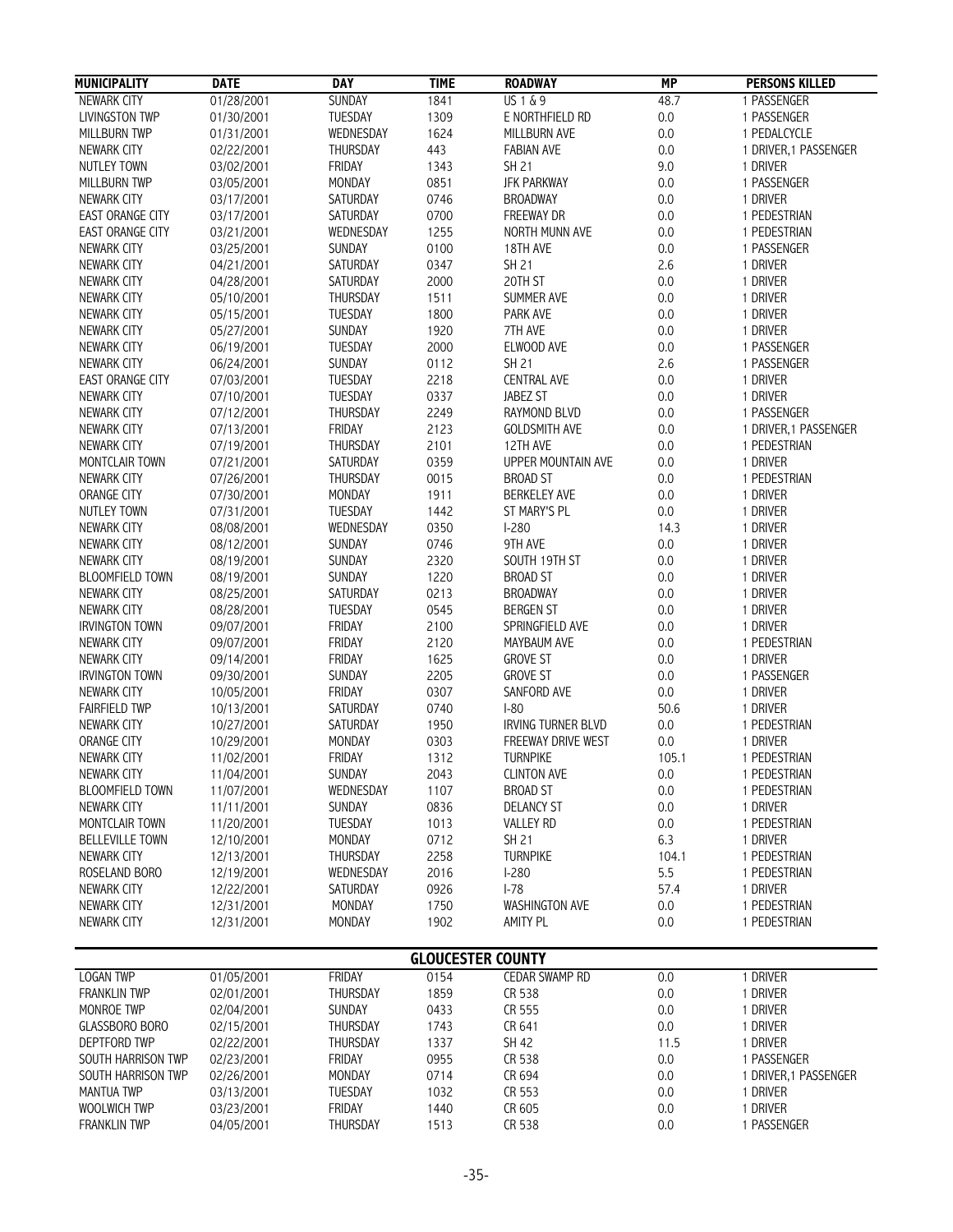| <b>MUNICIPALITY</b>      | <b>DATE</b> | <b>DAY</b>      | <b>TIME</b>             | <b>ROADWAY</b>         | <b>MP</b> | <b>PERSONS KILLED</b> |
|--------------------------|-------------|-----------------|-------------------------|------------------------|-----------|-----------------------|
| <b>HARRISON TWP</b>      | 04/07/2001  | SATURDAY        | 1957                    | <b>WALTERS RD</b>      | 0.0       | 1 PASSENGER           |
| <b>WASHINGTON TWP</b>    | 04/13/2001  | FRIDAY          | 2040                    | CR 654                 | 0.0       | 1 PEDALCYCLE          |
| MONROE TWP               | 04/24/2001  | TUESDAY         | 1353                    | <b>US 322</b>          | 24.7      | 1 DRIVER              |
| DEPTFORD TWP             | 05/12/2001  | SATURDAY        | 1850                    | SH 47                  | 71.5      | 1 PASSENGER           |
| <b>ELK TWP</b>           | 05/20/2001  | <b>SUNDAY</b>   | 1057                    | CR 553                 | 0.0       | 1 DRIVER              |
| <b>HARRISON TWP</b>      | 05/22/2001  | TUESDAY         | 2221                    | SH 77                  | 21.4      | 1 DRIVER              |
|                          |             |                 |                         |                        |           |                       |
| MONROE TWP               | 05/28/2001  | MONDAY          | 1545                    | CR 538                 | 0.0       | 1 PASSENGER           |
| DEPTFORD TWP             | 06/04/2001  | MONDAY          | 1013                    | SH 42                  | 11.5      | 1 DRIVER, 1 PASSENGER |
| <b>GLASSBORO BORO</b>    | 06/21/2001  | THURSDAY        | 1841                    | CR 641                 | 0.0       | 1 PASSENGER           |
| <b>WESTVILLE BORO</b>    | 06/22/2001  | FRIDAY          | 1605                    | <b>BROADWAY AVE</b>    | 0.0       | 1 PEDESTRIAN          |
| <b>WASHINGTON TWP</b>    | 06/28/2001  | THURSDAY        | 1904                    | SH 168                 | 0.4       | 1 DRIVER              |
| <b>WASHINGTON TWP</b>    | 07/01/2001  | SUNDAY          | 0347                    | CR 655                 | 0.0       | 1 DRIVER              |
| <b>WASHINGTON TWP</b>    | 07/22/2001  | SUNDAY          | 1230                    | CR 651                 | 0.0       | 1 DRIVER              |
| SOUTH HARRISON TWP       | 07/27/2001  | FRIDAY          | 1301                    | SH 45                  | 15.7      | 1 DRIVER              |
| SOUTH HARRISON TWP       | 08/15/2001  | WEDNESDAY       | 1704                    | CR 694                 | 0.0       | 1 DRIVER              |
|                          |             |                 |                         |                        |           |                       |
| <b>HARRISON TWP</b>      | 08/16/2001  | THURSDAY        | 0627                    | CR 667                 | 0.0       | 1 DRIVER              |
| MONROE TWP               | 08/18/2001  | SATURDAY        | 2130                    | <b>US 322</b>          | 24.7      | 1 PEDALCYCLE          |
| <b>ELK TWP</b>           | 08/31/2001  | FRIDAY          | 0625                    | CR 619                 | $0.0\,$   | 1 DRIVER              |
| <b>MANTUA TWP</b>        | 09/04/2001  | <b>TUESDAY</b>  | 1915                    | CR 635                 | 0.0       | 1 PASSENGER           |
| <b>FRANKLIN TWP</b>      | 10/13/2001  | SATURDAY        | 0112                    | SH 47                  | 53.9      | 1 DRIVER              |
| WEST DEPTFORD TWP        | 10/15/2001  | MONDAY          | 0104                    | <b>TURNPIKE</b>        | 18.9      | 1 PASSENGER           |
| <b>MANTUA TWP</b>        | 10/20/2001  | SATURDAY        | 1200                    | CR 624                 | 0.0       | 1 PASSENGER           |
| <b>FRANKLIN TWP</b>      | 11/25/2001  | <b>SUNDAY</b>   | 1249                    | <b>US 40</b>           | 25.0      | 1 DRIVER              |
| MONROE TWP               | 12/04/2001  | <b>TUESDAY</b>  | 0505                    | <b>US 322</b>          | 26.4      | 1 DRIVER              |
|                          |             |                 |                         |                        |           |                       |
| <b>FRANKLIN TWP</b>      | 12/10/2001  | MONDAY          | 802                     | SH 47                  | 56.2      | 1 DRIVER              |
| <b>FRANKLIN TWP</b>      | 12/14/2001  | FRIDAY          | 0305                    | SH 47                  | 52.3      | 1 PASSENGER           |
| <b>FRANKLIN TWP</b>      | 12/29/2001  | SATURDAY        | 0255                    | CR 555                 | $0.0\,$   | 1 DRIVER              |
| <b>FRANKLIN TWP</b>      | 12/31/2001  | MONDAY          | 0123                    | PINEY HOLLOW RD        | 0.0       | 1 DRIVER              |
|                          |             |                 |                         |                        |           |                       |
|                          |             |                 | <b>HUDSON COUNTY</b>    |                        |           |                       |
| NORTH BERGEN TWP         | 01/28/2001  | SUNDAY          | 0440                    | $\overline{US}$ 1 & 9  | 57.0      | 1 DRIVER              |
| <b>JERSEY CITY</b>       | 01/28/2001  | SUNDAY          | 2229                    | US 1 & 9               | 55.5      | 1 PASSENGER           |
| NORTH BERGEN TWP         | 01/28/2001  | SUNDAY          | 1600                    | 74TH ST                | 0.0       | 1 PEDESTRIAN          |
| <b>BAYONNE CITY</b>      | 03/07/2001  | WEDNESDAY       | 0800                    | SH 440                 | 21.1      | 1 DRIVER              |
| NORTH BERGEN TWP         | 03/17/2001  | SATURDAY        | 2031                    | <b>KENNEDY BLVD</b>    | 0.0       | 1 PEDESTRIAN          |
| <b>JERSEY CITY</b>       | 03/28/2001  | WEDNESDAY       | 1017                    | SH 440                 | 22.2      | 1 DRIVER              |
|                          | 04/15/2001  |                 |                         |                        |           |                       |
| NORTH BERGEN TWP         |             | <b>SUNDAY</b>   | 0048                    | SH <sub>3</sub>        | 10.3      | 1 DRIVER              |
| <b>SECAUCUS TOWN</b>     | 04/30/2001  | MONDAY          | 1611                    | NEW COUNTY RD          | 0.0       | 1 DRIVER              |
| <b>UNION CITY</b>        | 05/31/2001  | <b>THURSDAY</b> | 1439                    | <b>KERRIGAN AVE</b>    | 0.0       | 1 PEDESTRIAN          |
| <b>JERSEY CITY</b>       | 06/21/2001  | THURSDAY        | 0758                    | <b>KENNEDY BLVD</b>    | 0.0       | 1 PEDESTRIAN          |
| NORTH BERGEN TWP         | 06/30/2001  | SATURDAY        | 1519                    | 26TH ST                | 0.0       | 1 PEDESTRIAN          |
| <b>BAYONNE CITY</b>      | 07/28/2001  | SATURDAY        | 0646                    | 37TH ST                | 0.0       | 1 DRIVER              |
| <b>JERSEY CITY</b>       | 08/01/2001  | WEDNESDAY       | 2002                    | <b>UNION ST</b>        | $0.0\,$   | 1 PEDESTRIAN          |
| JERSEY CITY              | 08/26/2001  | SUNDAY          | 1153                    | SIP AVE                | 0.0       | 1 DRIVER              |
| <b>JERSEY CITY</b>       | 08/29/2001  | WEDNESDAY       | 2107                    | SH <sub>7</sub>        | 0.3       | 1 DRIVER              |
| <b>BAYONNE CITY</b>      | 09/08/2001  | SATURDAY        | 1510                    | 7TH ST                 | 0.0       | 1 PASSENGER           |
| <b>UNION CITY</b>        | 10/05/2001  | <b>FRIDAY</b>   | 0647                    | CR 614                 | 0.0       | 1 DRIVER              |
| JERSEY CITY              | 11/01/2001  | THURSDAY        | 0144                    | US 1 & 9               | 2.7       | 1 DRIVER              |
| <b>UNION CITY</b>        | 11/04/2001  | SUNDAY          | 0300                    | <b>MANHATTAN AVE</b>   | 0.0       | 1 DRIVER              |
| <b>KEARNY TOWN</b>       | 11/10/2001  | SATURDAY        | 0230                    | <b>TURNPIKE</b>        | 107.9     | 1 DRIVER              |
| <b>JERSEY CITY</b>       | 11/25/2001  | <b>SUNDAY</b>   | 1759                    | <b>UNION AVE</b>       | 0.0       | 1 PEDESTRIAN          |
| <b>KEARNY TOWN</b>       | 12/05/2001  | WEDNESDAY       | 0519                    | US 1 & 9               | 1.1       | 1 PEDESTRIAN          |
|                          |             |                 |                         |                        |           |                       |
| NORTH BERGEN TWP         | 12/05/2001  | WEDNESDAY       | 0757                    | 75TH ST                | $0.0\,$   | 1 PEDESTRIAN          |
| <b>BAYONNE CITY</b>      | 12/24/2001  | MONDAY          | 1142                    | SH 440                 | 21.0      | 1 DRIVER              |
| <b>JERSEY CITY</b>       | 12/28/2001  | FRIDAY          | 2146                    | <b>GARFIELD AVENUE</b> | 0.0       | 1 PEDESTRIAN          |
|                          |             |                 |                         |                        |           |                       |
|                          |             |                 | <b>HUNTERDON COUNTY</b> |                        |           |                       |
| <b>CLINTON TWP</b>       | 03/13/2001  | <b>TUESDAY</b>  | 1207                    | $1-78$                 | 22.2      | 1 DRIVER              |
| <b>WEST AMWELL TWP</b>   | 04/06/2001  | FRIDAY          | 2237                    | SH 29                  | 17.5      | 1 DRIVER              |
| <b>WEST AMWELL TWP</b>   | 04/10/2001  | <b>TUESDAY</b>  | 1150                    | SH 179                 | 1.5       | 1 DRIVER              |
| <b>CLINTON TWP</b>       | 04/20/2001  | FRIDAY          | 0530                    | <b>US 22</b>           | 22.4      | 1 PASSENGER           |
| <b>GLEN GARDNER BORO</b> | 05/08/2001  | TUESDAY         | 1310                    | SH 31                  | 37.2      | 1 DRIVER              |
| ALEXANDRIA TWP           | 06/14/2001  | THURSDAY        | 1900                    | CR 579                 | 0.0       | 1 DRIVER, 1 PASSENGER |
| <b>TEWKSBURY TWP</b>     | 07/20/2001  | FRIDAY          | 1337                    | CR 517                 | 0.0       | 1 PASSENGER           |
|                          |             |                 |                         |                        |           |                       |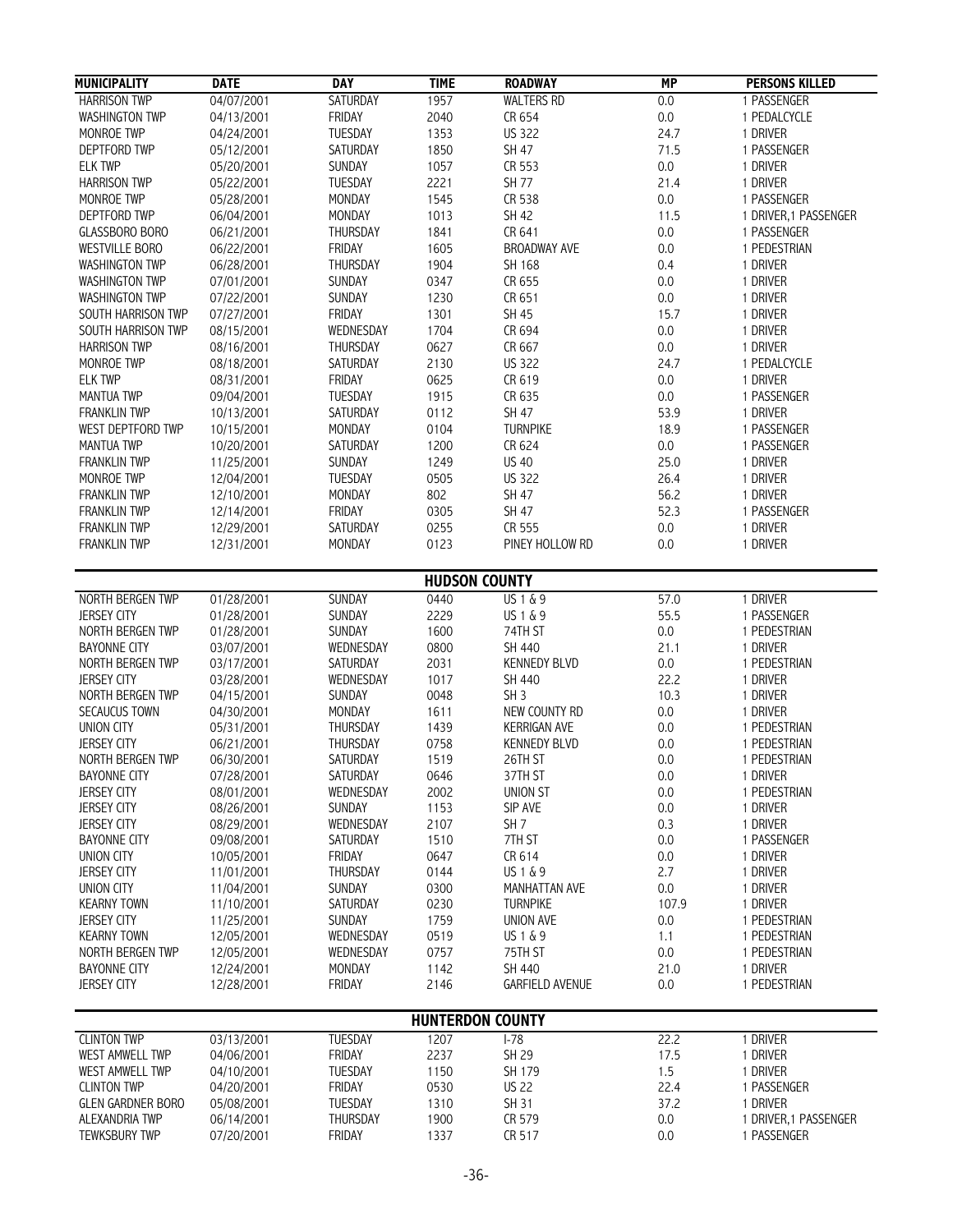| <b>MUNICIPALITY</b>                    | <b>DATE</b>              | <b>DAY</b>         | <b>TIME</b>             | <b>ROADWAY</b>                | <b>MP</b>      | <b>PERSONS KILLED</b>   |  |  |
|----------------------------------------|--------------------------|--------------------|-------------------------|-------------------------------|----------------|-------------------------|--|--|
| <b>CLINTON TOWN</b>                    | 08/30/2001               | <b>THURSDAY</b>    | 1735                    | $-78$                         | 16.6           | 1 DRIVER                |  |  |
| <b>DELAWARE TWP</b>                    | 12/23/2001               | SUNDAY             | 1414                    | MASON FARM RD                 | 0.0            | 1 DRIVER                |  |  |
|                                        |                          |                    |                         |                               |                |                         |  |  |
|                                        |                          |                    | <b>MERCER COUNTY</b>    |                               |                |                         |  |  |
| <b>TRENTON CITY</b>                    | 01/07/2001               | <b>SUNDAY</b>      | 2023                    | SH 33                         | 0.2            | 1 PEDESTRIAN            |  |  |
| <b>HAMILTON TWP</b>                    | 01/11/2001               | THURSDAY           | 0215                    | $1-195$                       | 1.1            | 1 DRIVER                |  |  |
| HOPEWELL TWP                           | 01/13/2001               | SATURDAY           | 2309                    | CR 625                        | 0.0            | 1 PASSENGER             |  |  |
| <b>HAMILTON TWP</b>                    | 01/20/2001<br>02/03/2001 | SATURDAY           | 2242                    | PAXON AVE<br>CANAL POINT BLVD | 0.0            | 1 DRIVER<br>1 DRIVER    |  |  |
| WEST WINDSOR TWP<br><b>EWING TWP</b>   | 02/16/2001               | SATURDAY<br>FRIDAY | 2157<br>1419            | CR 634                        | $0.0\,$<br>0.0 | 1 PASSENGER             |  |  |
| <b>HOPEWELL TWP</b>                    | 03/31/2001               | SATURDAY           | 0127                    | SH 29                         | 15.0           | 1 PASSENGER             |  |  |
| <b>TRENTON CITY</b>                    | 04/09/2001               | MONDAY             | 2209                    | CR 650                        | 0.0            | 1 PEDESTRIAN            |  |  |
| <b>EWING TWP</b>                       | 04/24/2001               | TUESDAY            | 1442                    | CR 634                        | 0.0            | 1 DRIVER                |  |  |
| <b>TRENTON CITY</b>                    | 05/06/2001               | <b>SUNDAY</b>      | 1105                    | THIRD ST                      | 0.0            | 1 DRIVER                |  |  |
| WEST WINDSOR TWP                       | 05/21/2001               | MONDAY             | 1156                    | <b>VILLAGE ROAD WEST</b>      | 0.0            | 1 DRIVER                |  |  |
| <b>LAWRENCE TWP</b>                    | 06/01/2001               | FRIDAY             | 1953                    | US <sub>1</sub>               | 6.1            | 1 DRIVER                |  |  |
| <b>EAST WINDSOR TWP</b>                | 06/04/2001               | MONDAY             | 1605                    | <b>US 130</b>                 | 67.1           | 1 DRIVER                |  |  |
| <b>TRENTON CITY</b>                    | 06/11/2001               | MONDAY             | 1913                    | CR 622                        | 0.0            | 1 PEDALCYCLE            |  |  |
| <b>HAMILTON TWP</b>                    | 06/20/2001               | WEDNESDAY          | 0221                    | <b>TURNPIKE</b>               | 58.1           | 3 PASSENGERS            |  |  |
| <b>HAMILTON TWP</b>                    | 06/29/2001               | <b>FRIDAY</b>      | 0206                    | CR 622                        | $0.0\,$        | 1 DRIVER                |  |  |
| <b>HAMILTON TWP</b>                    | 07/08/2001               | SUNDAY             | 1804                    | $1-295$                       | 60.2           | 1 DRIVER                |  |  |
| <b>WASHINGTON TWP</b>                  | 07/13/2001               | FRIDAY             | 0027                    | <b>TURNPIKE</b>               | 64.0           | 1 PASSENGER             |  |  |
| <b>EWING TWP</b>                       | 07/28/2001               | SATURDAY           | 1357                    | CR 634                        | $0.0\,$        | 1 DRIVER                |  |  |
| <b>EWING TWP</b>                       | 07/29/2001               | SUNDAY             | 1424                    | $I-95$                        | 2.3            | 1 DRIVER                |  |  |
| <b>TRENTON CITY</b>                    | 08/22/2001               | WEDNESDAY          | 1333                    | CR 626                        | $0.0\,$        | 1 DRIVER                |  |  |
| WEST WINDSOR TWP                       | 09/07/2001               | FRIDAY             | 1515                    | CR 571                        | 0.0            | 1 PASSENGER             |  |  |
| <b>TRENTON CITY</b>                    | 09/21/2001               | FRIDAY             | 1415                    | <b>US 206</b>                 | 42.4           | 1 PEDESTRIAN            |  |  |
| <b>TRENTON CITY</b>                    | 10/05/2001               | FRIDAY             | 1935                    | <b>BAYARD ST</b>              | $0.0\,$        | 1 DRIVER                |  |  |
| <b>EWING TWP</b>                       | 10/09/2001               | TUESDAY            | 0212                    | SH 31                         | 2.2            | 1 PASSENGER             |  |  |
| HOPEWELL TWP                           | 11/13/2001               | TUESDAY            | 1458                    | SH 29                         | 13.1           | 1 DRIVER                |  |  |
| <b>TRENTON CITY</b>                    | 12/06/2001               | THURSDAY           | 1038                    | SH 33                         | 1.2            | 1 DRIVER, 1 PASSENGER   |  |  |
| PENNINGTON BORO                        | 12/20/2001               | THURSDAY           | 1630                    | <b>SH 31</b>                  | 8.0            | 1 PASSENGER             |  |  |
| <b>TRENTON CITY</b>                    | 12/23/2001               | <b>SUNDAY</b>      | 0644                    | SH 29                         | 6.4            | 1 PEDESTRIAN            |  |  |
| <b>LAWRENCE TWP</b>                    | 12/31/2001               | MONDAY             | 1101                    | EGGERTS CROSSING RD           | 0.0            | 1 DRIVER                |  |  |
|                                        |                          |                    | <b>MIDDLESEX COUNTY</b> |                               |                |                         |  |  |
| WOODBRIDGE TWP                         | 01/03/2001               | WEDNESDAY          | 1125                    | <b>TURNPIKE</b>               | 93.3           | 1 DRIVER                |  |  |
| OLD BRIDGE TWP                         | 02/09/2001               | FRIDAY             | 2029                    | <b>CINDY ST</b>               | 0.0            | 1 DRIVER                |  |  |
| WOODBRIDGE TWP                         | 02/11/2001               | SUNDAY             | 1753                    | <b>PARKWAY</b>                | 128.4          | 1 PEDESTRIAN            |  |  |
| <b>EDISON TWP</b>                      | 02/18/2001               | <b>SUNDAY</b>      | 0627                    | US <sub>1</sub>               | 28.7           | 1 PASSENGER             |  |  |
| SAYREVILLE BORO                        | 03/01/2001               | THURSDAY           | 1631                    | CR 615                        | 0.0            | 1 DRIVER                |  |  |
| <b>CRANBURY TWP</b>                    | 03/11/2001               | SUNDAY             | 1126                    | <b>TURNPIKE</b>               | 71.3           | 1 PASSENGER             |  |  |
| WOODBRIDGE TWP                         | 03/15/2001               | THURSDAY           | 0739                    | US <sub>1</sub>               | 36.8           | 1 DRIVER                |  |  |
| <b>EDISON TWP</b>                      | 04/01/2001               | <b>SUNDAY</b>      | 1424                    | <b>TURNPIKE</b>               | 86.1           | 1 DRIVER                |  |  |
| MONROE TWP                             | 04/05/2001               | THURSDAY           | 0820                    | CR 522                        | 0.0            | 1 DRIVER                |  |  |
| PISCATAWAY TWP                         | 04/24/2001               | TUESDAY            | 0033                    | CR 529                        | 0.0            | 1 PEDALCYCLE            |  |  |
| <b>MONROE TWP</b>                      | 05/25/2001               | FRIDAY             | 1622                    | POSSUM HOLLOW RD              | 0.0            | 1 DRIVER                |  |  |
| WOODBRIDGE TWP                         | 05/27/2001               | SUNDAY             | 1336                    | <b>TURNPIKE</b>               | 91.6           | 2 PASSENGERS            |  |  |
| SO PLAINFIELD BORO<br>PERTH AMBOY CITY | 06/03/2001               | SUNDAY<br>SATURDAY | 0439                    | $1-287$<br>SH 440             | 5.8            | 1 DRIVER                |  |  |
| MONROE TWP                             | 06/09/2001               | <b>SUNDAY</b>      | 0840<br>1829            |                               | 4.0<br>0.0     | 1 DRIVER<br>1 PASSENGER |  |  |
| MONROE TWP                             | 06/10/2001<br>06/12/2001 | <b>TUESDAY</b>     | 0159                    | CR 613<br><b>TURNPIKE</b>     | 73.9           | 1 DRIVER                |  |  |
| WOODBRIDGE TWP                         | 06/22/2001               | FRIDAY             | 1757                    | CHAIN OF HILLS RD             | 0.0            | 1 PEDALCYCLE            |  |  |
| <b>EDISON TWP</b>                      | 06/25/2001               | MONDAY             | 1612                    | SH 27                         | 18.6           | 1 PEDALCYCLE            |  |  |
| SO PLAINFIELD BORO                     | 07/01/2001               | SUNDAY             | 1840                    | CR 603                        | $0.0\,$        | 1 PASSENGER             |  |  |
| NO BRUNSWICK TWP                       | 07/06/2001               | FRIDAY             | 2213                    | CR 680                        | 0.0            | 1 DRIVER                |  |  |
| SO BRUNSWICK TWP                       | 07/31/2001               | TUESDAY            | 0523                    | US <sub>1</sub>               | 16.4           | 1 DRIVER                |  |  |
| SAYREVILLE BORO                        | 08/12/2001               | SUNDAY             | 0327                    | PARKWAY                       | 125.0          | 2DRIVERS, 3PASSENGERS   |  |  |
| CARTERET BORO                          | 08/26/2001               | SUNDAY             | 1642                    | <b>INDUSTRIAL RD</b>          | 0.0            | 1 DRIVER                |  |  |
| SO PLAINFIELD BORO                     | 09/02/2001               | SUNDAY             | 2000                    | $1-287$                       | 5.4            | 1 PASSENGER             |  |  |
| <b>EDISON TWP</b>                      | 09/06/2001               | THURSDAY           | 1101                    | CR 514                        | 0.0            | 1 DRIVER                |  |  |
| NO BRUNSWICK TWP                       | 09/10/2001               | MONDAY             | 2054                    | US <sub>1</sub>               | 36.6           | 1 PEDESTRIAN            |  |  |
| SO BRUNSWICK TWP                       | 09/13/2001               | THURSDAY           | 1331                    | CR 522                        | 0.0            | 1 DRIVER                |  |  |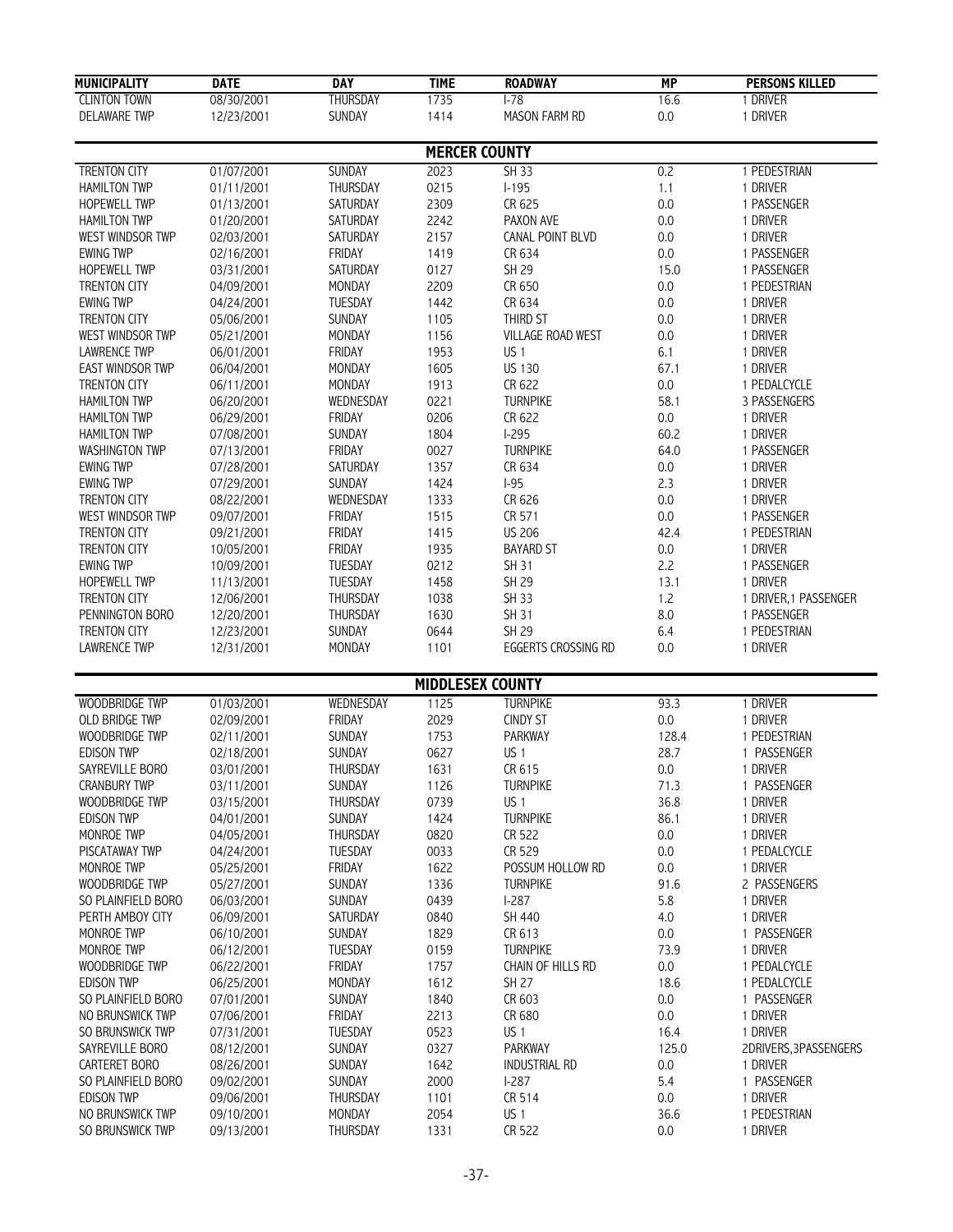| <b>MUNICIPALITY</b>                     | <b>DATE</b>              | <b>DAY</b>          | <b>TIME</b>            | <b>ROADWAY</b>            | <b>MP</b>        | <b>PERSONS KILLED</b>       |
|-----------------------------------------|--------------------------|---------------------|------------------------|---------------------------|------------------|-----------------------------|
| <b>CARTERET BORO</b>                    | 09/22/2001               | <b>SATURDAY</b>     | 1005                   | CR 604                    | 0.0              | 1 DRIVER                    |
| <b>EDISON TWP</b>                       | 09/29/2001               | SATURDAY            | 0431                   | <b>TURNPIKE</b>           | 87.6             | 1 DRIVER                    |
| OLD BRIDGE TWP                          | 09/30/2001               | <b>SUNDAY</b>       | 1057                   | CR 522                    | 0.0              | 1 DRIVER                    |
| SOUTH RIVER BORO                        | 10/09/2001               | TUESDAY             | 1435                   | <b>OBERT ST</b>           | 0.0              | 1 PEDESTRIAN                |
| OLD BRIDGE TWP                          | 10/13/2001               | SATURDAY            | 1739                   | SH 35                     | 46.5             | 1 DRIVER                    |
| SO PLAINFIELD BORO                      | 10/14/2001               | SUNDAY              | 0116                   | CR 605                    | 0.0              | 1 PASSENGER                 |
| SAYREVILLE BORO                         | 10/16/2001               | <b>TUESDAY</b>      | 2102                   | PARKWAY                   | 123.0            | 1 PASSENGER                 |
| SO PLAINFIELD BORO                      | 10/19/2001               | FRIDAY              | 0335                   | CR 603                    | 0.0              | 1 DRIVER                    |
| SAYREVILLE BORO                         | 10/20/2001               | SATURDAY            | 0302                   | US <sub>9</sub>           | 128.0            | 1 DRIVER                    |
| OLD BRIDGE TWP                          | 10/21/2001               | SUNDAY              | 0240                   | US <sub>9</sub>           | 124.0            | 1 PEDESTRIAN                |
| WOODBRIDGE TWP                          | 10/21/2001               | SUNDAY              | 0056                   | US <sub>1</sub>           | 34.0             | 1 DRIVER                    |
| <b>EDISON TWP</b>                       | 10/24/2001               | WEDNESDAY           | 0648                   | NORTHFIELD AVE            | 0.0              | 1 PEDESTRIAN                |
| SAYREVILLE BORO                         | 11/09/2001               | FRIDAY              | 1814                   | SH 35                     | 51.4             | 1 DRIVER                    |
| SAYREVILLE BORO                         | 11/14/2001               | WEDNESDAY           | 0641                   | CR 670                    | 0.0              | 2 DRIVERS                   |
| SO BRUNSWICK TWP                        | 11/15/2001               | THURSDAY            | 0656                   | <b>TURNPIKE</b>           | 76.2             | 1 DRIVER                    |
| SAYREVILLE BORO                         | 11/28/2001               | WEDNESDAY           | 1412                   | PARKWAY                   | 124.0            | 1 DRIVER                    |
| OLD BRIDGE TWP                          | 12/03/2001               | MONDAY              | 2212                   | <b>SH 18</b>              | 31.0             | 1 PASSENGER                 |
| SAYREVILLE BORO                         | 12/06/2001               | THURSDAY            | 2103                   | SH 35                     | 47.6             | 1 PEDESTRIAN                |
| SO BRUNSWICK TWP                        | 12/07/2001               | FRIDAY              | 0122                   | SH 27                     | 8.7              | 1 PEDESTRIAN                |
| NO BRUNSWICK TWP                        | 12/08/2001               | SATURDAY            | 2210                   | NASSAU ST                 | $0.0\,$          | 1 DRIVER                    |
| WOODBRIDGE TWP                          | 12/09/2001               | SUNDAY              | 1654                   | CR 604                    | 0.0              | 1 PEDESTRIAN                |
| <b>EDISON TWP</b>                       | 12/16/2001               | SUNDAY              | 1722                   | CR 657                    | 0.0              | 1 PEDESTRIAN                |
| <b>EAST BRUNSWICK TWP</b>               | 12/24/2001               | MONDAY              | 1903                   | CR 617                    | 0.0              | 1 PASSENGER                 |
| SAYREVILLE BORO                         | 12/27/2001               | THURSDAY            | 0216                   | SH 35                     | 48.3             | 1 PASSENGER                 |
|                                         |                          |                     |                        |                           |                  |                             |
|                                         |                          |                     | <b>MONMOUTH COUNTY</b> |                           |                  |                             |
| <b>MATAWAN BORO</b>                     | 01/13/2001               | SATURDAY            | 0854                   | SH 79                     | 11.2             | 1 DRIVER                    |
| <b>HOWELL TWP</b>                       | 01/17/2001               | WEDNESDAY           | 0647                   | CR 524A                   | $0.0\,$          | 1 DRIVER                    |
| <b>HAZLET TWP</b>                       | 01/20/2001               | SATURDAY            | 2038                   | <b>BETHANY RD</b>         | 0.0              | 1 PEDESTRIAN                |
| <b>OCEAN TWP</b>                        | 01/28/2001               | <b>SUNDAY</b>       | 2025                   | CR 532                    | 0.0              | 1 DRIVER                    |
| <b>HOWELL TWP</b>                       | 01/31/2001               | WEDNESDAY           | 0552                   | CR 524A                   | 0.0              | 1 DRIVER                    |
| TINTON FALLS BORO                       | 02/05/2001               | MONDAY              | 1500                   | SH 33                     | 38.2             | 1 DRIVER                    |
| <b>HOWELL TWP</b>                       | 02/12/2001               | MONDAY              | 0940                   | US <sub>9</sub>           | 106.0            | 2 DRIVER                    |
| LONG BRANCH CITY                        | 02/17/2001               | SATURDAY            | 0233                   | <b>OCEAN AVE</b>          | 0.0              | 1 DRIVER                    |
| <b>WALL TWP</b>                         | 02/25/2001               | <b>SUNDAY</b>       | 1141                   | LAKEWOOD RD               | 0.0              | 1 DRIVER                    |
| TINTON FALLS BORO                       | 03/08/2001               | <b>THURSDAY</b>     | 0322                   | PARKWAY                   | 105.4            | 2 DRIVERS                   |
| NEPTUNE TWP                             | 05/04/2001               | FRIDAY              | 2302                   | SH 35<br><b>PARKWAY</b>   | 23.7             | 1 DRIVER                    |
| ABERDEEN TWP<br><b>FAIR HAVEN BORO</b>  | 05/06/2001<br>05/17/2001 | SUNDAY<br>THURSDAY  | 0927<br>1425           | <b>RIVER RD</b>           | 119.0<br>$0.0\,$ | 1 PASSENGER<br>1 PEDESTRIAN |
| <b>WALL TWP</b>                         | 06/09/2001               | SATURDAY            | 0157                   | PARKWAY                   | 94.6             | 1 PEDESTRIAN                |
| HOLMDEL TWP                             | 06/19/2001               | TUESDAY             | 1229                   | <b>PARKWAY</b>            | 116.9            | 1 DRIVER                    |
| LONG BRANCH CITY                        | 06/30/2001               | SATURDAY            | 2010                   | CR 57                     | 0.0              | 1 DRIVER                    |
| <b>MANALAPAN TWP</b>                    | 07/08/2001               | SUNDAY              | 1224                   | CR 527                    | $0.0\,$          | 1 DRIVER, 1 PASSENGER       |
| TINTON FALLS BORO                       | 07/08/2001               | SUNDAY              | 0124                   | PARKWAY                   | 108.0            | 1 DRIVER                    |
| MARLBORO TWP                            | 07/14/2001               | SATURDAY            | 1536                   | CR 46                     | 0.0              | 1 PASSENGER                 |
| NEPTUNE TWP                             | 07/16/2001               | MONDAY              | 1045                   | PROSPECT AVE              | 0.0              | 1 DRIVER                    |
| <b>KEYPORT BORO</b>                     | 07/18/2001               | WEDNESDAY           | 1800                   | SH 35                     | 43.6             | 1 DRIVER                    |
| <b>WALL TWP</b>                         | 08/01/2001               | WEDNESDAY           | 0527                   | <b>PARKWAY</b>            | 96.4             | 1 DRIVER, 1 PASSENGER       |
| <b>WALL TWP</b>                         | 08/12/2001               | <b>SUNDAY</b>       | 0244                   | <b>PARKWAY</b>            | 95.1             | 1 DRIVER, 2 PASSENGERS      |
| NEPTUNE TWP                             | 08/20/2001               | MONDAY              | 0815                   | SCHOOLHOUSE RD            | 0.0              | 1 DRIVER                    |
| <b>KEYPORT BORO</b>                     | 08/29/2001               | WEDNESDAY           | 1429                   | SH 36                     | 24.1             | 1 PASSENGER                 |
| TINTON FALLS BORO                       | 09/18/2001               | TUESDAY             | 1725                   | SH 33                     | 37.3             | 1 DRIVER                    |
| RED BANK BORO                           | 09/27/2001               | THURSDAY            | 1910                   | NEWMAN SPRINGS RD         | 0.0              | 1 PEDALCYCLE                |
| MIDDLETOWN TWP                          | 10/11/2001               | THURSDAY            | 0540                   | SH 36                     | 19.7             | 1 PEDESTRIAN                |
| MARLBORO TWP                            | 11/09/2001               | FRIDAY              | 2135                   | <b>SH 18</b>              | 28.6             | 1 DRIVER                    |
| UNION BEACH BORO                        | 11/10/2001               | SATURDAY            | 1901                   | SH 36                     | 22.0             | 1 PEDESTRIAN                |
| <b>HOWELL TWP</b>                       | 11/16/2001               | FRIDAY              | 1822                   | US <sub>9</sub>           | 103.0            | 1 DRIVER                    |
| MIDDLETOWN TWP                          | 12/03/2001               | MONDAY              | 1828                   | SH 36                     | 18.8             | 1 PEDESTRIAN                |
| <b>BRIELLE BORO</b>                     | 12/10/2001               | MONDAY              | 0653                   | SH 71                     | 0.5              | 1 DRIVER                    |
| <b>HOWELL TWP</b><br>UPPER FREEHOLD TWP | 12/12/2001               | WEDNESDAY<br>FRIDAY | 1042<br>0728           | US <sub>9</sub><br>CR 537 | 110.2<br>$0.0\,$ | 1 PASSENGER<br>1 PASSENGER  |
| MIDDLETOWN TWP                          | 12/14/2001<br>12/21/2001 | FRIDAY              | 2350                   | LEONARDVILLE RD           | 0.0              | 1 DRIVER                    |
| NEPTUNE TWP                             | 12/24/2001               | MONDAY              | 1231                   | <b>CR 40A</b>             | 0.0              | 1 DRIVER                    |
| HOLMDEL TWP                             | 12/29/2001               | SATURDAY            | 0216                   | PARKWAY                   | 114.3            | 1 DRIVER                    |
|                                         |                          |                     |                        |                           |                  |                             |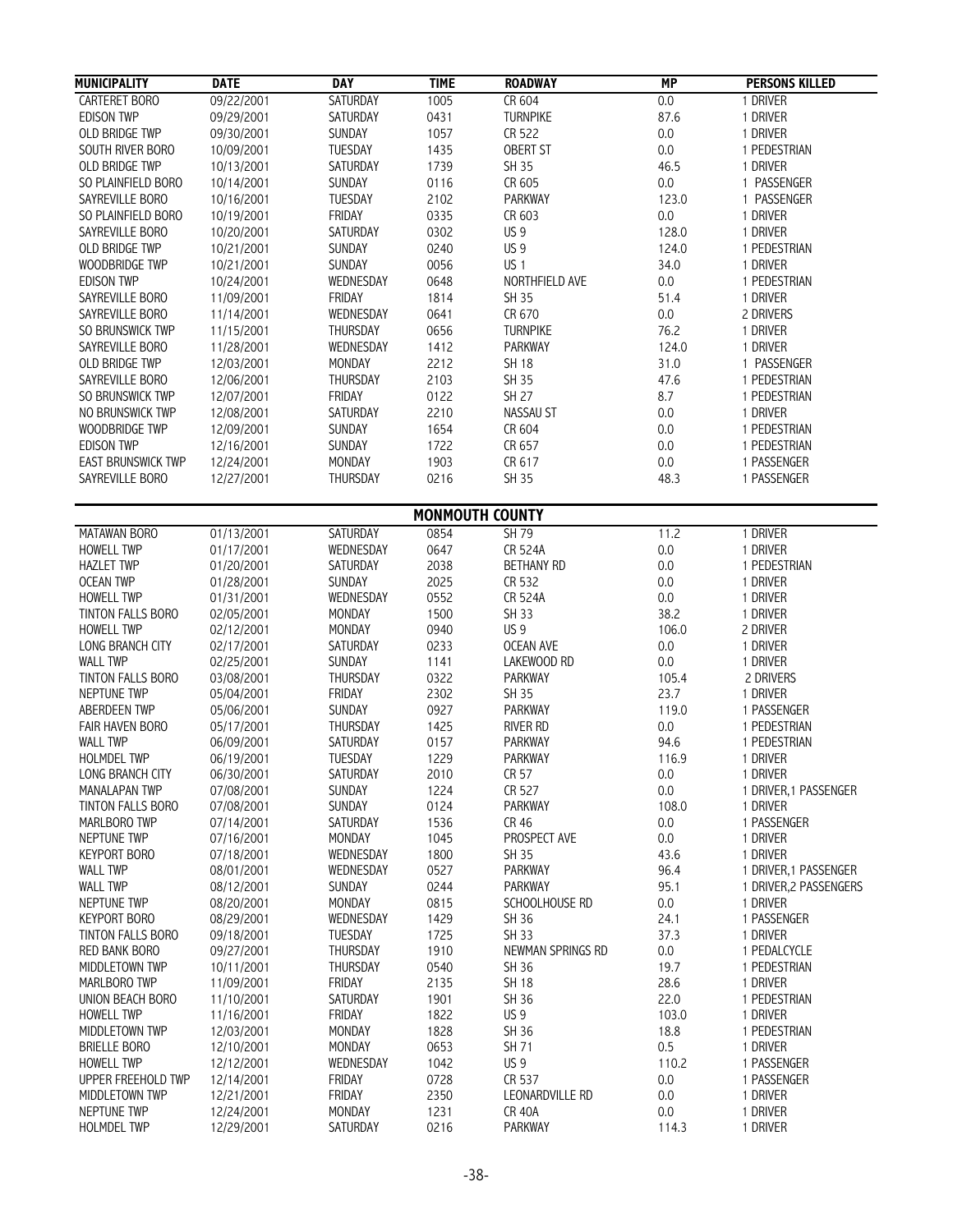| <b>MUNICIPALITY</b>             | <b>DATE</b> | <b>DAY</b>     | <b>TIME</b>         | <b>ROADWAY</b>           | <b>MP</b> | <b>PERSONS KILLED</b>  |
|---------------------------------|-------------|----------------|---------------------|--------------------------|-----------|------------------------|
| MIDDLETOWN TWP                  | 12/31/2001  | <b>MONDAY</b>  | 2302                | <b>PARKWAY</b>           | 113.0     | 1 DRIVER               |
|                                 |             |                |                     |                          |           |                        |
|                                 |             |                |                     | <b>MORRIS COUNTY</b>     |           |                        |
| <b>CHESTER BORO</b>             | 01/06/2001  | SATURDAY       | 1146                | <b>US 206</b>            | 87.1      | 1 DRIVER               |
| MOUNT OLIVE TWP                 | 01/08/2001  | MONDAY         | 0709                | <b>US 46</b>             | 26.1      | 1 DRIVER               |
| <b>ROXBURY TWP</b>              | 01/14/2001  | SUNDAY         | 2126                | <b>EMMANS RD</b>         | 0.0       | 1 DRIVER, 1 PASSENGER  |
| <b>EAST HANOVER TWP</b>         | 01/18/2001  | THURSDAY       | 1803                | RIDGEDALE AVE            | $0.0\,$   | 1 PEDESTRIAN           |
| PARSIPPANY-TROY HILL 01/18/2001 |             | THURSDAY       | 1402                | PARSIPPANY RD            | $0.0\,$   | 1 DRIVER               |
| DOVER TOWN                      | 02/10/2001  | SATURDAY       | 1244                | <b>BLACKWELL ST</b>      | $0.0\,$   | 1 PEDESTRIAN           |
| <b>JEFFERSON TWP</b>            | 02/14/2001  | WEDNESDAY      | 1035                | <b>EAST SHAWNEE TRL</b>  | 0.0       | 1 PASSENGER            |
| MONTVILLE TWP                   | 02/25/2001  | SUNDAY         | 2044                | <b>US 46</b>             | 51.2      | 1 PEDALCYCLE           |
| MORRIS PLAINS BORO              | 02/28/2001  | WEDNESDAY      | 2217                | SH 10                    | 11.4      | 1 DRIVER               |
| FLORHAM PARK BORO               | 03/09/2001  | FRIDAY         | 1639                | <b>SH 24</b>             | 4.0       | 1 DRIVER               |
| PARSIPPANY-TROY HILL 03/10/2001 |             | SATURDAY       | 0221                | $1-287$                  | 40.6      | 1 DRIVER               |
| PARSIPPANY-TROY HILL 03/15/2001 |             | THURSDAY       | 1413                | ROOSEVELT AVE            | 0.0       | 1 DRIVER               |
| MOUNT OLIVE TWP                 | 03/23/2001  | FRIDAY         | 0525                | $ -80$                   | 23.4      | 1 DRIVER               |
| KINNELON BORO                   | 05/29/2001  | TUESDAY        | 1548                | <b>KINNELON RD</b>       | 0.0       | 1 DRIVER               |
| PARSIPPANY-TROY HILL 06/10/2001 |             | <b>SUNDAY</b>  | 1706                | $ -80$                   | 41.2      | 1 DRIVER               |
| PARSIPPANY-TROY HILL 07/04/2001 |             | WEDNESDAY      | 0644                | $I-80$                   | 45.3      | 2 PASSENGERS           |
| PARSIPPANY-TROY HILL 07/13/2001 |             | FRIDAY         | 1031                | $1-287$                  | 41.4      | 1 DRIVER               |
| <b>ROCKAWAY TWP</b>             | 07/26/2001  | THURSDAY       | 0905                | CR 513                   | 0.0       | 1 DRIVER               |
| <b>HANOVER TWP</b>              | 08/13/2001  | MONDAY         | 0742                | <b>MALAPARDIS RD</b>     | $0.0\,$   | 1 PEDESTRIAN           |
| PARSIPPANY-TROY HILL 08/30/2001 |             | THURSDAY       | 2330                | $I-80$                   | 45.1      | 1 PEDESTRIAN           |
| PEQUANNOCK TWP                  | 09/05/2001  | WEDNESDAY      | 0227                | $1-287$                  | 51.6      | 1 DRIVER               |
| <b>HANOVER TWP</b>              | 09/11/2001  | <b>TUESDAY</b> | 0422                | <b>SH 10</b>             | 13.7      | 1 DRIVER               |
| MORRIS PLAINS BORO              | 09/22/2001  | SATURDAY       | 1246                | SH 53                    | 1.5       | 1 DRIVER               |
| ROCKAWAY BORO                   | 10/10/2001  | WEDNESDAY      | 0432                | <b>HIBERNIA AVE</b>      | 0.0       | 1 DRIVER               |
| <b>RANDOLPH TWP</b>             | 10/24/2001  | WEDNESDAY      | 1505                | SOUTH MORRIS ST          | 0.0       | 1 PASSENGER            |
| MOUNT OLIVE TWP                 | 10/31/2001  | WEDNESDAY      | 1417                | <b>US 46</b>             | 26.7      | 1 DRIVER               |
| <b>WHARTON BORO</b>             | 11/27/2001  | <b>TUESDAY</b> | 1342                | $ -80$                   | 33.7      | 1 DRIVER               |
| <b>MORRIS TWP</b>               | 12/11/2001  | TUESDAY        | 1315                | WOODLAND AVE             | 0.0       | 1 PEDESTRIAN           |
| LINCOLN PARK BORO               | 12/20/2001  | THURSDAY       | 1620                | <b>BEAVERBROOK RD</b>    | 0.0       | 1 DRIVER, 1 PASSENGER  |
| ROCKAWAY BORO                   | 12/23/2001  | SUNDAY         | 0141                | <b>FRANKLIN AVE</b>      | $0.0\,$   | 1 DRIVER               |
| RANDOLPH TWP                    | 12/31/2001  | MONDAY         | 1807                | <b>SH 10</b>             | 3.3       | 1 DRIVER, 2 PASSENGERS |
|                                 |             |                |                     |                          |           |                        |
| <b>LAKEWOOD TWP</b>             |             |                | <b>OCEAN COUNTY</b> |                          |           | 1 DRIVER               |
|                                 | 01/12/2001  | FRIDAY         | 2332                | PARKWAY                  | 90.3      |                        |
| <b>LACEY TWP</b>                | 01/19/2001  | FRIDAY         | 2215                | <b>PARKWAY</b>           | 71.3      | 1 PASSENGER            |
| <b>DOVER TWP</b>                | 02/10/2001  | SATURDAY       | 1602                | <b>SH 37</b>             | 11.3      | 1 PEDESTRIAN           |
| <b>MANCHESTER TWP</b>           | 02/13/2001  | TUESDAY        | 0906                | <b>SH 70</b>             | 47.2      | 1 PASSENGER            |
| PLUMSTED TWP                    | 02/26/2001  | MONDAY         | 1352                | CR 528                   | 0.0       | 1 DRIVER               |
| BEACHWOOD BORO                  | 02/28/2001  | WEDNESDAY      | 1709                | DOUBLE TROUBLE RD        | 0.0       | 1 DRIVER               |
| LAKEWOOD TWP                    | 03/16/2001  | FRIDAY         | 1953                | <b>EAST KENNEDY BLVD</b> | 0.0       | 1 PEDESTRIAN           |
| <b>JACKSON TWP</b>              | 03/18/2001  | SUNDAY         | 0040                | CR 528                   | 0.0       | 1 DRIVER, 2 PASSENGERS |
| BEACHWOOD BORO                  | 03/25/2001  | SUNDAY         | 1625                | <b>BAYSIDE AVE</b>       | 0.0       | 1 DRIVER               |
| <b>BRICK TWP</b>                | 04/01/2001  | SUNDAY         | 2012                | CR 549                   | 0.0       | 1 DRIVER               |
| <b>LAKEWOOD TWP</b>             | 04/02/2001  | MONDAY         | 1559                | <b>GEORGIAN TERRACE</b>  | 0.0       | 1 PEDESTRIAN           |
| <b>LAKEWOOD TWP</b>             | 04/09/2001  | MONDAY         | 1550                | CR 528                   | 0.0       | 1 DRIVER               |
| <b>DOVER TWP</b>                | 04/21/2001  | SATURDAY       | 0128                | SH 37                    | 6.6       | 1 DRIVER               |
| <b>LAKEWOOD TWP</b>             | 05/09/2001  | WEDNESDAY      | 2014                | <b>VERMONT AVE</b>       | 0.0       | 1 PASSENGER            |
| <b>JACKSON TWP</b>              | 05/19/2001  | SATURDAY       | 0045                | $1-195$                  | 22.9      | 1 PEDESTRIAN           |
| <b>STAFFORD TWP</b>             | 05/20/2001  | <b>SUNDAY</b>  | 0444                | <b>PARKWAY</b>           | 62.0      | 3 PASSENGERS           |
| <b>BERKELEY TWP</b>             | 05/20/2001  | SUNDAY         | 0713                | <b>PARKWAY</b>           | 78.8      | 1 PASSENGER            |
| <b>BRICK TWP</b>                | 05/20/2001  | SUNDAY         | 0900                | DRUM POINT RD            | 0.0       | 1 DRIVER               |
| <b>DOVER TWP</b>                | 06/02/2001  | SATURDAY       | 2319                | CR 527                   | 0.0       | 1 DRIVER               |
| <b>BERKELEY TWP</b>             | 06/04/2001  | MONDAY         | 0945                | MULE RD                  | 0.0       | 1 DRIVER               |
| <b>DOVER TWP</b>                | 06/04/2001  | MONDAY         | 0921                | HOOPER AVE               | 0.0       | 1 PASSENGER            |
| <b>LAKEWOOD TWP</b>             | 06/07/2001  | THURSDAY       | 1751                | <b>CROSS ST</b>          | 0.0       | 1 DRIVER               |
| <b>LACEY TWP</b>                | 06/08/2001  | FRIDAY         | 0008                | PARKWAY                  | 73.9      | 1 DRIVER               |
| <b>OCEAN TWP</b>                | 06/16/2001  | SATURDAY       | 1631                | <b>PARKWAY</b>           | 68.9      | 1 DRIVER               |
| <b>DOVER TWP</b>                | 06/17/2001  | SUNDAY         | 0523                | <b>SH 70</b>             | 49.2      | 1 PASSENGER            |
| <b>BRICK TWP</b>                | 06/20/2001  | WEDNESDAY      | 1434                | <b>SH 88</b>             | 4.5       | 2 PASSENGERS           |
| DOVER TWP                       | 06/30/2001  | SATURDAY       | 2326                | SH 37                    | 10.1      | 1 PEDESTRIAN           |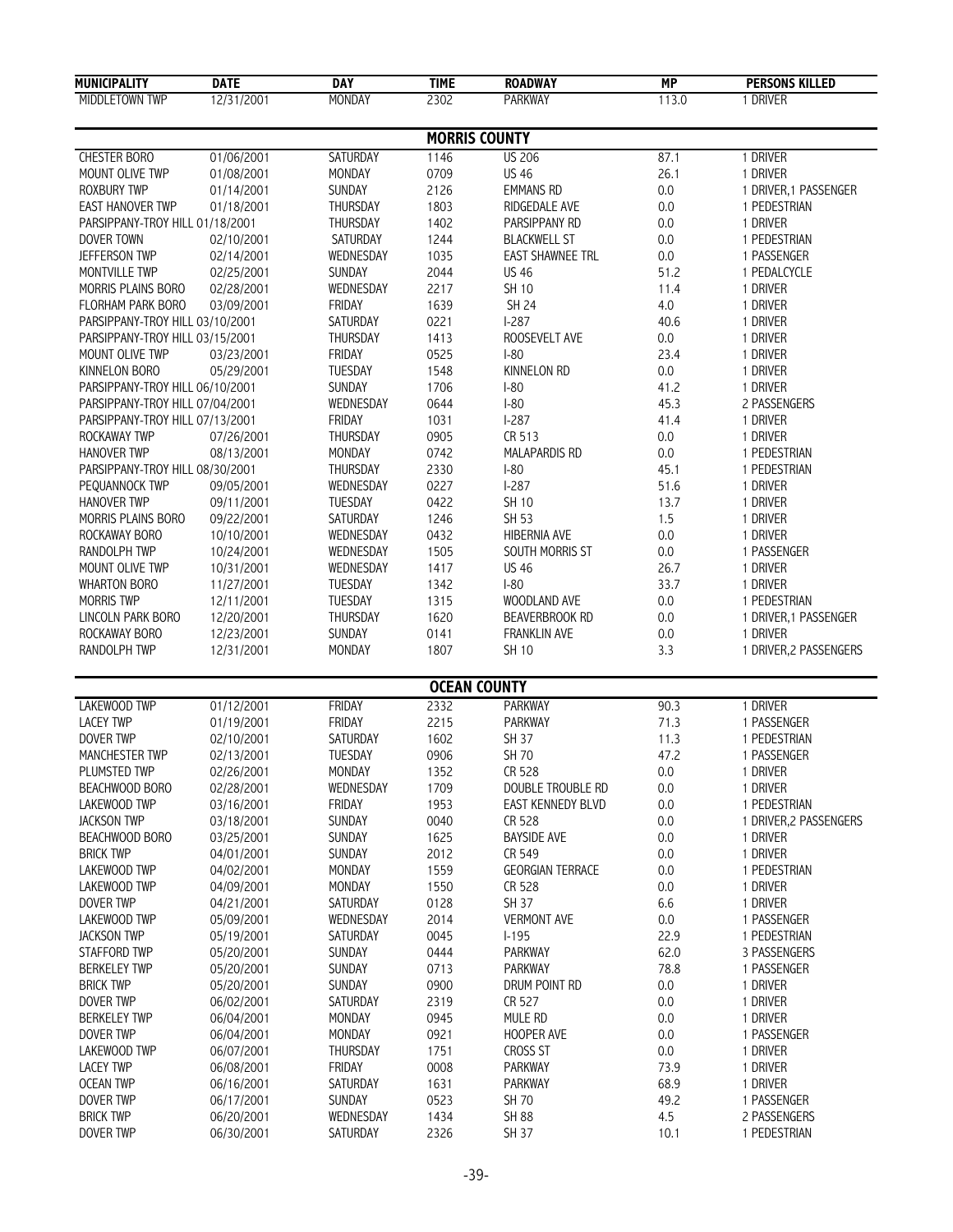| <b>MUNICIPALITY</b> | <b>DATE</b> | <b>DAY</b>      | <b>TIME</b>           | <b>ROADWAY</b>          | <b>MP</b> | <b>PERSONS KILLED</b> |  |
|---------------------|-------------|-----------------|-----------------------|-------------------------|-----------|-----------------------|--|
| <b>OCEAN TWP</b>    | 07/08/2001  | <b>SUNDAY</b>   | 1003                  | US <sub>9</sub>         | 78.9      | 1 PASSENGER           |  |
| LAKEWOOD TWP        | 07/19/2001  | THURSDAY        | 0952                  | US <sub>9</sub>         | 102.2     | 1 DRIVER              |  |
| <b>BERKELEY TWP</b> | 07/19/2001  | THURSDAY        | 1244                  | CR 530                  | 0.0       | 1 DRIVER              |  |
| <b>DOVER TWP</b>    | 07/25/2001  | WEDNESDAY       | 2237                  | SH 37                   | 10.8      | 1 DRIVER              |  |
| LAKEWOOD TWP        | 07/28/2001  | SATURDAY        | 2307                  | NEW HAMPSHIRE AVE       | 0.0       | 1 DRIVER              |  |
| <b>BRICK TWP</b>    | 08/08/2001  | WEDNESDAY       | 0213                  | PRINCETON AVE           | $0.0\,$   | 1 DRIVER              |  |
| LAKEWOOD TWP        | 08/14/2001  | <b>TUESDAY</b>  | 1506                  | NEW HAMPSHIRE AVE       | 0.0       | 1 PASSENGER           |  |
| <b>LACEY TWP</b>    | 08/15/2001  | WEDNESDAY       | 1902                  | <b>MAXIM DR</b>         | 0.0       | 1 PEDESTRIAN          |  |
| <b>JACKSON TWP</b>  | 08/18/2001  | SATURDAY        | 1030                  | $1-195$                 | 18.3      | 1 DRIVER              |  |
| MANCHESTER TWP      | 08/27/2001  | MONDAY          | 0838                  | CR 530                  | 0.0       | 1 DRIVER              |  |
| <b>JACKSON TWP</b>  | 09/08/2001  | SATURDAY        | 0647                  | CR 571                  | $0.0\,$   | 1 DRIVER              |  |
| <b>BERKELEY TWP</b> | 09/12/2001  | WEDNESDAY       | 0943                  | SH 37                   | 13.1      | 1 DRIVER              |  |
| LAKEWOOD TWP        | 09/16/2001  | SUNDAY          | 0019                  | <b>SH 88</b>            | 0.8       | 1 PEDESTRIAN          |  |
| <b>OCEAN TWP</b>    | 09/19/2001  | WEDNESDAY       | 1423                  | PARKWAY                 | 70.2      | 1 DRIVER, 1 PASSENGER |  |
| LAKEWOOD TWP        | 09/28/2001  | FRIDAY          | 0106                  | PARKWAY                 | 88.2      | 1 DRIVER              |  |
| LITTLE EGG HRBR TWP | 09/30/2001  | SUNDAY          | 1529                  | CR 539                  | 0.0       | 1 DRIVER              |  |
| LITTLE EGG HRBR TWP | 10/02/2001  | TUESDAY         | 0635                  | PARKWAY                 | 57.3      | 1 DRIVER              |  |
| <b>JACKSON TWP</b>  | 10/09/2001  | TUESDAY         | 0030                  | CR 528                  | $0.0\,$   | 1 DRIVER              |  |
| DOVER TWP           | 10/12/2001  | FRIDAY          | 1844                  | HOOPER AVE              | 0.0       | 1 DRIVER, 1 PASSENGER |  |
| <b>DOVER TWP</b>    | 10/16/2001  | TUESDAY         | 0614                  | US <sub>9</sub>         | 96.0      | 1 DRIVER              |  |
| <b>BRICK TWP</b>    | 10/21/2001  | SUNDAY          | 1500                  | <b>SH 88</b>            | 3.7       | 1 DRIVER              |  |
| <b>BERKELEY TWP</b> | 10/22/2001  | MONDAY          | 1544                  | US <sub>9</sub>         | 85.8      | 1 DRIVER              |  |
| MANCHESTER TWP      | 10/26/2001  | FRIDAY          | 1436                  | <b>WELDON RD</b>        | $0.0\,$   | 1 DRIVER              |  |
| <b>BARNEGAT TWP</b> | 11/02/2001  | FRIDAY          | 1359                  | SH 72                   | 15.6      | 1 DRIVER              |  |
| LAKEWOOD TWP        | 11/07/2001  | WEDNESDAY       | 1020                  | <b>VERMONT AVE</b>      | 0.0       | 1 DRIVER, 1 PASSENGER |  |
| <b>JACKSON TWP</b>  | 11/12/2001  | MONDAY          | 1338                  | FARMINGDALE RD          | 0.0       | 1 DRIVER, 1 PASSENGER |  |
| EAGLESWOOD TWP      | 11/23/2001  | FRIDAY          | 0606                  | <b>PARKWAY</b>          | 61.5      | 1 PASSENGER           |  |
| <b>OCEAN TWP</b>    | 11/25/2001  | SUNDAY          | 1917                  | PARKWAY                 | 70.2      | 1 DRIVER, 1 PASSENGER |  |
| <b>BERKELEY TWP</b> | 12/26/2001  | WEDNESDAY       | 1150                  | <b>PARKWAY</b>          | 81.3      | 1 DRIVER              |  |
| <b>JACKSON TWP</b>  | 12/27/2001  | THURSDAY        | 1628                  | <b>BENNETTS MILL RD</b> | 0.0       | 1 DRIVER, 1 PASSENGER |  |
|                     |             |                 |                       |                         |           |                       |  |
|                     |             |                 | <b>PASSAIC COUNTY</b> |                         |           |                       |  |
| PATERSON CITY       | 01/18/2001  | THURSDAY        | 1627                  | 11TH AVE                | 0.0       | 1 DRIVER              |  |
| <b>CLIFTON CITY</b> | 01/26/2001  | FRIDAY          | 1234                  | <b>BROAD ST</b>         | 0.0       | 1 DRIVER              |  |
| PATERSON CITY       | 02/17/2001  | SATURDAY        | 0130                  | $I-80$                  | 58.8      | 1 DRIVER              |  |
| <b>WAYNE TWP</b>    | 02/18/2001  | <b>SUNDAY</b>   | 756                   | $I-80$                  | 53.5      | 1 DRIVER              |  |
| <b>CLIFTON CITY</b> | 03/03/2001  | SATURDAY        | 0333                  | SH 19                   | 0.4       | 1 DRIVER              |  |
| PASSAIC CITY        | 03/17/2001  | SATURDAY        | 0400                  | THIRD ST                | 0.0       | 1 PEDESTRIAN          |  |
| PATERSON CITY       | 03/17/2001  | <b>SATURDAY</b> | 2315                  | $I-80$                  | 57.8      | 1 PEDESTRIAN          |  |
| PATERSON CITY       | 04/23/2001  | MONDAY          | 2040                  | MADISON AVE             | 0.0       | 1 DRIVER              |  |
| LITTLE FALLS TWP    | 05/14/2001  | MONDAY          | 0044                  | <b>US 46</b>            | 59.9      | 1 PEDESTRIAN          |  |
| PATERSON CITY       | 05/28/2001  | MONDAY          | 2203                  | 11TH AVE                | 0.0       | 1 PEDALCYCLE          |  |
| WEST MILFORD TWP    | 05/29/2001  | TUESDAY         | 1528                  | MACOPIN RD              | 0.0       | 1 DRIVER              |  |
| <b>TOTOWA BORO</b>  | 06/02/2001  | SATURDAY        | 1038                  | <b>LIBERTY RD</b>       | 0.0       | 1 PASSENGER           |  |
| PATERSON CITY       | 06/04/2001  | MONDAY          | 0926                  | MAITLAND AVE            | 0.0       | 1 PEDALCYCLE          |  |
| WEST MILFORD TWP    | 06/09/2001  | SATURDAY        | 1511                  | <b>SH 23</b>            | 22.0      | 1 DRIVER              |  |
| PATERSON CITY       | 06/25/2001  | MONDAY          | 2144                  | $I-80$                  | 59.6      | 1 PEDESTRIAN          |  |
| WEST MILFORD TWP    | 07/03/2001  | TUESDAY         | 0007                  | <b>SH 23</b>            | 24.0      | 1 DRIVER              |  |
| LITTLE FALLS TWP    | 08/12/2001  | <b>SUNDAY</b>   | 1457                  | <b>STEVENS AVE</b>      | 0.0       | 1 PASSENGER           |  |
| <b>WAYNE TWP</b>    | 08/18/2001  | SATURDAY        | 1108                  | <b>VALLEY RD</b>        | 0.0       | 1 PEDESTRIAN          |  |
| WEST MILFORD TWP    | 09/26/2001  | WEDNESDAY       | 1449                  | SH 23                   | 22.6      | 1 PASSENGER           |  |
| <b>CLIFTON CITY</b> | 09/30/2001  | <b>SUNDAY</b>   | 0225                  | <b>SH 21</b>            | 9.6       | 1 PEDESTRIAN          |  |
| RINGWOOD BORO       | 10/09/2001  | TUESDAY         | 0924                  | SKYLINE DR              | 0.0       | 1 DRIVER              |  |
| PATERSON CITY       | 10/25/2001  | THURSDAY        | 1549                  | 20TH AVE                | 0.0       | 1 PEDESTRIAN          |  |
| PATERSON CITY       | 11/06/2001  | <b>TUESDAY</b>  | 1645                  | E 24TH ST               | 0.0       | 1 DRIVER              |  |
| PASSAIC CITY        | 11/24/2001  | SATURDAY        | 0330                  | SH 21                   | 11.0      | 1 DRIVER              |  |
| <b>TOTOWA BORO</b>  | 12/05/2001  | WEDNESDAY       | 0013                  | $ -80$                  | 56.3      | 1 DRIVER              |  |
| PATERSON CITY       | 12/06/2001  | THURSDAY        | 2030                  | <b>BROADWAY</b>         | 0.0       | 1 PEDESTRIAN          |  |
| PATERSON CITY       | 12/20/2001  | THURSDAY        | 0124                  | <b>SH 20</b>            | 3.9       | 1 DRIVER              |  |
|                     |             |                 |                       |                         |           |                       |  |
| <b>SALEM COUNTY</b> |             |                 |                       |                         |           |                       |  |
| PITTSGROVE TWP      | 01/02/2001  | <b>TUESDAY</b>  | 1602                  | CR 690                  | 0.0       | 1 PEDESTRIAN          |  |
| L ALLOWAYS CRK TWP  | 01/06/2001  | SATURDAY        | 0945                  | CROSS RD                | 0.0       | 1 DRIVER              |  |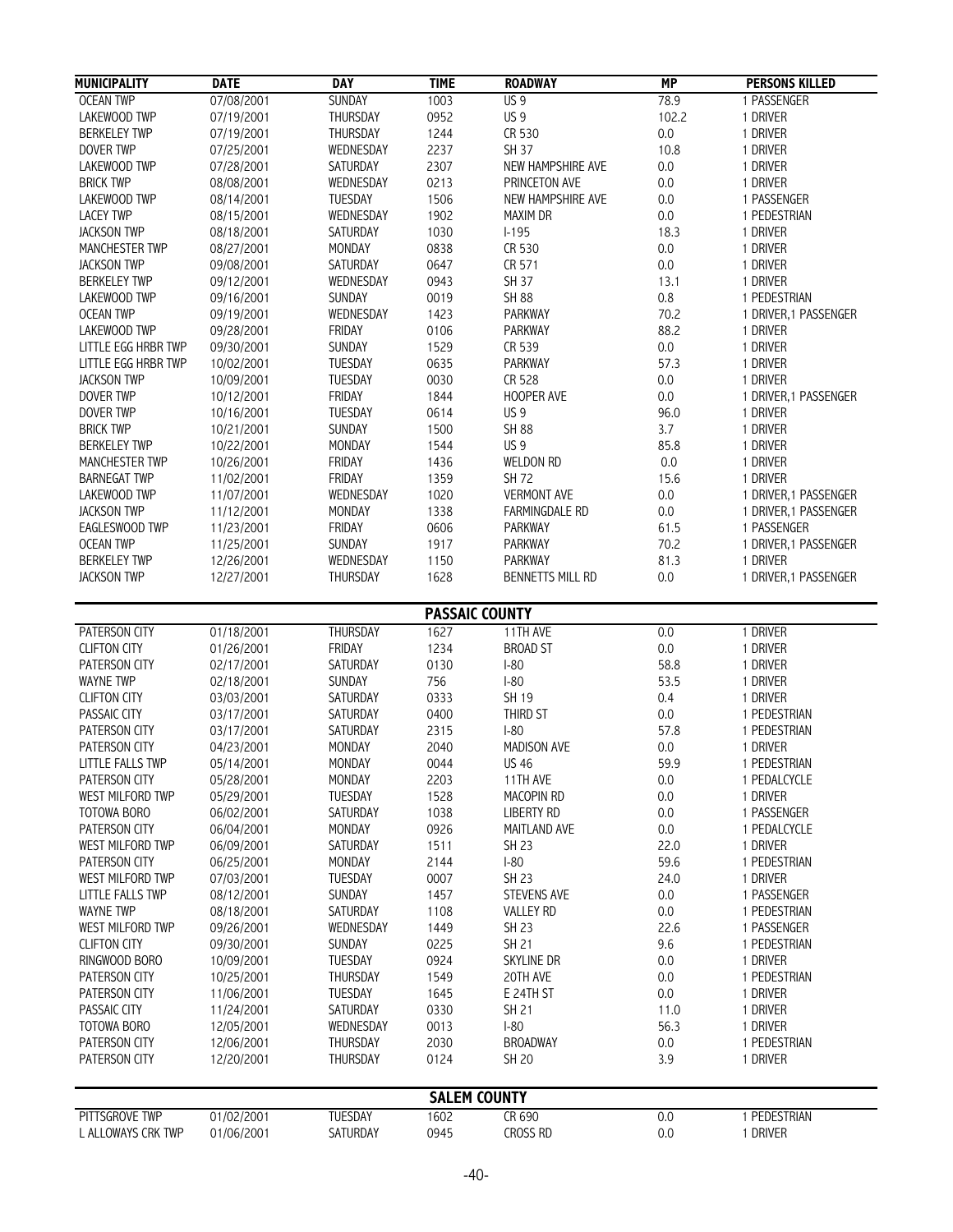| <b>MUNICIPALITY</b>     | <b>DATE</b> | <b>DAY</b>      | <b>TIME</b> | <b>ROADWAY</b>           | MP               | <b>PERSONS KILLED</b>  |
|-------------------------|-------------|-----------------|-------------|--------------------------|------------------|------------------------|
| CARNEYS POINT TWP       | 02/22/2001  | <b>THURSDAY</b> | 1357        | <b>TURNPIKE</b>          | $\overline{3.4}$ | 1 PEDEDESTRIAN         |
| <b>U PITTSGROVE TWP</b> | 04/16/2001  | MONDAY          | 1441        | CR 611                   | $0.0\,$          | 1 DRIVER               |
| <b>U PITTSGROVE TWP</b> | 09/07/2001  | FRIDAY          | 0857        | <b>TAYLOR RD</b>         | 0.0              | 1 DRIVER               |
| PITTSGROVE TWP          | 10/08/2001  | MONDAY          | 1618        | SH 55                    | 38.4             | 1 PASSENGER            |
| <b>OLDSMAN TWP</b>      | 10/19/2001  | FRIDAY          | 1848        | <b>US 130</b>            | 8.6              | 1 DRIVER               |
| <b>OLDSMAN TWP</b>      | 11/11/2001  | SUNDAY          | 0003        | <b>TURNPIKE</b>          | 6.7              | 1 DRIVER, 1 PASSENGER  |
| PENNSVILLE TWP          | 11/23/2001  | FRIDAY          | 1607        | <b>CLINTON DR</b>        | 0.0              | 1 DRIVER               |
| <b>OLDSMAN TWP</b>      | 12/01/2001  | SATURDAY        | 1649        | CR 551                   | 0.0              | 1 PASSENGER            |
|                         |             |                 |             |                          |                  |                        |
|                         |             |                 |             | <b>SOMERSET COUNTY</b>   |                  |                        |
| <b>HILLSBOROUGH TWP</b> | 02/18/2001  | <b>SUNDAY</b>   | 0030        | CR 533                   | 0.0              | 1 DRIVER               |
| <b>HILLSBOROUGH TWP</b> | 03/11/2001  | <b>SUNDAY</b>   | 2145        | <b>WESTON RD</b>         | $0.0\,$          | 1 DRIVER               |
| <b>BEDMINSTER TWP</b>   | 03/12/2001  | MONDAY          | 1019        | $I-78$                   | 27.2             | 1 DRIVER               |
| <b>FRANKLIN TWP</b>     | 03/30/2001  | FRIDAY          | 1839        | <b>KENNEDY BLVD</b>      | $0.0\,$          | 1 PEDESTRIAN           |
| <b>HILLSBOROUGH TWP</b> | 04/10/2001  | TUESDAY         | 2013        | <b>AUTEN RD</b>          | 0.0              | 1 PEDALCYCLE           |
| <b>FRANKLIN TWP</b>     | 05/19/2001  | SATURDAY        | 1844        | CR 621                   | 0.0              | 1 DRIVER               |
| <b>BRIDGEWATER TWP</b>  | 05/22/2001  | <b>TUESDAY</b>  | 1631        | <b>BRAHMA AVE</b>        | 0.0              | 1 DRIVER               |
| <b>BRIDGEWATER TWP</b>  | 05/25/2001  | FRIDAY          | 0236        | <b>US 202</b>            | 27.7             | 1 DRIVER               |
| SOMERVILLE BORO         | 06/01/2001  | FRIDAY          | 2234        | WEST SUMMIT ST           | 0.0              | 1 DRIVER, 1 PASSENGER  |
| HILLSBOROUGH TWP        | 08/11/2001  | SATURDAY        | 2251        | SUNNYMEAD RD             | 0.0              | 1 PASSENGER            |
| <b>HILLSBOROUGH TWP</b> | 08/12/2001  | SUNDAY          | 0046        | CR 514                   | 0.0              | 1 PASSENGER            |
| <b>BRIDGEWATER TWP</b>  | 09/07/2001  | FRIDAY          | 2013        | <b>VOSSELLER AVE</b>     | 0.0              | 1 DRIVER               |
| <b>FRANKLIN TWP</b>     | 09/09/2001  | SUNDAY          | 1441        | <b>BELMONT DR</b>        | 0.0              | 1 DRIVER               |
| <b>HILLSBOROUGH TWP</b> | 09/29/2001  | SATURDAY        | 0251        | CR 533                   | 0.0              | 1 DRIVER               |
| <b>BERNARDS TWP</b>     | 10/25/2001  | THURSDAY        | 0748        | <b>ALLEN RD</b>          | 0.0              | 1 PEDESTRIAN           |
|                         |             |                 |             | <b>SUSSEX COUNTY</b>     |                  |                        |
| <b>HARDYSTON TWP</b>    | 01/01/2001  | MONDAY          | 1141        | SH 23                    | 30.8             | 1 PASSENGER            |
| SANDYSTON TWP           | 01/19/2001  | FRIDAY          | 1125        | <b>US 206</b>            | 121.7            | 1 PASSENGER            |
| <b>HARDYSTON TWP</b>    | 02/24/2001  | SATURDAY        | 1738        | <b>BIG SPRING RD</b>     | $0.0\,$          | 1 PASSENGER            |
| <b>NEWTON TOWN</b>      | 03/24/2001  | SATURDAY        | 0206        | <b>HICKS AVE</b>         | 0.0              | 1 DRIVER               |
| MONTAGUE TWP            | 04/07/2001  | SATURDAY        | 1450        | CR 653                   | 0.0              | 1 PASSENGER            |
| <b>VERNON TWP</b>       | 05/12/2001  | SATURDAY        | 2041        | SH 94                    | 41.3             | 1 DRIVER               |
| MONTAGUE TWP            | 07/02/2001  | MONDAY          | 2145        | SH 23                    | 50.5             | 1 DRIVER, 2 PASSENGERS |
| <b>VERNON TWP</b>       | 07/27/2001  | FRIDAY          | 1814        | LAKE WALKILL RD          | 0.0              | 1 DRIVER               |
| MONTAGUE TWP            | 09/02/2001  | SUNDAY          | 1418        | SH 23                    | 49.0             | 1 DRIVER               |
| <b>SPARTA TWP</b>       | 09/20/2001  | THURSDAY        | 0820        | SH 15                    | 12.6             | 1 DRIVER               |
| <b>HARDYSTON TWP</b>    | 09/21/2001  | FRIDAY          | 1516        | SH 23                    | 28.9             | 1 DRIVER               |
| MONTAGUE TWP            | 09/23/2001  | SUNDAY          | 1429        | SH 23                    | 50.5             | 1 DRIVER               |
| <b>WANTAGE TWP</b>      | 09/29/2001  | SATURDAY        | 1910        | <b>SH 23</b>             | 43.8             | 1 DRIVER               |
| FRANKFORD TWP           | 11/25/2001  | SUNDAY          | 1449        | CR 521                   | $0.0\,$          | 1 PASSENGER            |
|                         |             |                 |             |                          |                  |                        |
|                         |             |                 |             | <b>UNION COUNTY</b>      |                  |                        |
| ELIZABETH CITY          | 01/06/2001  | SATURDAY        | 1944        | 3RD AVE                  | 0.0              | 1 PEDESTRIAN           |
| ELIZABETH CITY          | 01/28/2001  | SUNDAY          | 0109        | SOUTH ST                 | $0.0\,$          | 1 PEDESTRIAN           |
| <b>LINDEN CITY</b>      | 01/31/2001  | WEDNESDAY       | 0235        | US 1 & 9                 | 40.3             | 1 DRIVER               |
| <b>UNION TWP</b>        | 02/11/2001  | <b>SUNDAY</b>   | 1312        | <b>PARKWAY</b>           | 141.1            | 1 DRIVER               |
| <b>CRANFORD TWP</b>     | 02/17/2001  | SATURDAY        | 1915        | <b>SH 28</b>             | 22.5             | 1 PEDESTRIAN           |
| <b>LINDEN CITY</b>      | 02/17/2001  | SATURDAY        | 0011        | US 1 & 9                 | 41.4             | 1 PEDALCYCLE           |
| <b>CRANFORD TWP</b>     | 03/14/2001  | WEDNESDAY       | 1359        | <b>PARKWAY</b>           | 138.8            | 1 DRIVER               |
| ELIZABETH CITY          | 03/18/2001  | SUNDAY          | 1921        | 1ST AVE                  | 0.0              | 1 PEDESTRIAN           |
| PLAINFIELD CITY         | 04/01/2001  | SUNDAY          | 0344        | <b>WEST FRONT ST</b>     | $0.0\,$          | 1 PEDESTRIAN           |
| LINDEN CITY             | 04/26/2001  | THURSDAY        | 1928        | LINCOLN ST               | 0.0              | 1 DRIVER               |
| <b>UNION TWP</b>        | 04/28/2001  | SATURDAY        | 2001        | <b>LIBERTY AVE</b>       | 0.0              | 1 DRIVER, 1 PASSENGER  |
| LINDEN CITY             | 05/11/2001  | FRIDAY          | 1800        | US 1 & 9                 | 41.8             | 1 DRIVER               |
| PLAINFIELD CITY         | 05/17/2001  | THURSDAY        | 0003        | <b>CLINTON AVE</b>       | 0.0              | 1 PEDALCYCLE           |
| PLAINFIELD CITY         | 05/21/2001  | MONDAY          | 1443        | <b>RAHWAY RD</b>         | 0.0              | 1 DRIVER               |
| ROSELLE PARK BORO       | 05/27/2001  | SUNDAY          | 0326        | <b>GALLOPING HILL RD</b> | 0.0              | 1 DRIVER               |
| <b>UNION TWP</b>        | 06/26/2001  | TUESDAY         | 1400        | $I-78$                   | 51.7             | 1 PASSENGER            |
| <b>HILLSIDE TWP</b>     | 06/28/2001  | THURSDAY        | 0104        | <b>US 22</b>             | 57.9             | 1 PEDESTRIAN           |
| <b>UNION TWP</b>        | 06/29/2001  | FRIDAY          | 2124        | PARKWAY                  | 141.1            | 1 PEDESTRIAN           |
| <b>UNION TWP</b>        | 07/20/2001  | FRIDAY          | 2356        | $I-78$                   | 52.4             | 1 DRIVER               |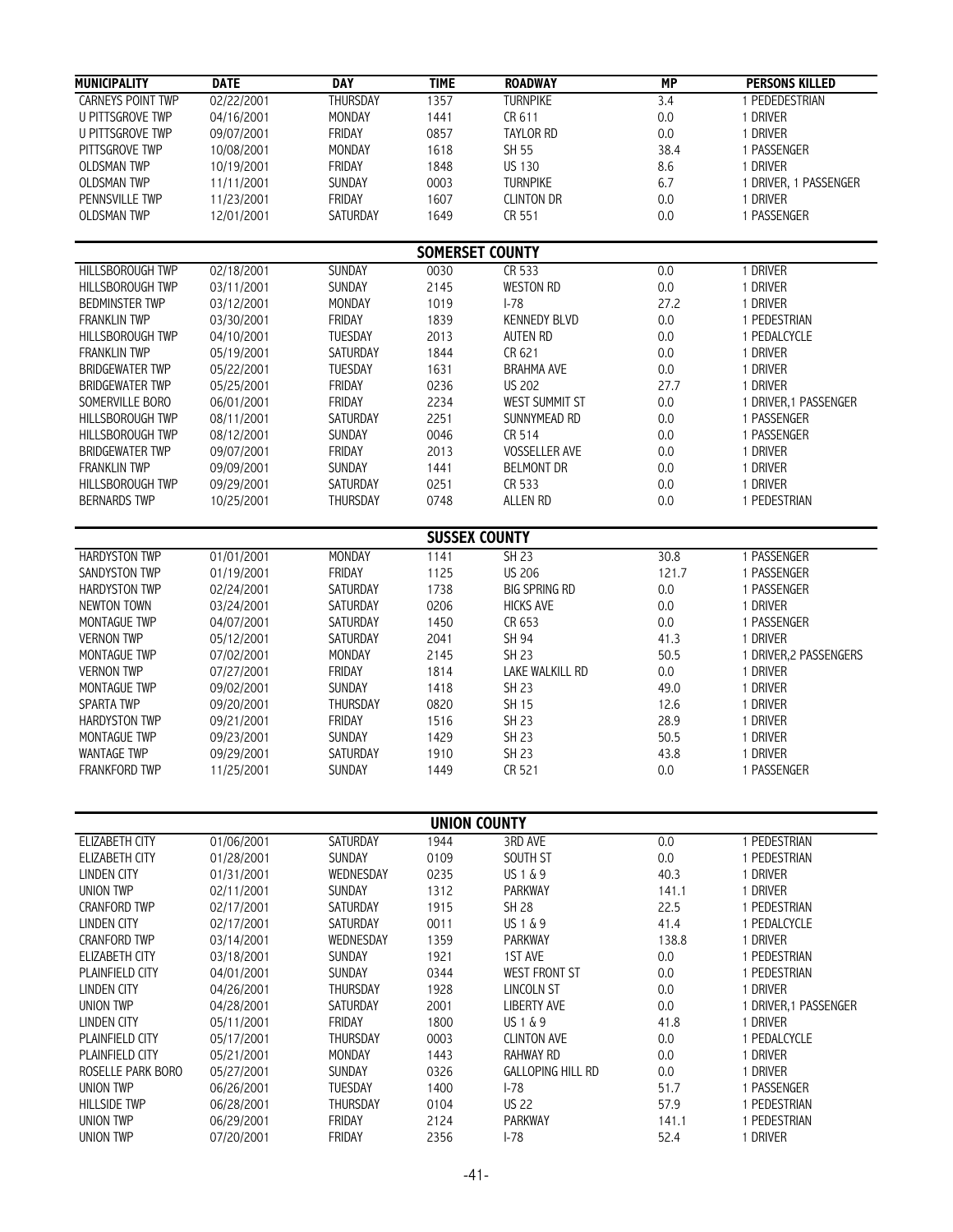| <b>MUNICIPALITY</b>      | <b>DATE</b> | <b>DAY</b>                       | <b>TIME</b>  | <b>ROADWAY</b>         | <b>MP</b> | <b>PERSONS KILLED</b>    |
|--------------------------|-------------|----------------------------------|--------------|------------------------|-----------|--------------------------|
| <b>RAHWAY CITY</b>       | 07/30/2001  | <b>MONDAY</b>                    | 0815         | <b>W GRAND AVE</b>     | 0.0       | 1 PEDESTRIAN             |
| ROSELLE BORO             |             |                                  |              | WOOD AVE               | 0.0       |                          |
| <b>ELIZABETH CITY</b>    | 08/10/2001  | <b>FRIDAY</b><br><b>SATURDAY</b> | 0432<br>2215 | <b>SECOND AVE</b>      |           | 1 DRIVER<br>1 PEDESTRIAN |
|                          | 08/18/2001  |                                  |              |                        | 0.0       |                          |
| <b>ELIZABETH CITY</b>    | 08/26/2001  | <b>SUNDAY</b>                    | 0430         | <b>TURNPIKE</b>        | 101.0     | 1 PASSENGER              |
| <b>HILLSIDE TWP</b>      | 08/26/2001  | <b>SUNDAY</b>                    | 2225         | <b>WESTMINSTER AVE</b> | 0.0       | 1 DRIVER                 |
| <b>ELIZABETH CITY</b>    | 08/27/2001  | <b>MONDAY</b>                    | 0304         | US 1 & 9               | 43.6      | 1 PASSENGER              |
| <b>ELIZABETH CITY</b>    | 09/01/2001  | SATURDAY                         | 0159         | <b>TURNPIKE</b>        | 102.1     | 1 PEDESTRIAN             |
| <b>UNION TWP</b>         | 09/03/2001  | MONDAY                           | 0147         | <b>US 22</b>           | 56.1      | 1 DRIVER                 |
| <b>CRANFORD TWP</b>      | 09/15/2001  | <b>SATURDAY</b>                  | 0245         | <b>PARKWAY</b>         | 138.3     | 1 PEDESTRIAN             |
| <b>ELIZABETH CITY</b>    | 09/19/2001  | WEDNESDAY                        | 0212         | US 1 & 9               | 45.4      | 1 DRIVER                 |
| PLAINFIELD CITY          | 09/21/2001  | <b>FRIDAY</b>                    | 0925         | <b>KENSINGTON AVE</b>  | 0.0       | 1 DRIVER                 |
| <b>CRANFORD TWP</b>      | 09/22/2001  | <b>SATURDAY</b>                  | 0501         | <b>NORTH AVE</b>       | 22.2      | 1 DRIVER                 |
| <b>CRANFORD TWP</b>      | 09/23/2001  | <b>SUNDAY</b>                    | 0608         | <b>PARKWAY</b>         | 139.0     | 1 DRIVER                 |
| <b>HILLSIDE TWP</b>      | 09/24/2001  | <b>MONDAY</b>                    | 2120         | $-78$                  | 54.2      | 1 PASSENGER              |
| LINDEN CITY              | 10/13/2001  | <b>SATURDAY</b>                  | 0552         | <b>SH 27</b>           | 30.4      | 1 PEDESTRIAN             |
| ROSELLE PARK BORO        | 10/24/2001  | WEDNESDAY                        | 0633         | <b>COLFAX AVE</b>      | 0.0       | 1 PEDESTRIAN             |
| <b>HILLSIDE TWP</b>      | 10/30/2001  | <b>TUESDAY</b>                   | 1529         | MAPLE AVE              | 0.0       | 1 PEDESTRIAN             |
| MOUNTAINSIDE BORO        | 11/04/2001  | <b>SUNDAY</b>                    | 2140         | <b>US 22</b>           | 50.1      | 1 PEDESTRIAN             |
| <b>ELIZABETH CITY</b>    | 11/05/2001  | <b>MONDAY</b>                    | 0048         | US 1 & 9               | 44.8      | 1 DRIVER, 1 PASSENGER    |
| <b>LINDEN CITY</b>       | 11/07/2001  | WEDNESDAY                        | 1052         | <b>EAST HENRY ST</b>   | 0.0       | 1 PEDESTRIAN             |
| <b>SCOTCH PLAINS TWP</b> | 11/07/2001  | WEDNESDAY                        | 1725         | <b>US 22</b>           | 48.1      | 1 DRIVER                 |
| <b>ELIZABETH CITY</b>    | 11/10/2001  | SATURDAY                         | 0257         | US 1 & 9               | 43.1      | 1 PASSENGER              |
| <b>UNION TWP</b>         | 12/04/2001  | <b>TUESDAY</b>                   | 1248         | $ -78$                 | 51.7      | 1 PEDESTRIAN             |
| <b>SCOTCH PLAINS TWP</b> | 12/20/2001  | <b>THURSDAY</b>                  | 1526         | MARTINE AVE            | 0.0       | 1 DRIVER                 |
| <b>UNION TWP</b>         | 12/25/2001  | TUESDAY                          | 1724         | <b>SH 82</b>           | 4.9       | 1 DRIVER                 |
| SPRINGFIELD TWP          | 12/27/2001  | <b>THURSDAY</b>                  | 0209         | <b>US 22</b>           | 53.6      | 1 DRIVER                 |
| <b>LINDEN CITY</b>       | 12/28/2001  | <b>FRIDAY</b>                    | 2219         | US 1 & 9               | 42.0      | 1 DRIVER                 |
| <b>ELIZABETH CITY</b>    | 12/31/2001  | <b>MONDAY</b>                    | 1913         | US 1 & 9               | 45.4      | 1 PEDESTRIAN             |
|                          |             |                                  |              |                        |           |                          |
|                          |             |                                  |              | <b>WARREN COUNTY</b>   |           |                          |
| PHILLIPSBURG TWP         | 02/18/2001  | <b>SUNDAY</b>                    | 0121         | SH 122                 | 0.6       | 1 PASSENGER              |
| <b>FRELINGHUYSEN TWP</b> | 08/24/2001  | <b>FRIDAY</b>                    | 2154         | CR 661                 | 0.0       | 1 DRIVER                 |
| <b>LOPATCONG TWP</b>     | 09/10/2001  | MONDAY                           | 1123         | SH 57                  | 1.5       | 1 DRIVER, 1PASSENGER     |
| <b>GREENWICH TWP</b>     | 11/13/2001  | <b>TUESDAY</b>                   | 0148         | $1-78$                 | 4.8       | 1 DRIVER                 |